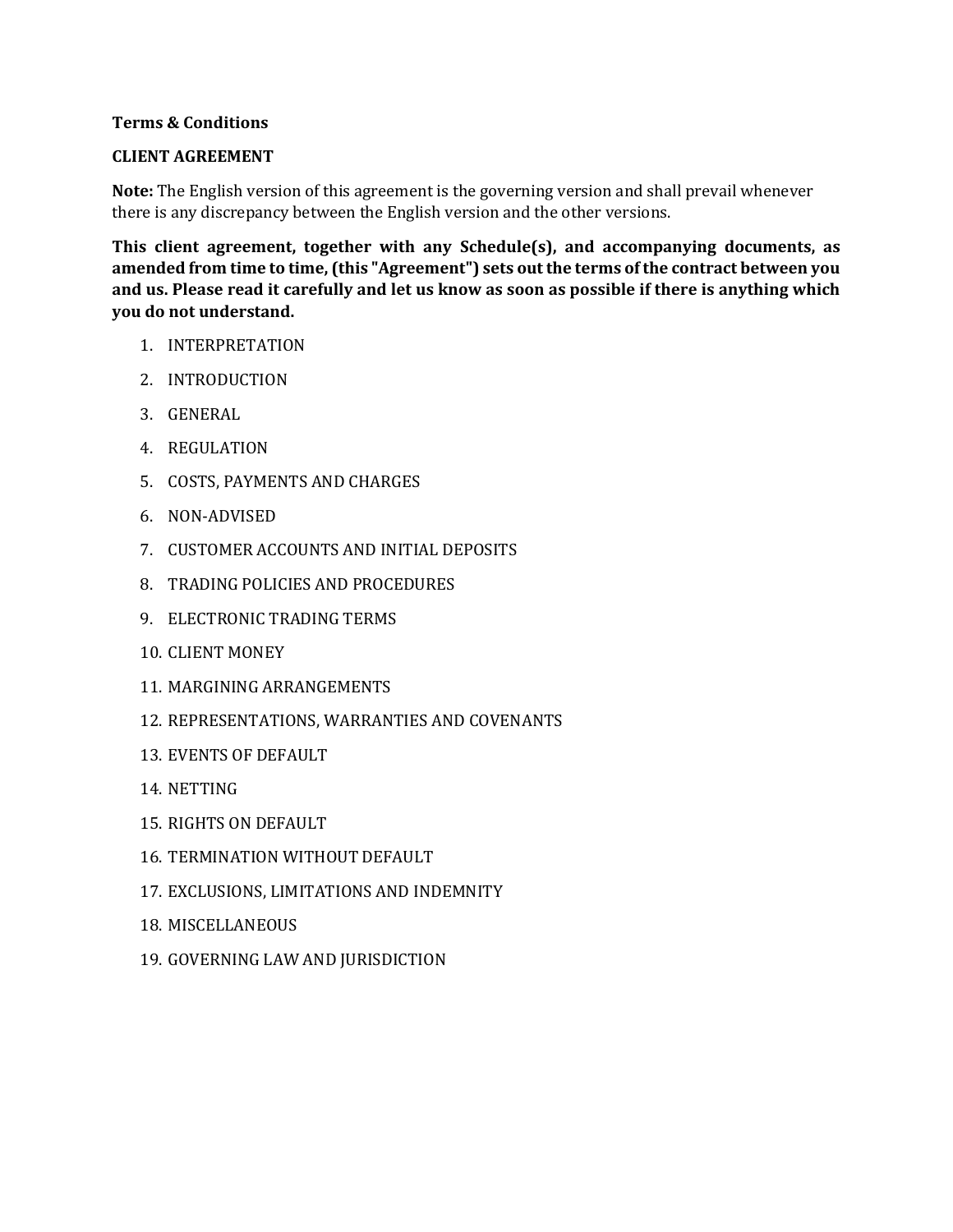## **1.INTERPRETATION**

In this Agreement:

" **Account**" means the account you hold with us and designated with a particular account number.

" **Applicable Regulations**" means:

- 1. Labuan Financial Services Authority ("LFSA") Rules or any other rules of a relevant regulatory authority; and
- 2. all other applicable laws, rules and regulations as in force from time to time.

" **Associate**" means an undertaking in the same group as us, a representative whom we or an undertaking in the same group as we appoint, or any other person with whom we have a relationship that might reasonably be expected to give rise to a community of interest between us and them.

" **Base Currency**" means the first currency in the Currency Pair against which the Client buys or sells the Quote Currency.

" **Business Day**" means a day which is not a Saturday or a Sunday and upon which banks are open for business in Malaysia.

" **Contract for Differences**" or " **CFD**" means the "derivative financial instrument" and "derivative instrument" as specified in paragraph (86) of the Labuan Financial Services and Securities Act 2010 which provides the relevant definitions and other related matters

"L**FSA**" is an abbreviation for "Labuan Financial Services Authority".

" **Electronic Services**" means a service provided by us, for example an Internet trading service offering clients access to information and trading facilities, via an internet service, a WAP service and/or an electronic order routing system.

" **Event of Default**" means any of the events of default as listed in Clause 14.1 to Clause 14.9 of Clause 14.1 (Events of Default).

" **Execution**" means the completion of clients' orders on The Company's trading platform,

**"Guidelines on Money Broking Business in Labuan IBFC"** means the Guidelines issued by the LFSA, which include clarifications on the application procedures, operational and regulatory requirements for money broking business that is carried on in the Labuan International Business and Financial Centre (Labuan IBFC).

" **OTC**" means 'over the counter' and refers to transactions conducted otherwise than on an exchange.

"**Online Trading System**" or "Trading Platform" or "Platform" means all programs and technical facilities which provide real-time Quotes, allow Transactions to be made, Orders to be placed/modified/deleted/executed and calculate all mutual obligations between the Client and Company.

"**The Company Trading Desk**" means the trading desk operated in the Company's premises.

" **The Company Online Trading System**" means the internet-based trading system available at our website that allows you to provide us with instructions.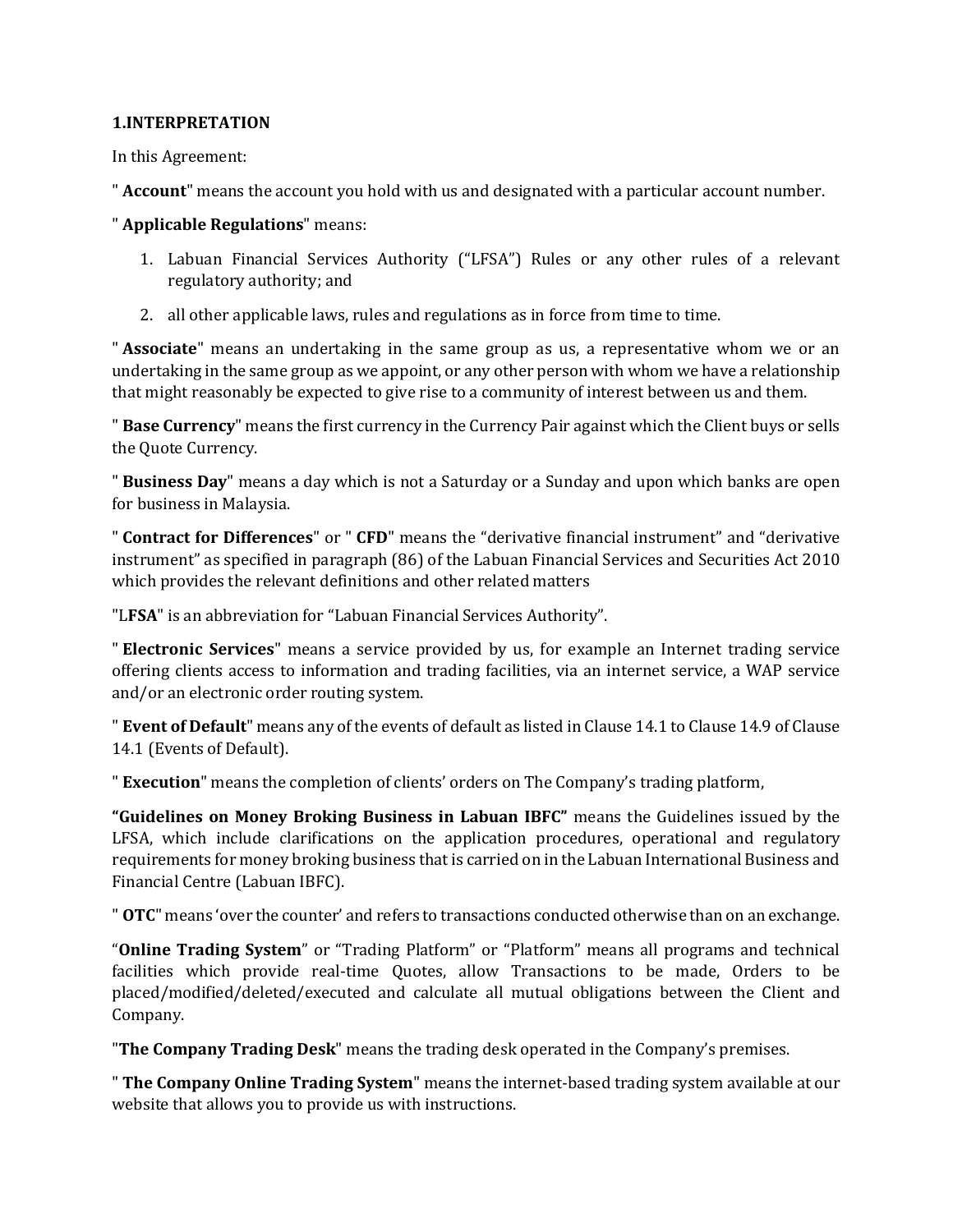" **Secured Obligations**" means the net obligation owed by you to us after the application of set-off under clause 12 (Margining Arrangements) in the paragraph entitled (Set-off on default).

" **FX Contract**" means a contract between The Company and its Client to exchange two currencies at an agreed exchange rate.

" **System**" means all computer hardware and software, equipment, network facilities and other resources and facilities needed to enable you to use an Electronic Service.

" **Transaction**" means any transaction subject to this Agreement and includes a CFD, derivative contract in relation to any commodity, financial instrument (including any security), currency, interest rate, index or any combination thereof and any other transaction or financial instrument for which we are authorized under our Money-Broking license from time to time which we both agree shall be a Transaction.

## **2.INTRODUCTION**

## **Scope of this Agreement**

This Agreement sets out the basis on which Caps Solutions Ltd (herein "the Company") will provide services to you. This Agreement governs each Transaction entered into or outstanding between us on or after the execution of this Agreement.

## **Commencement**

This Agreement supersedes any previous agreement between you and us on the same subject matter and takes effect when you indicate your acceptance via our website. This Agreement shall apply to all Transactions contemplated under this Agreement.

## **3.GENERAL**

## **Information about us**

We, The Company, are authorised and regulated by the Labuan Financial Services Authority (LFSA). Our registered office is at Unit B, Lot 49, 1st Floor, Block F, Lazenda Warehouse 3, Jalan Ranca-Ranca 87000 F.T. Labuan, Malaysia. Our contact details are set out in Clause 19 (Miscellaneous) under the heading "Notices".

The Company is not acting as the Client's counterparty (i.e. not on the other side of the client's trade). In particular, the Company follows the below business model:

- The Company only executes orders on behalf of clients and does not act as the Client's counterparty
- The above business model can be described in the form of performing Straight Through Processing
- Caps Solutions UK LTD operates the website, trading platforms, and brand names. In addition, acting as a payment facilitator by providing payment services to Caps Solutions Ltd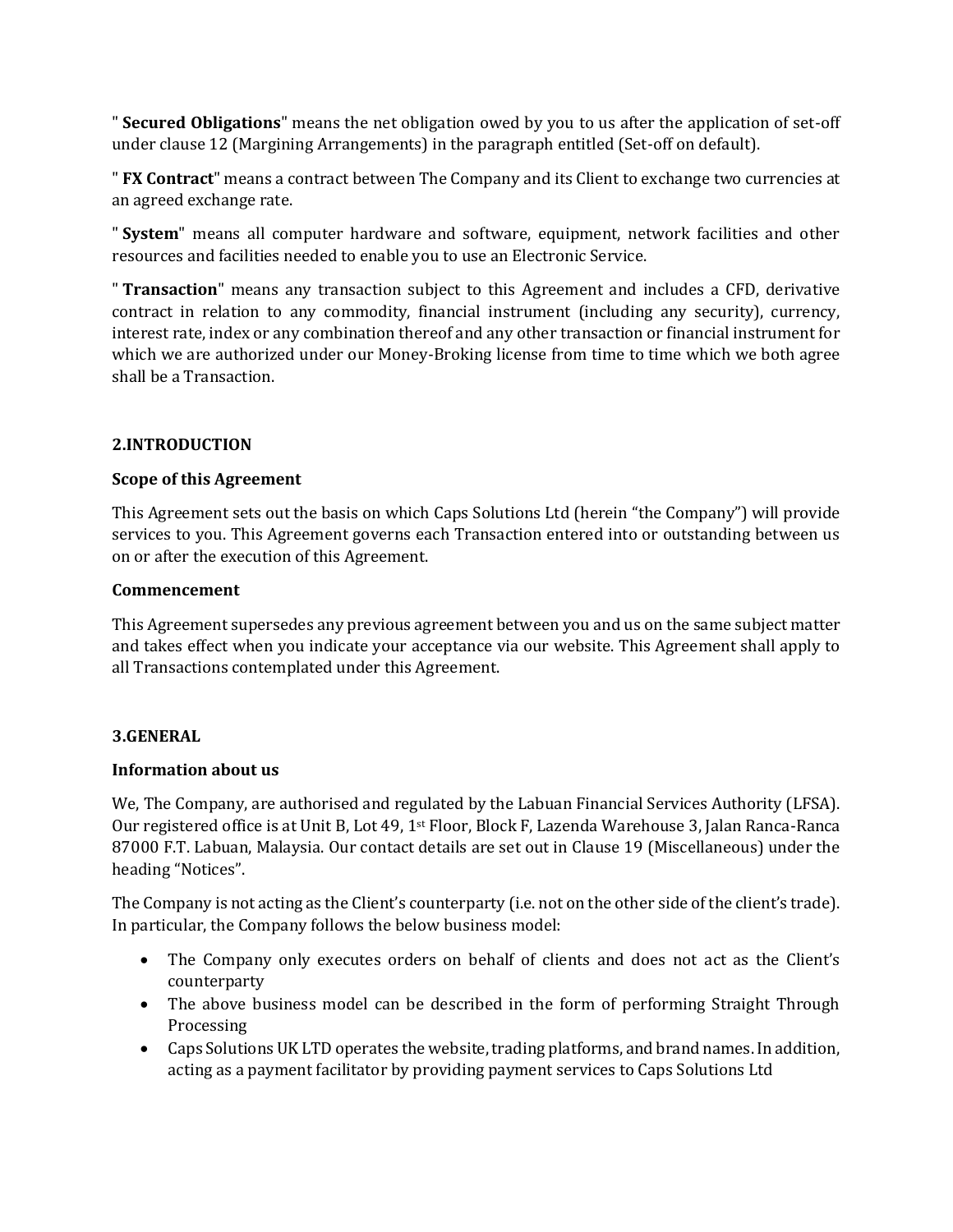## **Language**

This Agreement is supplied to you in English and we will continue to communicate with you in English for the duration of this Agreement. However, where possible, we will communicate with you in other languages in addition to English.

## **Communication with us**

You may communicate with us in writing, by email or other electronic means, or orally (including by telephone). Our contact details are set out in Clause 19 (Miscellaneous) under the heading "Notices". The language of communication shall be English, and you will receive documents and other information from us in English. However, where appropriate and for your convenience, we will endeavor to communicate with you in other languages. Our website contains further details about us and our services, and other information relevant to this Agreement. In the event of any conflict between the terms of this Agreement and our website this Agreement will prevail.

## **Legal Age**

The Company's services and products traded are only available to individuals who are at least 18 years old (and at least the legal age in your jurisdiction). You represent and warrant that if you are an individual, you are at least 18 years old and of legal age in your jurisdiction to form a binding contract, and that all registration information you submit is accurate and truthful. The Company reserves the right to ask for proof of age from you and your account may be suspended until satisfactory proof of age is provided. The Company may, in its sole discretion, refuse to offer its products and services to any person or entity and change its eligibility criteria at any time.

## **General interpretation**

A reference in this Agreement to a "clause" or "Schedule" shall be construed as a reference to, respectively, a clause or Schedule of this Agreement, unless the context requires otherwise. References in this Agreement to any statute or statutory instrument or Applicable Regulations include any modification, amendment, extension or re-enactment thereof. A reference in this Agreement to "document" shall be construed to include any electronic document. The masculine includes the feminine and the neuter and the singular includes the plural and vice versa as the context admits or requires. Words and phrases defined in the LFSA's Rules and the Applicable Regulations have the same meaning in this Agreement unless expressly defined in this Agreement.

## **Schedules**

The clauses contained in the attached Schedule (as amended from time to time) shall apply. We may from time to time send to you further Schedules in respect of Transactions. In the event of any conflict between the clauses of any Schedule and this Agreement, the clauses of the Schedule shall prevail. The fact that a clause is specifically included in a Schedule in respect of one Transaction shall not preclude a similar clause being expressed or implied in relation to any other Transaction. You acknowledge having read, understood and agreed to the Schedules to this Agreement.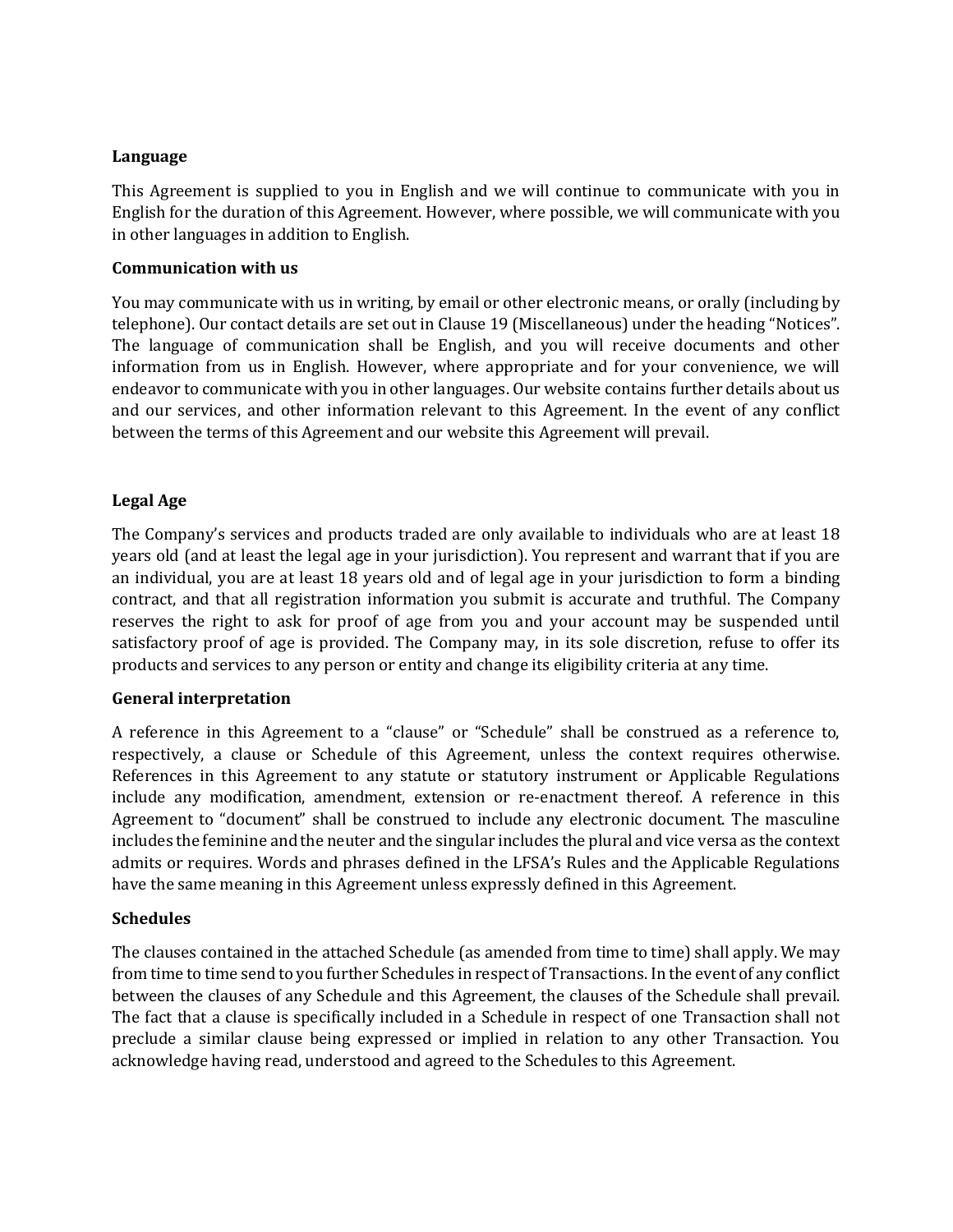## **Headings**

Headings are for ease of reference only and do not form part of this Agreement.

## **4.REGULATION**

## **Subject to Applicable Regulations**

This Agreement and all Transactions are subject to Applicable Regulations so that:

- 1. nothing in this Agreement shall exclude or restrict any obligation which we have to you under Applicable Regulations;
- 2. we may take or omit to take any action we consider necessary to ensure compliance with any Applicable Regulations;
- 3. all Applicable Regulations and whatever we do or fail to do in order to comply with them will be binding on you; and
- 4. such actions that we take or fail to take for the purpose of compliance with any Applicable Regulations shall not render us or any of our directors, officers, employees or agents liable.

## **Action by regulatory body**

If a regulatory body takes any action which affects a Transaction, then we may take any action which we, in our reasonable discretion, consider desirable to correspond with such action or to mitigate any loss incurred as a result of such action. Any such action shall be binding on you. If a regulatory body makes an enquiry in respect of any of your Transactions, you agree to co-operate with us and to promptly supply information requested in connection with the enquiry.

## **5.COSTS, PAYMENTS AND CHARGES**

## **Charges**

You shall pay our charges as agreed with you from time to time, any fees or other charges imposed by a clearing organization and interest on any amount due to us at the rates then charged by us (and which are available on request). Any charges shall be communicated through the trading platform and/or any other communication with you.

## **Additional costs**

You should be aware of the possibility that other taxes or costs may exist that are not paid through or imposed by us.

## **Payments**

All payments to us under this Agreement shall be made in such currency as we may from time to time specify to the bank account designated by us for such purposes. All such payments shall be made by you without any deduction or withholding.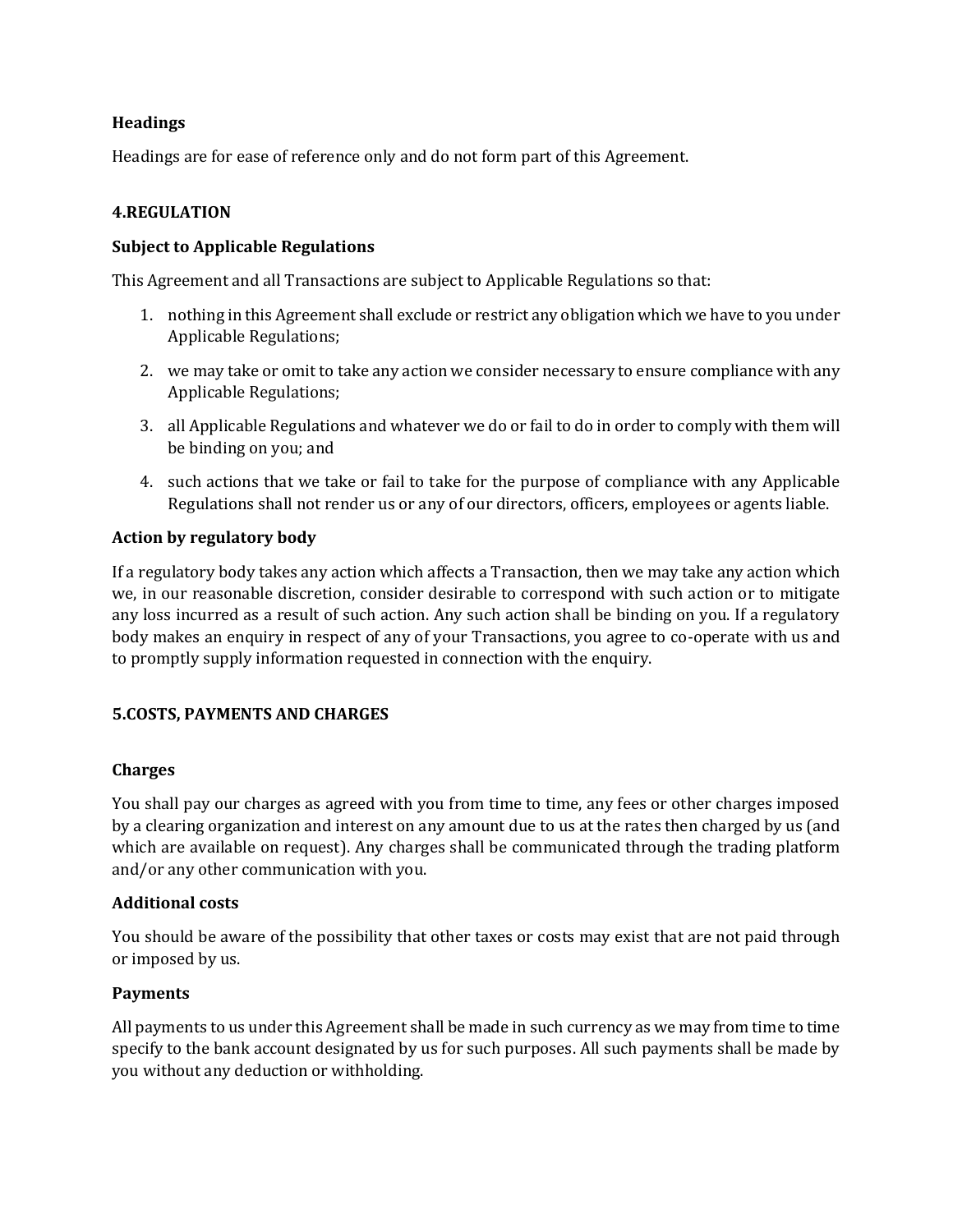## **Rollovers, Interest**

A daily financing charge (or otherwise swap) may apply to each FX/CFD open position at the closing of the company's trading day as regard to that FX/CFD. If such financing charge is applicable, it will either be requested to be paid by Customer directly to the company or it will be paid by the company to Customer, depending on the type of FX/CFD and the nature of the position Customer holds. The method of calculation of the financing charge varies according to the type of FX/CFD to which it applies. Moreover, the amount of the financing charge will vary as it is linked to current interest rates. The financing charge will be credited or debited (as appropriate) to Customer's account on the next trading day following the day to which it relates.

The Company reserves the right to change the method of calculating the financing charge, the financing rates and/or the types of FX/CFDs to which the financing charge appliesChanges in our swap interest rates and calculations shall be at our own discretion and without notice. Rates may change quickly due to market conditions (changes in interest rates, volatility, liquidity etc.) and due to various risk related matters that are at the firm's sole discretion

## **6.NON ADVISED**

## **Execution only**

We deal on an execution only basis and do not advise on the merits of particular Transactions, or their taxation consequences.

## **Own judgement and suitability**

Without prejudice to our foregoing obligations, in asking us to enter into any Transaction, you represent that you have been solely responsible for making your own independent appraisal and investigations into the risks of the Transaction. You represent that you have sufficient knowledge, market sophistication, professional advice and experience to make your own evaluation of the merits and risks of any Transaction and that you have read and accepted the Risk Disclosure Statement and guidelines in relation to the financial instruments and the markets which are available in our websites. We give you no warranty as to the suitability of the products traded under this Agreement and assume no fiduciary duty in our relations with you.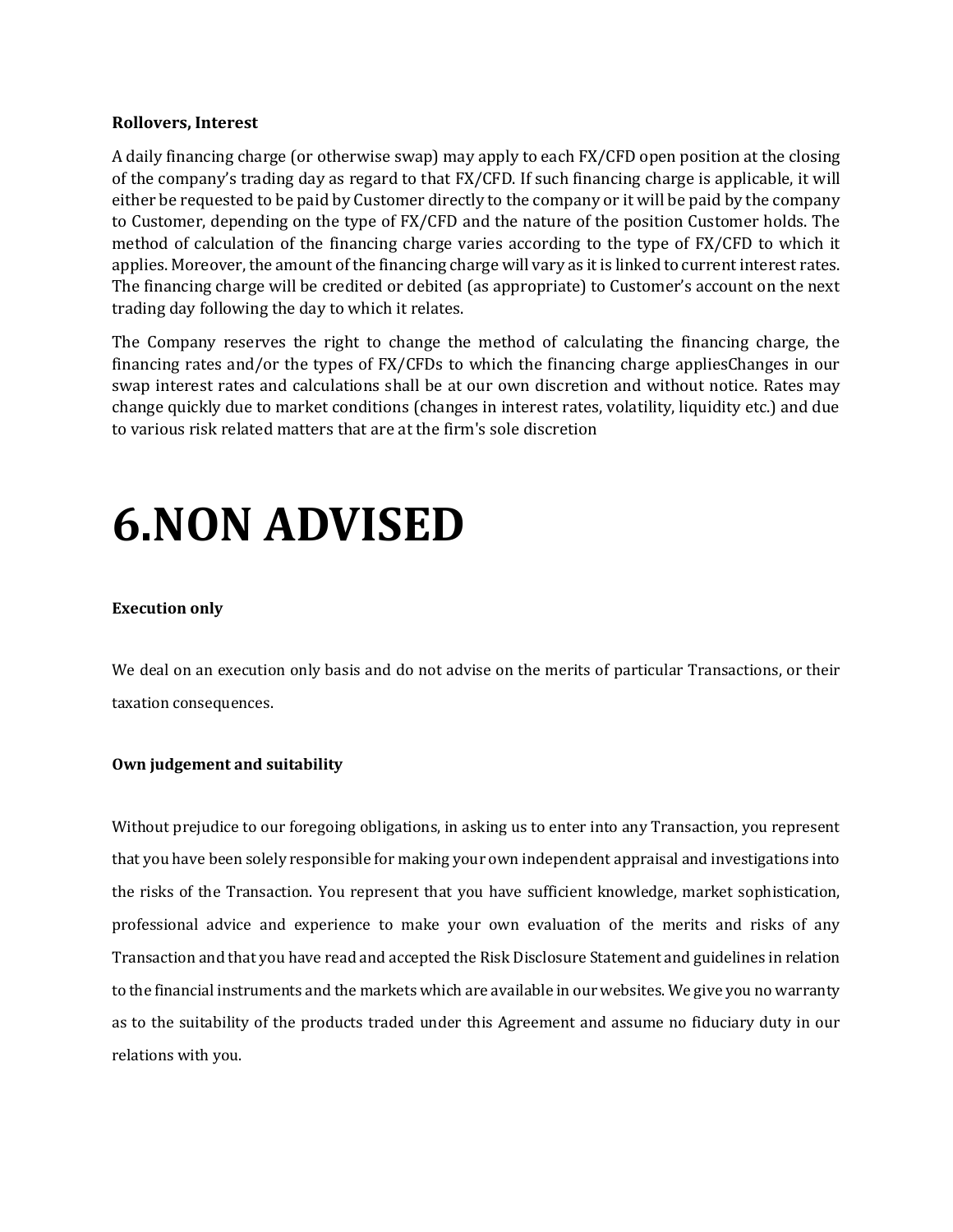## **Incidental information**

Where we do provide generic trading recommendations, market commentary or other information:

- 1. this is incidental to your dealing relationship with us. It is provided solely to enable you to make your own investment decisions and does not amount to advice;
- 2. where information is in the form of a document containing a restriction on the person or category of persons for whom that document is intended or to whom it is distributed, you agree that you will not pass it on to any such person or category of persons;
- 3. we give no representation, warranty or guarantee as to the accuracy or completeness of such information or as to the tax consequences of any Transaction;
- 4. you accept that prior to dispatch, we may have acted upon it ourselves or made use of the information on which it is based. We do not make representations as to the time of receipt by you and cannot guarantee that you will receive such information at the same time as other clients. Any published research reports or recommendations may appear in one or more screen information service.

# **CUSTOMER ACCOUNTS AND INITIAL DEPOSITS**

#### **Documents**

Before you can place an order with Caps Solutions Ltd, you must read and accept this Agreement, including the risk disclosure statement, the trading policies and procedures as listed in Clause 9 below, and all applicable addenda, you must deposit sufficient clear funds in your account and your customer registration form and all accompanying documents must be approved by the company. The Company may, in its sole discretion, request that in addition to online acceptance of this Agreement, Customer must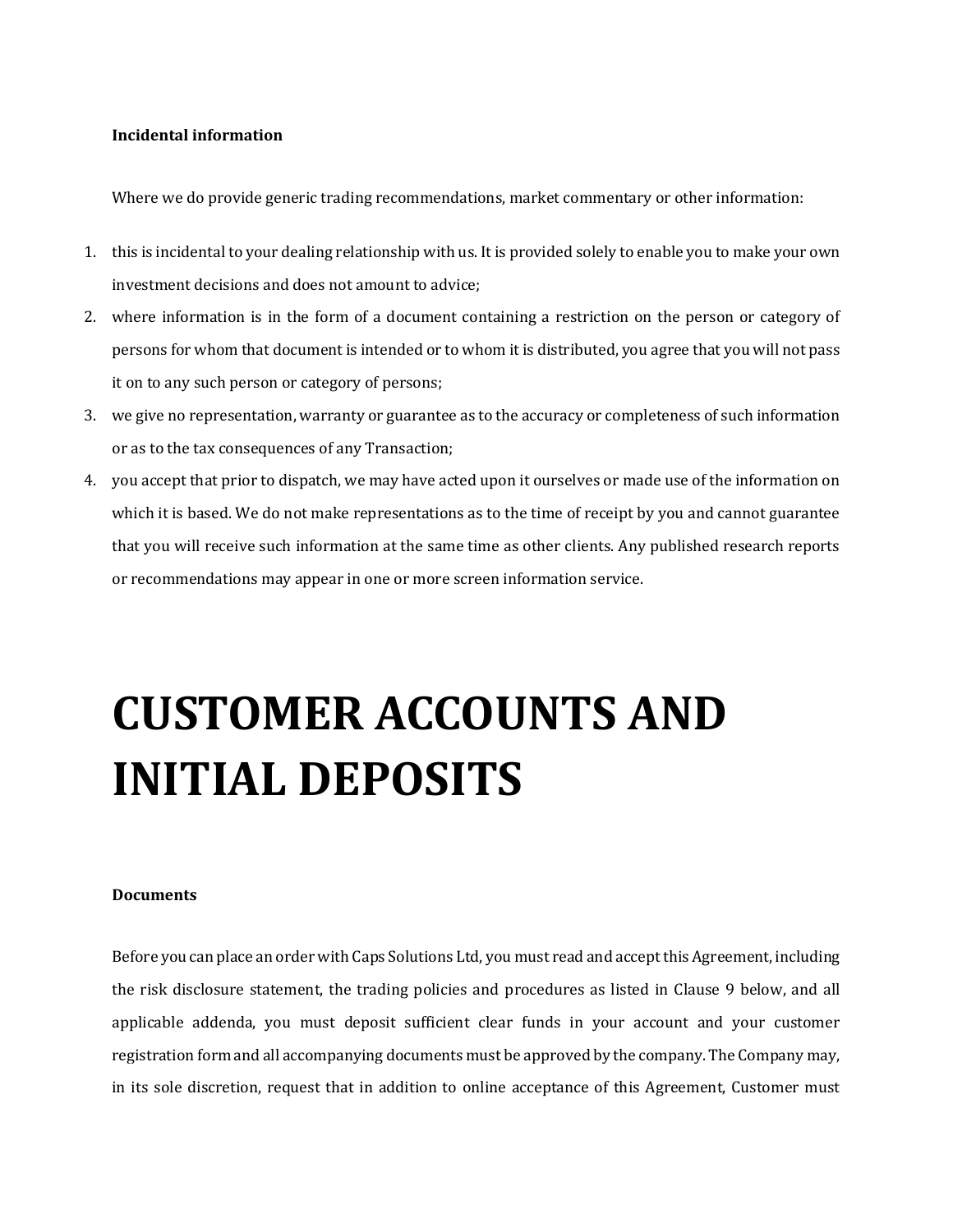complete and submit any signed documents so required by The Company, including but not limited to this Agreement and the Risk Disclosure Statement.

## **Currency of Accounts**

You will be able to open your trading Account(s) in USD or any currency that may be offered by the Company. Account(s) balances will be calculated and reported to you in the currency in which Account(s) are maintained.

## **Joint Accounts**

In addition to the conditions listed in Clause 9 in the paragraph entitled "Authority" with regards to joint Account holders, the following additional conditions apply.

Where your trading Account held with The Company, is jointly owned by two or more beneficiaries:

- 1. Each joint Account holder will be jointly and severally liable for all obligations to The Company arising in respect of your joint trading Account.
- 2. Each of you is separately responsible for complying with the terms of this Agreement.
- 3. If there is a dispute between you which we know about, we may insist that both or all of you authorize written instructions to us.
- 4. If one of you dies, the survivor(s) may continue to operate the trading Account and if there is more than one survivor, the provisions of this paragraph will continue to apply to the trading Account.
- 5. Where you provide personal and financial information relating to other joint Account holders for the purpose of opening or administering your trading Account you confirm that you have their consent or are otherwise entitled to provide this information to us and for us to use it in accordance with this Agreement.
- 6. Any of you may request closure and the redirection of balances, unless there are circumstances that require us to obtain authorisation from all of you.
- 7. Each of you will be given sole access to the funds initially deposited by you in your joint trading Account. Should you wish to withdraw these funds from your trading Account, you will be required to complete and sign a withdrawal form, upon receipt of the completed and signed withdrawal form you will be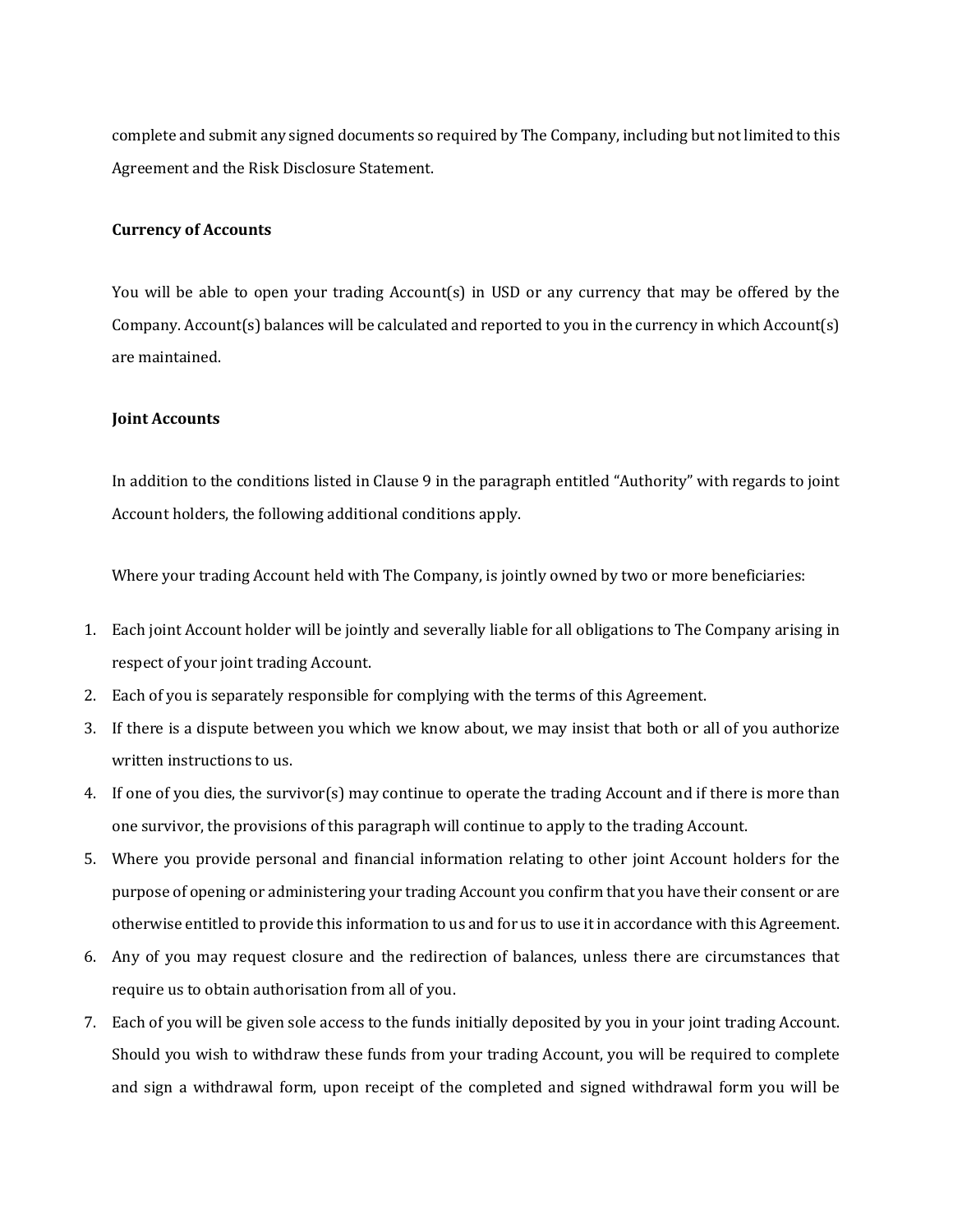granted permission by The Company to withdraw funds up to the amount you initially deposited, provided that the conditions for withdrawals stipulated in Clause 9 are satisfied. The Company will credit the amount withdrawn in the same bank account from where it was originally debited.

- 8. In the case of withdrawal of profits, if any of you wishes to withdraw profits from the joint trading Account, you will be required to complete and sign a withdrawal form, provided that the conditions for withdrawals stipulated in Clause 9 are satisfied. Upon receipt of the completed and signed withdrawal form you will be granted permission. The Company to withdraw any profits from the joint trading Account. The Company will credit the amount of profits withdrawn in the same bank account from where it was originally debited.
- 9. In order for this Agreement to be valid and binding it is required that all joint Account holders sign the Agreement and in case you and/or any of the Account holders wish to terminate this Agreement and close the joint trading Account held with the Company, the written consent of all Account holders shall be obtained in accordance with the provisions of Clause 17 of this Agreement.

## **Closing Client Accounts**

The Company shall cease the provision of the investment services to Clients in accordance with the provisions of its client services agreement of the Company.

Upon the receipt of written instructions from the Client requesting to close his/her account, the Company shall proceed accordingly. Immediately following the receipt of the client account termination notice, an email will be sent to the client informing him/ her that he/she must submit a withdrawal request in order to be able to withdraw the remaining balance. Following receipt of the relevant withdrawal request the withdrawal will be processed according to the Company's procedure for withdrawing of funds.

The Compliance officer shall be responsible for monitoring the implementation of the procedures for the closing of clients' accounts of the Company on a frequent basis.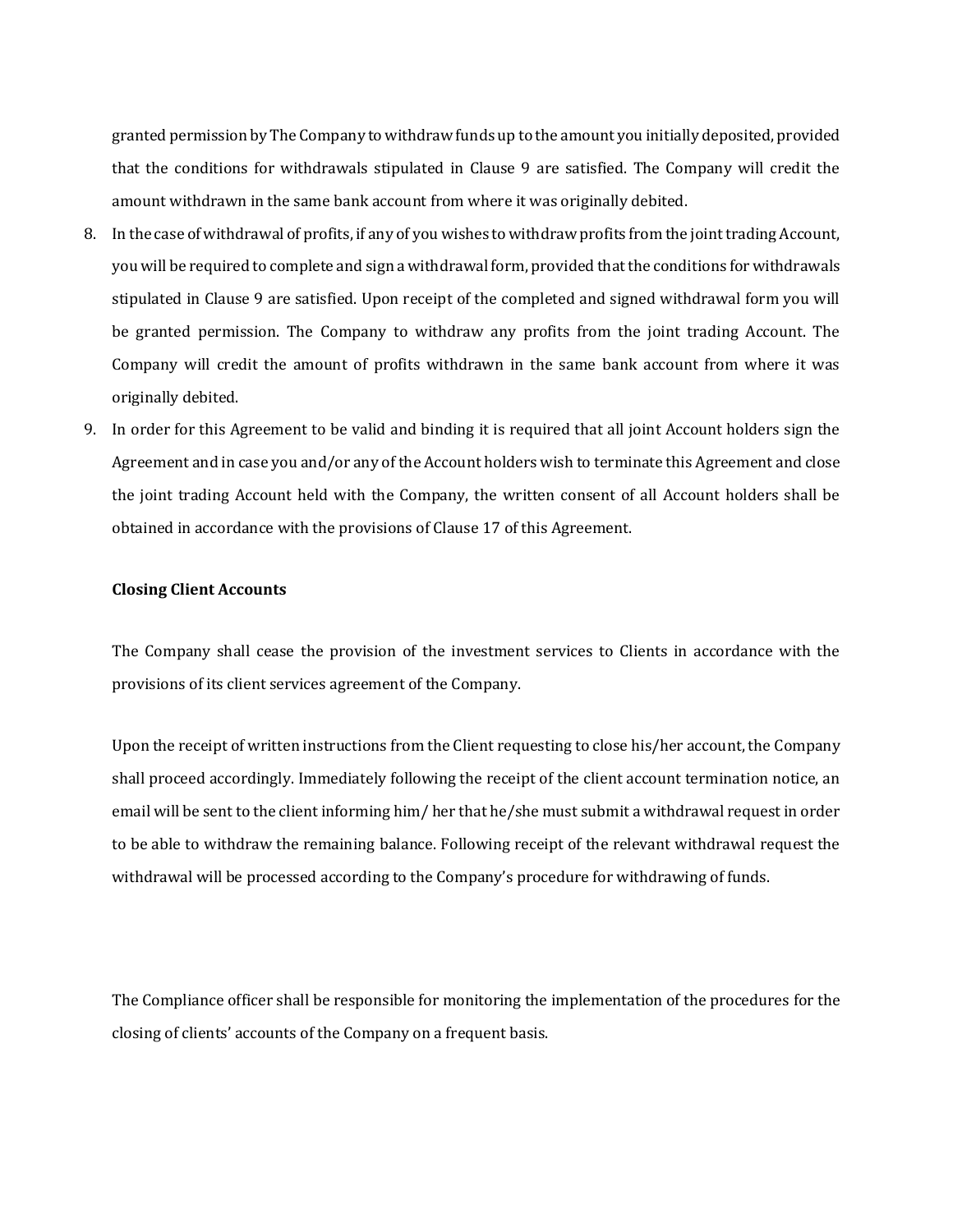# **7.TRADING POLICIES AND PROCEDURES**

### **Placing of instructions**

You may give us instructions in electronic form through the Company Online Trading System (Platform). If any instructions are received by us through electronic means we may ask you to confirm such instructions in writing. We shall be authorised to follow instructions notwithstanding your failure to confirm them in writing. In this Agreement "instructions" and "orders" have the same meaning.

## **Types of Orders Accepted**

Some of the types of orders The Company accepts include, but are not limited to:

- 1. **Good till Cancelled ("GTC")** An order (other than a market order), that by its terms is effective until filled or cancelled by Customer. GTC Orders do not automatically cancel at the end of the Business Day on which they are placed.
- 2. **Limit** An order (other than a market order) to buy or sell the identified market at a specified price. A limit order to buy generally will be executed when the ask price equals or falls below the bid price that you specify in the limit order. A limit order to sell generally will be executed when the bid price equals or exceeds the ask price that you specify in the limit order.
- 3. **Market** An order to buy or sell the identified market at the current market price that The Company provides via the Online Trading System. An order to buy is executed at the current market ask price and an order to sell is executed at the current market bid price.
- 4. **One Cancels the Other ("OCO")** An order that is linked to another order. If one of the orders is executed, the other will be automatically cancelled.
- 5. **Stop Loss** A stop loss order is an instruction to buy or sell a market at a price which is worse than the opening price of an open position (or worse than the prevailing price when applying the stop loss order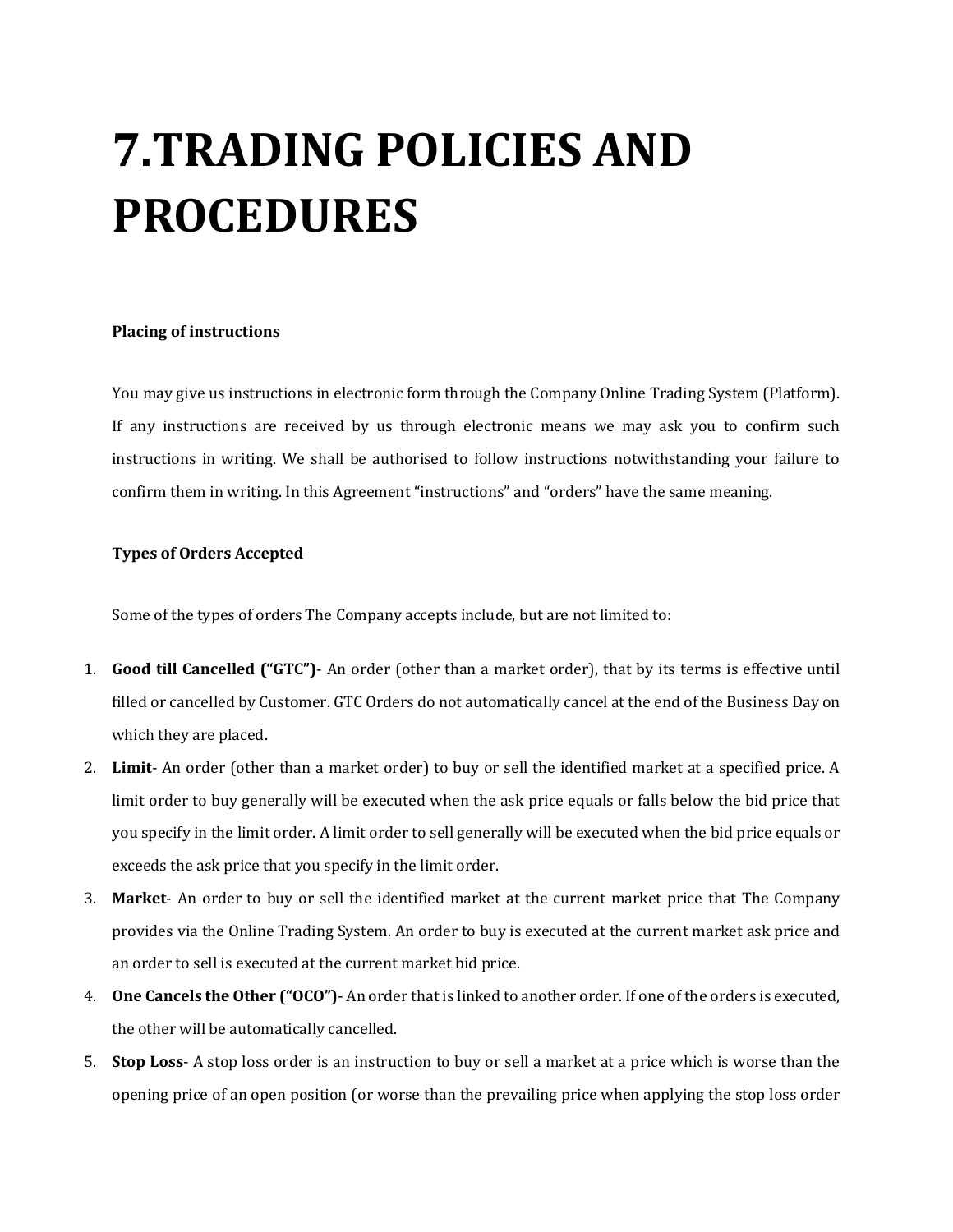to an already open position). It can be used to help protect against losses. Please note that because of market gapping, the best available price that may be achieved could be materially different to the price set on the stop loss order and as such, stop loss orders are not guaranteed to take effect at the price for which they are set.

6. **Trailing Stop**- A trailing stop is the same as a stop loss order with the only difference being that, instead of setting a price at which the order is activated, the trailing stop order is activated at a fixed distance from the market price. For example, if Customer has purchased a long open position and the market ask price increases, the trailing stop price will also increase and will trail behind the market ask price at the fixed distance set by Customer. If the market ask price then decreases, the trailing stop price will remain fixed at its last position and if the market ask price reaches the trailing stop price, the order will be executed. Please note that because of market gapping, the best available price that may be achieved could be materially different to the price set on the trailing stop order and as such, trailing stop orders are not guaranteed to take effect at the fixed distance for which they are set.

Following submission of an order, it is your sole responsibility to remain available for order and fill confirmations, and other communications regarding your Account until all open orders are completed. Thereafter, you must monitor your Account frequently when you have open positions in the Account.

Your order shall be valid in accordance with the type and time of the given order, as specified. If the time of validity or expiration date/time of the order is not specified, it shall be valid for an indefinite period.

## **Terms of Acceptance for Orders**

It is your sole responsibility to clearly indicate the terms of an order when entered, whether it is a market order, limit order, stop loss order or any other type of order, including the relevant price and lot size. You acknowledge and agree that, despite our best efforts, the price at which execution occurs may be materially different (positive or negative to the client) to the price specified in your order. This may result from sudden price movements in the underlying assets that are beyond our control. The Company shall have no liability for failure to execute orders. The Company shall have the right, but not the obligation, to reject any order in whole or in part prior to execution, or to cancel any order, where your Account contains margin that is insufficient to support the entire order or where such order is illegal or otherwise improper.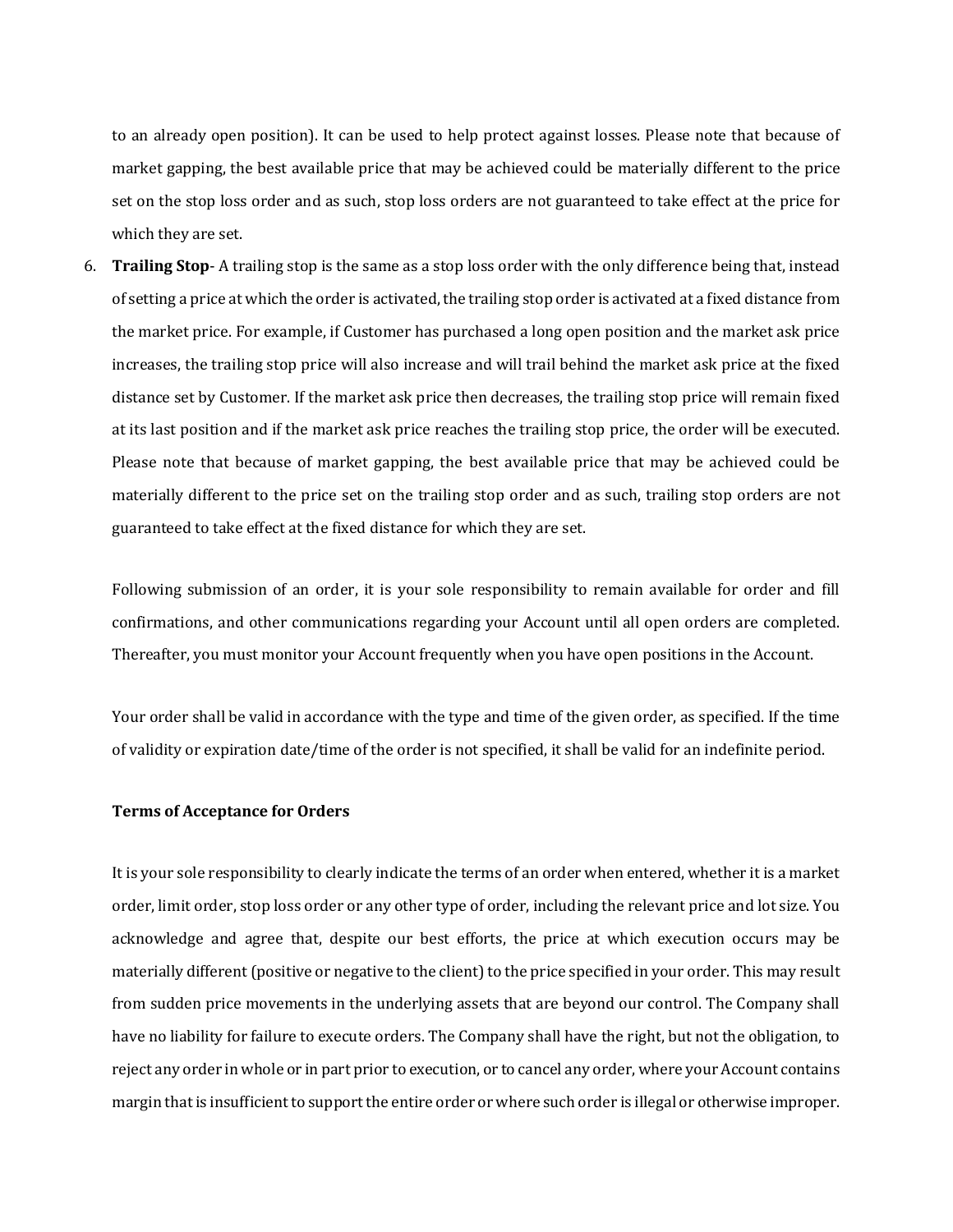## **Execution Policy**

Where you place orders with us, the execution factors that we consider, and their relative importance is as set out below:

- 1. **Price**. The relative importance we attach is "high".
- 2. **Speed**. The relative importance we attach is "high".
- 3. **Likelihood of execution and settlement**. The relative importance we attach is "high".
- 4. **Size**. The relative importance we attach is "high".

We are will transmit your order to our liquidity providers which are our execution venues.

## Cancellation of trades

We have the right to reject an order or to cancel a trade if we have evidence on:

- 1. fraud/illegal actions that led to the transaction,
- 2. any instance when The Company has cause to believe that a person's trading activities may be illegal;
- 3. any instance where The Company may suffer any fiscal, regulatory, or pecuniary disadvantage by virtue of anyone's activities;
- 4. any instance where one or more transactions are judged by The Company to have been performed in violation of this Agreement;
- 5. orders placed based on manipulated prices as a result of system errors or system malfunctions;
- 6. arbitrage trading on prices offered by our platforms as a result of systems errors; and
- 7. coordinated transactions by related parties in order to take advantage of systems errors and delays on systems updates.

We reserve the right to cancel any and/or all trading positions and withhold and/or forfeit any profits incurred by the Customer on all the Customer's trades if we consider that the Customer has engaged in market Arbitrage.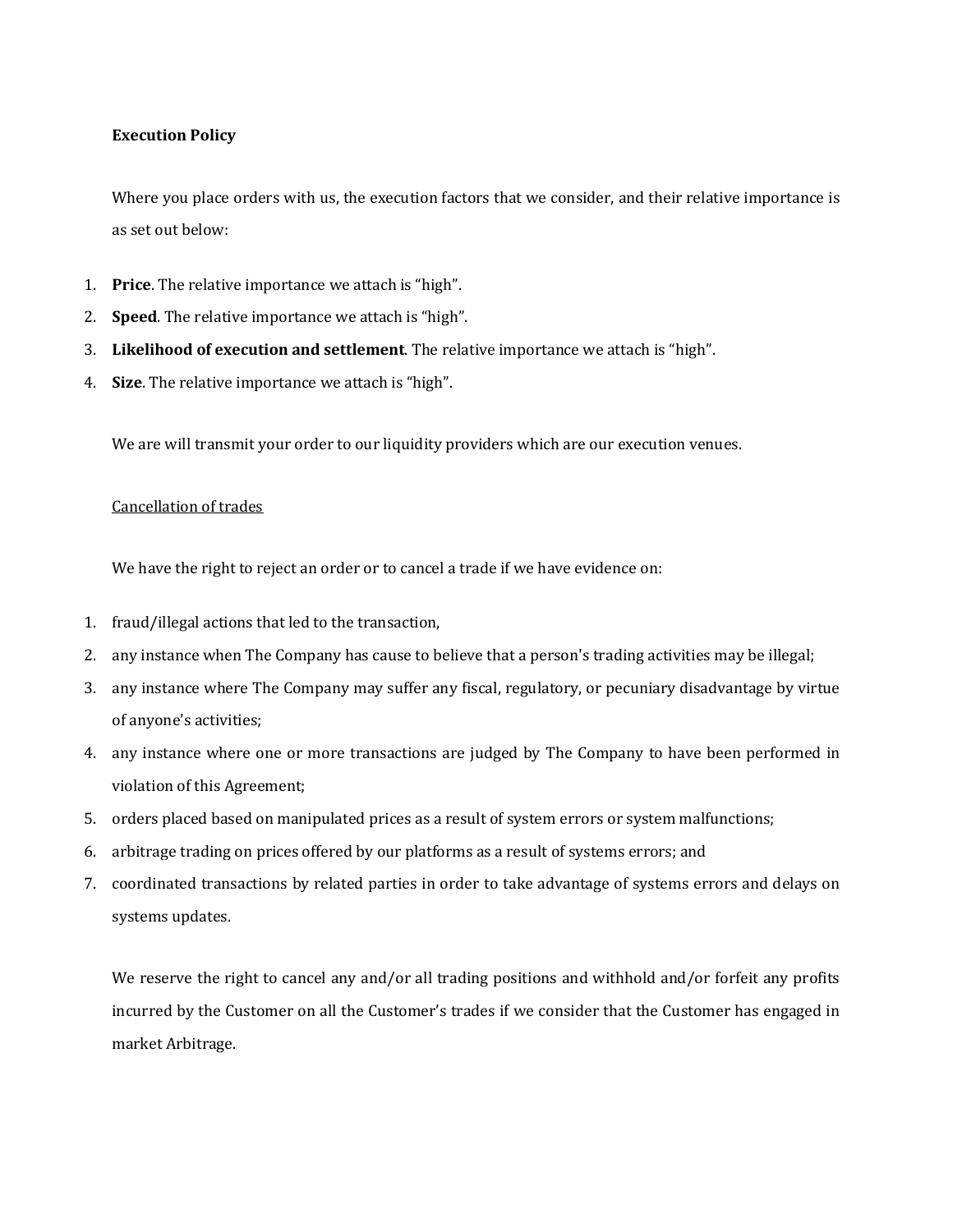#### **Authority**

We shall be entitled to act for you upon instructions given or purporting to be given by you or any person authorised on your behalf without further enquiry as to the genuineness, authority or identity of the person giving or purporting to give such instructions provided such instruction is accompanied by your correct Account number and password. If your Account is a joint account, you agree that we are authorized to act on the instructions of any one person in whose name the Account is held, without further inquiry. We shall have no responsibility for further inquiry into such apparent authority and no liability for the consequences of any actions taken or failed to be taken by us in reliance on any such instructions or on the apparent authority of any such persons.

## **Cancellation/withdrawal of instructions**

Non-market orders may be cancelled via the Company Online Trading System, but we can only cancel your instructions if you explicitly request so, provided that we have not acted up to the time of your request upon those instructions. Executed instructions may only be withdrawn or amended by you with our consent. The Company shall have no liability for any claims, losses, damages, costs or expenses, including legal fees, arising directly or indirectly out of the failure of such order to be cancelled.

#### **Right not to accept orders**

We may, but shall not be obliged to, accept instructions to enter into a Transaction. If we decline to enter into a proposed Transaction, we shall not be obliged to give a reason, but we shall promptly notify you accordingly.

#### **Control of orders prior to execution**

We have the right (but not the obligation) to set limits and/or parameters to control your ability to place orders at our absolute discretion. Such limits and/or parameters may be amended, increased, decreased, removed or added to by us at our absolute discretion and may include (without limitation):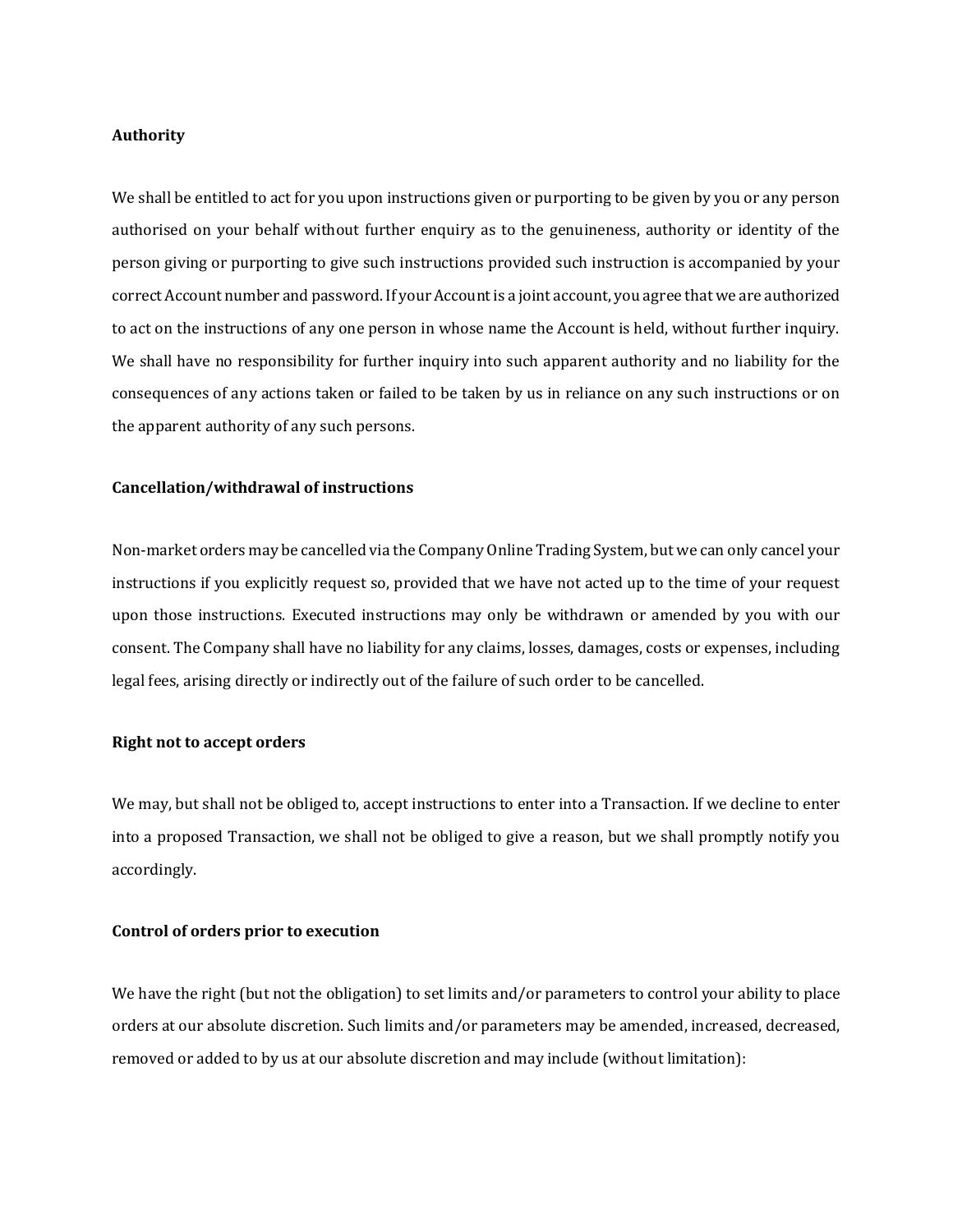- 1. controls over maximum order amounts and maximum order sizes;
- 2. controls over our total exposure to you;
- 3. controls over prices at which orders may be submitted (to include (without limitation) controls over orders which are at a price which differs greatly from the market price at the time the order is submitted to the order book);
- 4. controls over the Electronic Services (to include (without limitation) any verification procedures to ensure that any particular order or orders has come from you); and/or
- 5. any other limits, parameters or controls which we may be required to implement in accordance with Applicable Regulations.

#### **Trade Adjustments**

Customers must be aware that Foreign exchange transactions carry a high degree of risk. The amount of initial margin may be small relative to the value of the foreign currency so that transactions are 'leveraged' or 'geared' A relatively small market movement may have a proportionately larger impact on the funds that the Customer has deposited or will have to deposit. This may work against as well as positive for the customer.

The Company exclusively reserves the right to widen its variable spreads, adjust leverage, change its rollover rates and/or increase the margin requirements without notice under certain market conditions including, but not limited to, when the trading desk is closed, around fundamental announcements, as a result of changes in credit markets and/or at times of extreme market volatility. In such circumstances, the Customer agrees to indemnify The Company for any and all losses that may occur due the widening of spreads and the adjustment of leverage.

### **Execution of orders**

We shall use our reasonable endeavors to execute any order promptly, but in accepting your orders we do not represent or warrant that it will be possible to execute such order or that execution will be possible according to your instructions. If we encounter any material difficulty relevant to the proper carrying out of an order on your behalf we shall notify you promptly.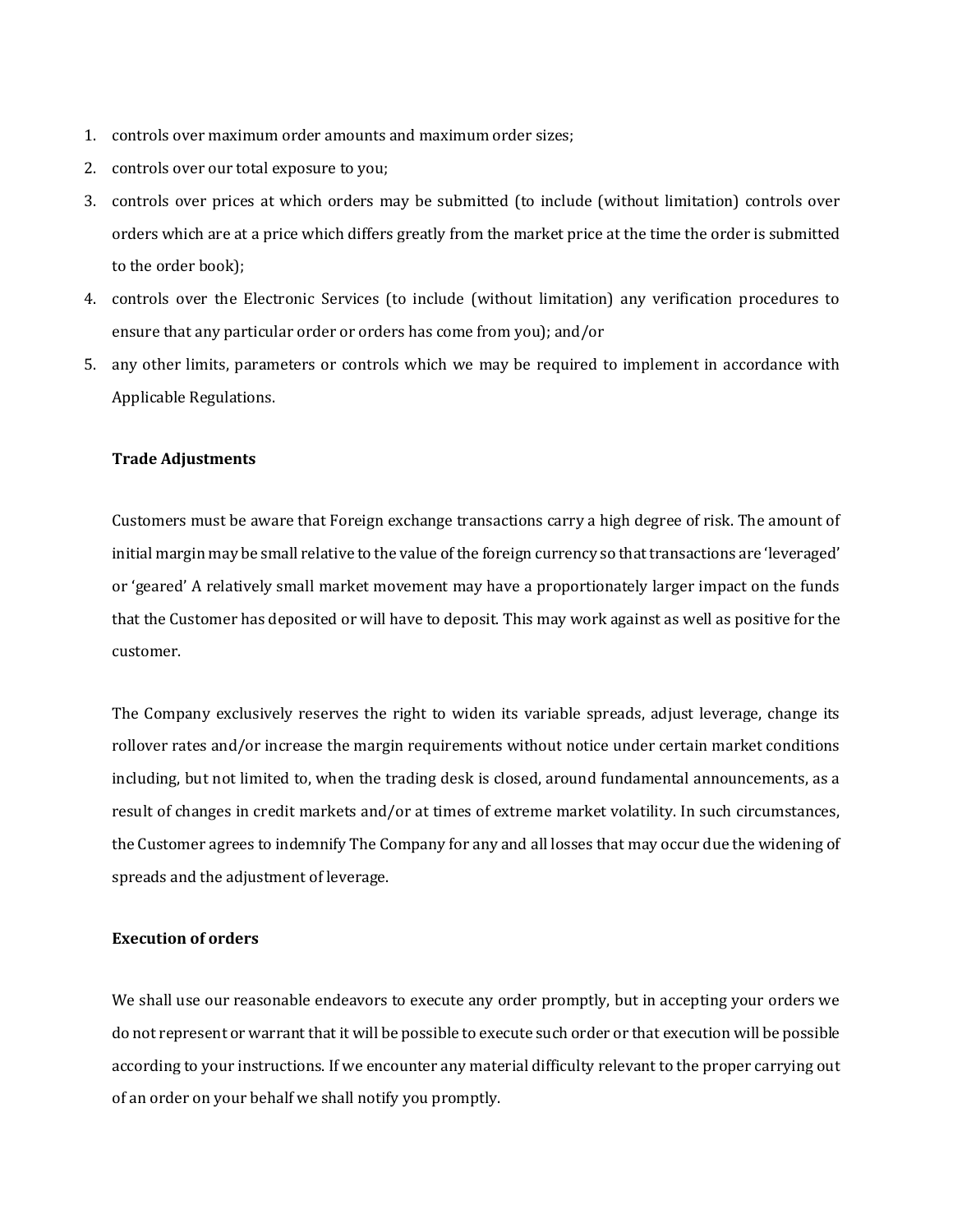## **Improper or Abusive Trading**

The Company's objective is to provide the most efficient trading liquidity available in the form of streaming, tradable prices for most of the financial instruments we offer on the trading platform. As a result of the highly automated nature of the delivery of these streaming, tradable prices, you acknowledge and accept that price misquotations are likely to occur from time to time.

Should you execute trading strategies with the objective of exploiting such misquotation(s) or act in bad faith (commonly known as 'sniping'), The Company shall consider this as unacceptable behavior. Should the Company determine, at its sole discretion and in good faith, that you or any representative of yours trading on your behalf is taking advantage, benefitting, attempting to take advantage or to benefit of such misquotation(s) or that you are committing any other improper or abusive trading act such as for example:

- 1. fraud/illegal actions that led to the transaction;
- 2. orders placed based on manipulated prices as a result of system errors or system malfunctions;
- 3. arbitrage trading on prices offered by our platforms as a result of systems errors; and/or
- 4. coordinated transactions by related parties in order to take advantage of systems errors and delays on systems updates.

Then the Company will have the right to:

- 1. adjust the price available to you; and/or
- 2. remove the illicit profit without the client's initial deposit be affected
- 3. restrict your access to streaming, instantly tradable quotes, including providing manual quotation only; and/or
- 4. obtain from your account any historic trading profits that you have gained through such abuse of liquidity as determined by us at any time during our trading relationship; and/or
- 5. reject an order or to cancel a trade; and/or
- 6. immediately terminate our trading relationship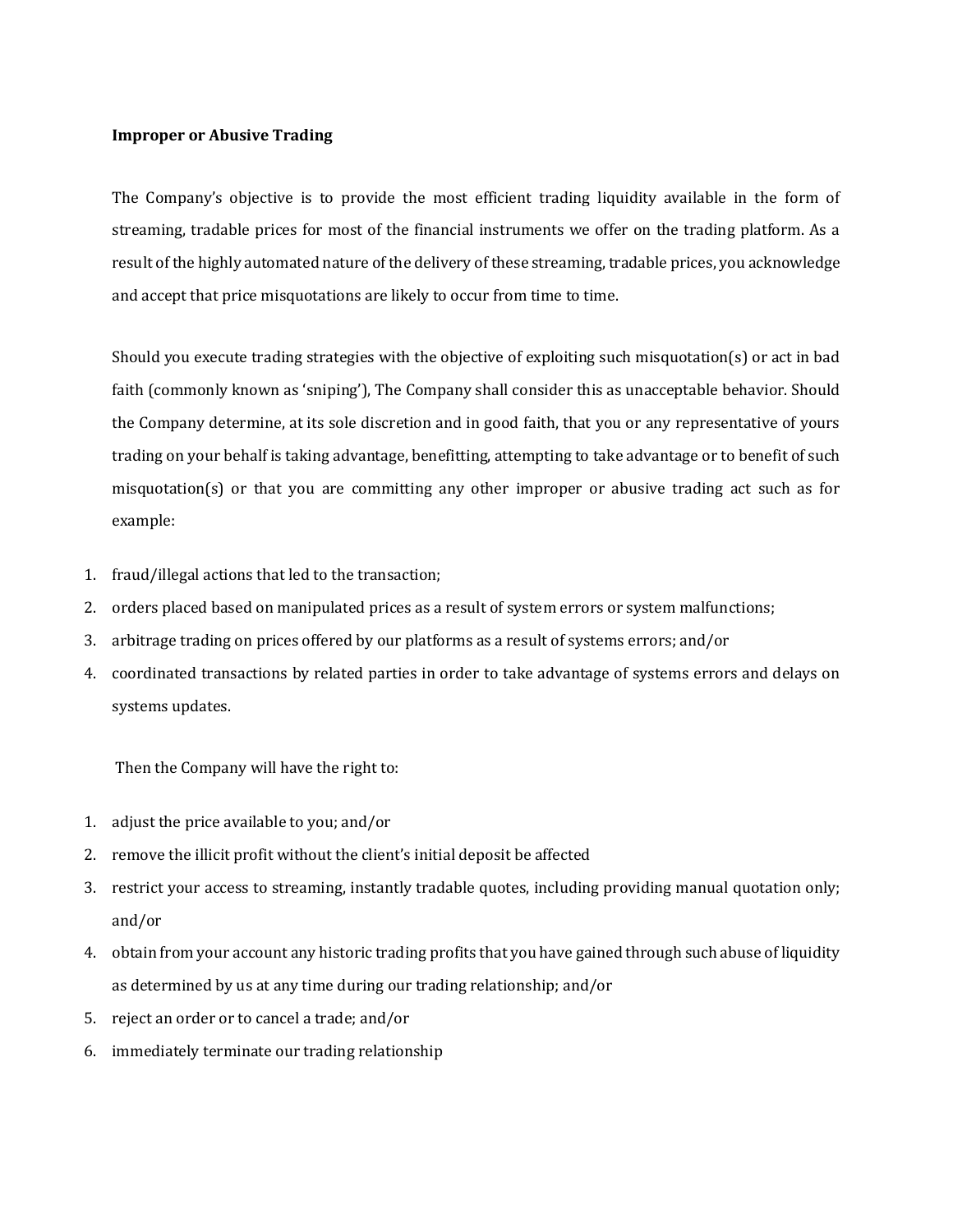## **Prohibited Trading**

No employee and/or former employee who currently works or used to work on a full time or part time basis for the Company or any of its related entities shall, during the term of the employee and/or former employee's service to the Company or any of its related entities and after termination of service become a client of any brand of the Company (either directly or indirectly, alone or with partners, associates, affiliates or any other third party) without the Company's prior written approval. Should the Company consider that the employee and/or former employee is trading with any brand of the Company without the Company's prior written approval personally and/or via a third party we shall consider all the trading to be abusive and/or improper trading. In such circumstances the employee and/or former employee's trading account(s) and all open positions shall be closed immediately, and any funds held within the account shall be confiscated.

No business associate or former business associate of the Company or any of its related entities shall, during the period of the agreement between the associate/former business associate and The Company and after termination of such agreement, become a client of any brand of The Company (either directly or indirectly, alone or with partners, associates, affiliates or any other third party) without the Company's prior written approval. Should the Company consider that the associate/former business associate is trading with any brand of the Company without the Company's prior written approval personally and/or via a third party we shall consider all the trading to be abusive and/or improper trading. In such circumstances the relevant associate/former business associate's trading account(s) and all open positions shall be closed immediately, and any funds held within the account shall be confiscated.

## **Disabling and Cancelling Deposits**

We have the right not to accept funds deposited by you and/or to cancel your deposits in the following circumstances:

- 1. if you fail to provide the Company with any documents it requests from you either for client identification purposes or for any other reason;
- 2. if the Company suspects or has concerns that the submitted documents may be false or fake;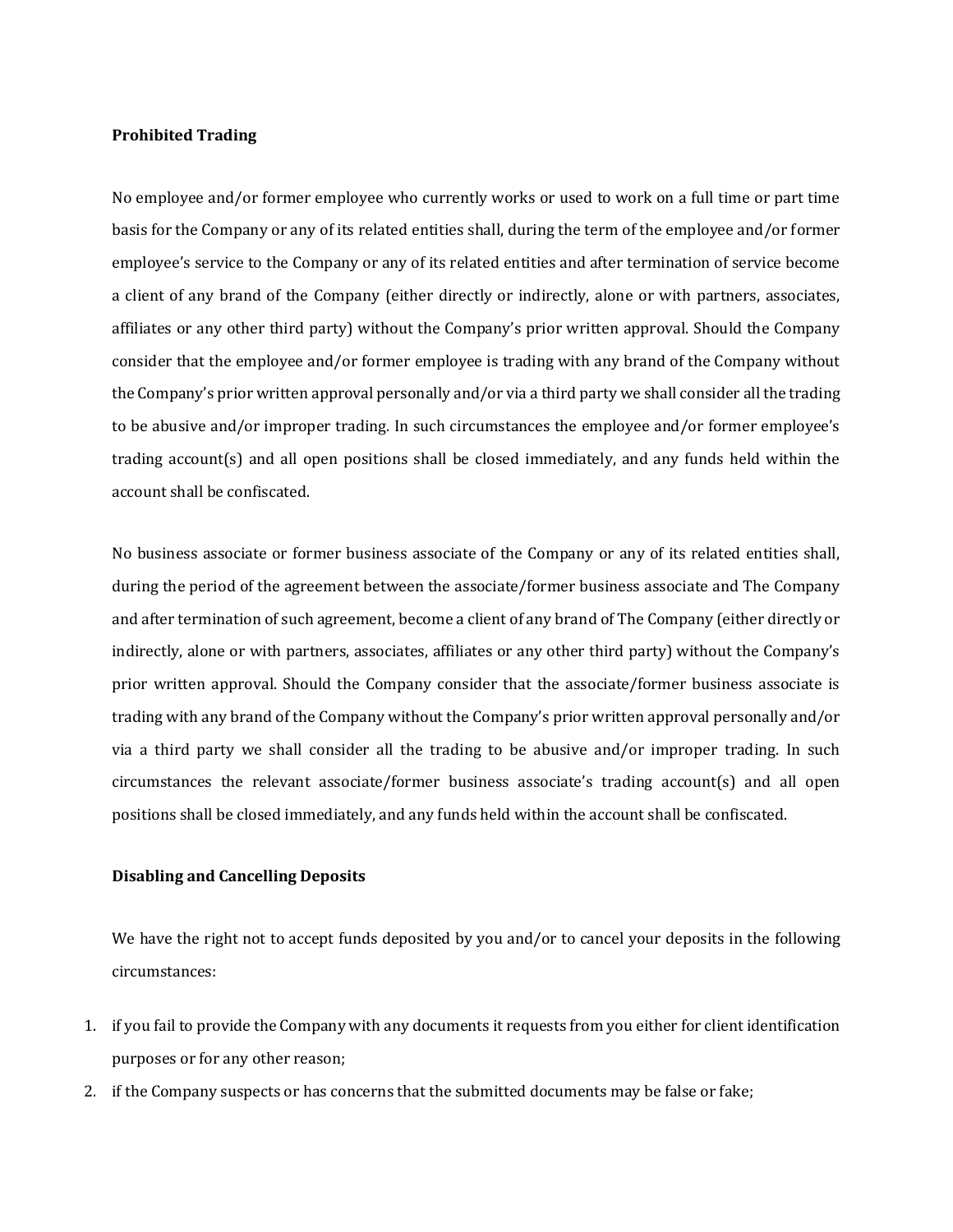- 3. if the Company suspects you are involved in illegal or fraudulent activity;
- 4. if the Company is informed that your credit or debit card (or any other payment method used) has been lost or stolen;
- 5. where the Company considers that there is a chargeback risk; and/or
- 6. when you deposit \$10,000 or more or if you make over 10 separate deposits to your trading Accounts and The Company is unable to verify your credit or debit card details or is unable to verify any other payment method used.

In case of cancelled deposits, and if there is not a confiscation of your funds by a supervisory authority on the grounds of money laundering suspicion or for any other legal infringement, your funds will be returned to the bank account that have been initially received.

## **Performance and settlement**

You will promptly deliver any instructions, money, or documents deliverable by you under a Transaction in accordance with that Transaction as modified by any instructions given by us.

## **Position limits**

We may require you to limit the number of open positions which you may have with us at any time and we may in our sole discretion close out any one or more Transactions in order to ensure that such position limits are maintained.

## **Trailing Stop functionality in case that the platform terminal is closed**

In the event that the MT4 client terminal is closed; trailing stop will not work. This happens as the trailing stop works on the client terminal side and in this respect, if the client terminal is closed, only the stop loss that was placed by trailing stop before the closing of the terminal can trigger.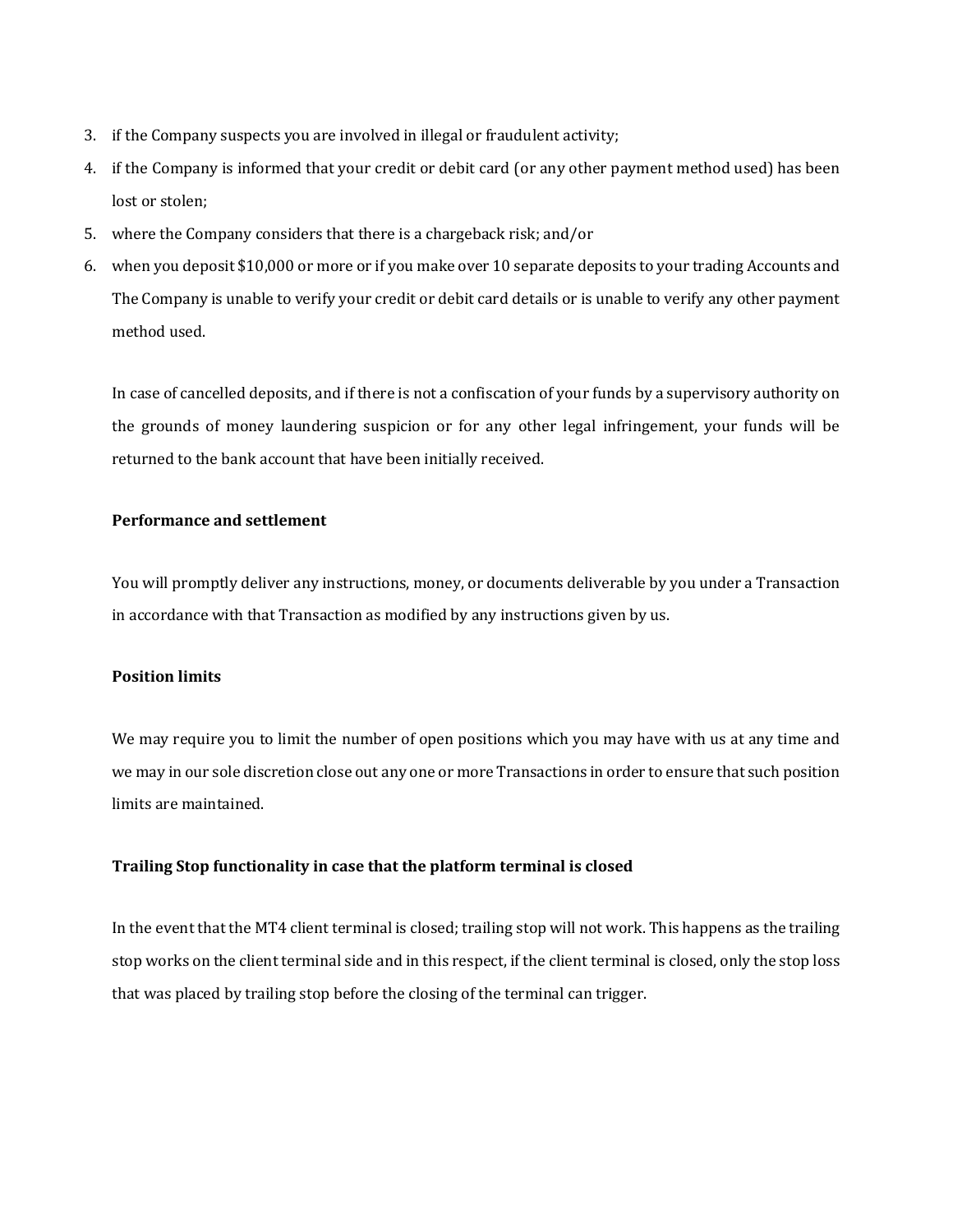#### **Withdrawals**

Please refer to our Withdrawal Policy which can be found on our website.

#### **Stock Related Payouts on CFDs**

Payments on Stock Splits, Reverse Stock Splits, Stock Dividends and other Stock related events can have an impact on the share price and thus on the price of an equity based CFD. A person who holds a CFD position has no ownership of the underlying instrument. However, when a customer holds a long CFD position, the Company shall pay the equivalent of the dividend to that customer and deduct the equivalent from any customer holding a short CFD position. This shall be done on or shortly after the ex-dividend date as that is when the economic effect is felt on the underlying share price.

## **MT4 Trading Account Archiving**

If we do not record any activity in your MT4 Trading Account during a continuous period of three (3) months and you have a zero-account balance, your MT4 Trading Account and all its history will be archived on our trade server.

If you wish to keep using your MT4 Trading Account or restore it in the future, please contact us at electronically via email.

## **Inactive and Dormant Account**

Trading Accounts with no trading activity (*open trade or deposit*) for a consecutive period of 30 days shall be classified as Inactive Accounts. The fee will be imposed on the  $61<sup>st</sup>$  day of inactivity as per the table below:

Inactive Accounts will be charged with an Inactivity Fee as follows: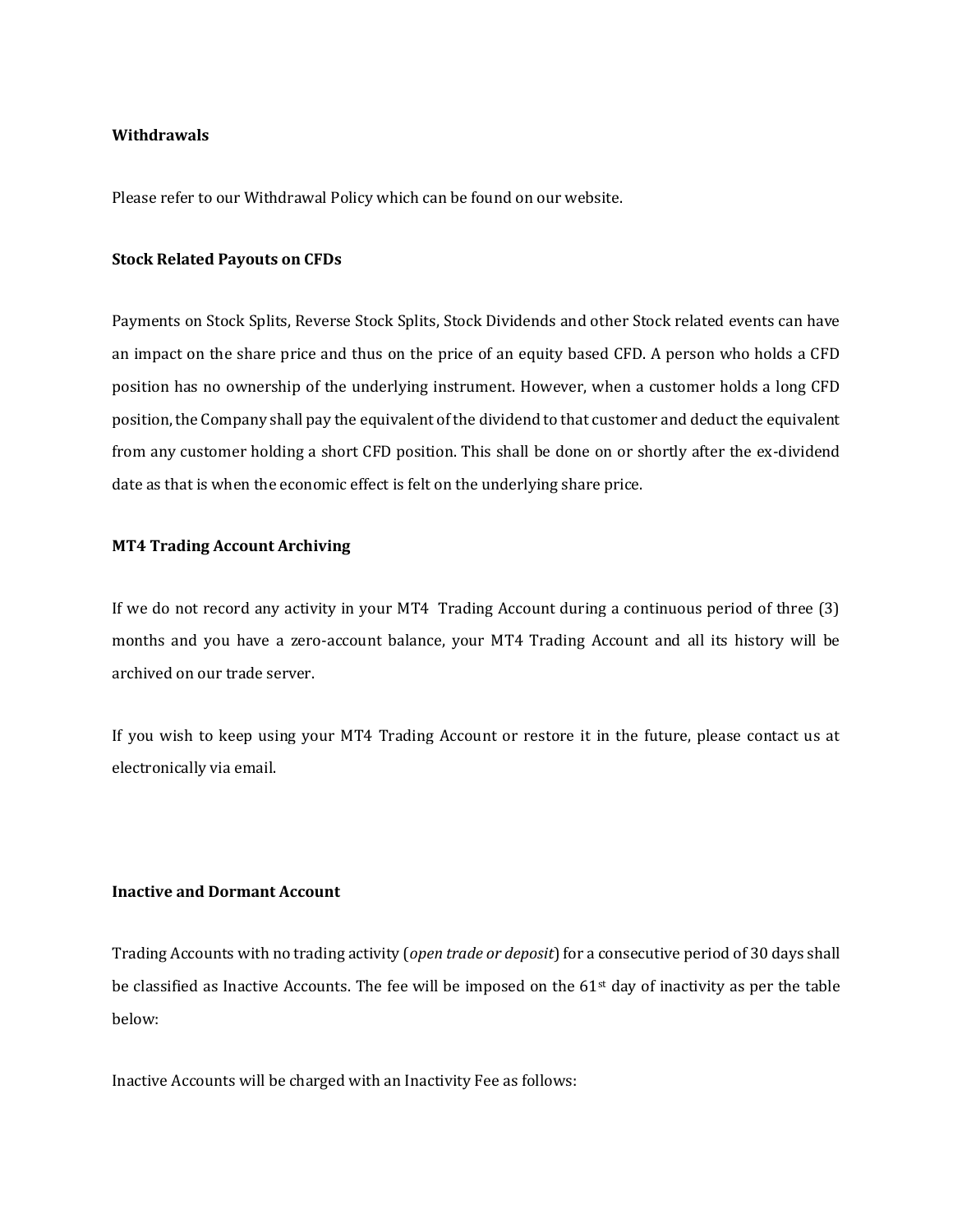| <b>Inactive Period</b>        | <b>Monthly Inactivity Fee</b>                                                                                                                                                                                                                                                                                                                                                     |
|-------------------------------|-----------------------------------------------------------------------------------------------------------------------------------------------------------------------------------------------------------------------------------------------------------------------------------------------------------------------------------------------------------------------------------|
|                               |                                                                                                                                                                                                                                                                                                                                                                                   |
| Over 61 Days                  | An Inactivity Fee of 100 EUR (or the equivalent<br>amount in the client's currency as per the<br>exchange rate that day) per month, will be<br>imposed for over 61 days of inactivity,<br>retroactive for the whole dormant period                                                                                                                                                |
|                               |                                                                                                                                                                                                                                                                                                                                                                                   |
| Over 91 Days<br>Over 121 Days | An Inactivity Fee of 200 EUR (or the equivalent<br>amount in the client's currency as per the<br>exchange rate that day) per month, will be<br>imposed for over 91 days of inactivity,<br>An Inactivity Fee of 200 EUR (or the equivalent<br>amount in the client's currency as per the<br>exchange rate that day) per month, will be<br>imposed for over 121 days of inactivity, |
| Over 151 Days                 | An Inactivity Fee of 200 EUR (or the equivalent<br>amount in the client's currency as per the<br>exchange rate that day) per month, will be<br>imposed for over 151 days of inactivity,                                                                                                                                                                                           |
| Over 181 Days                 | An Inactivity Fee of 500 EUR (or the equivalent<br>amount in the client's currency as per the                                                                                                                                                                                                                                                                                     |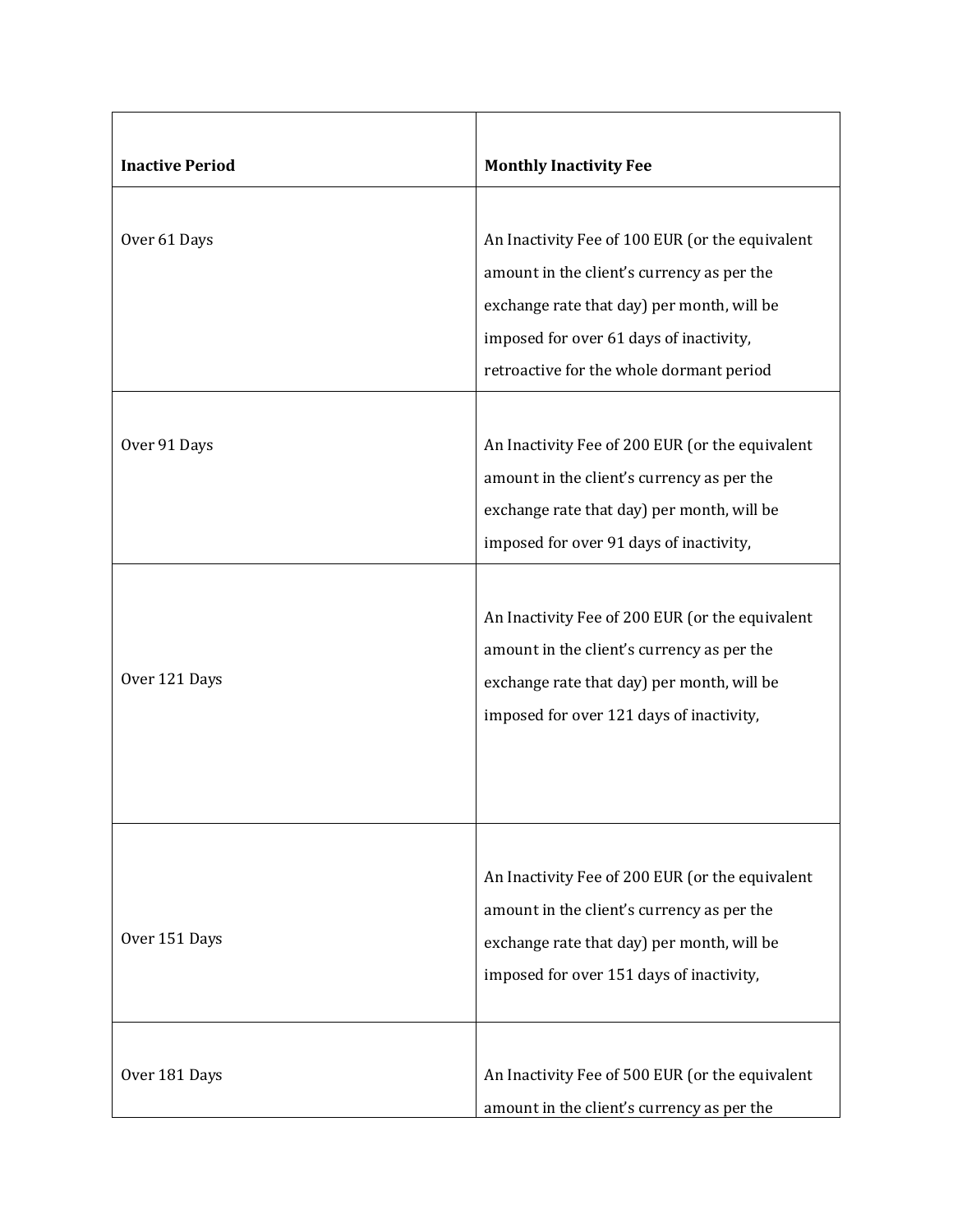|               | exchange rate that day) per month, will be<br>imposed for over 181 days of inactivity                                                                                                    |
|---------------|------------------------------------------------------------------------------------------------------------------------------------------------------------------------------------------|
| Over 211 Days | An Inactivity Fee of 500 EUR (or the equivalent<br>amount in the client's currency as per the<br>exchange rate that day) per month, will be<br>imposed for over 211 days of inactivity   |
| Over 241 Days | An Inactivity Fee of 500 EUR (or the equivalent<br>amount in the client's currency as per the<br>exchange rate that day) per month, will be<br>imposed for over 241 days of inactivity   |
| Over 271 Days | An Inactivity Fee of 2,000 EUR (or the equivalent<br>amount in the client's currency as per the<br>exchange rate that day) per month, will be<br>imposed for over 271 days of inactivity |

Where you have more than one (1) Trading Account and all such Trading Accounts are considered as Inactive Accounts, please note that the Inactivity Fee shall be charged separately for each of the respective Trading Account.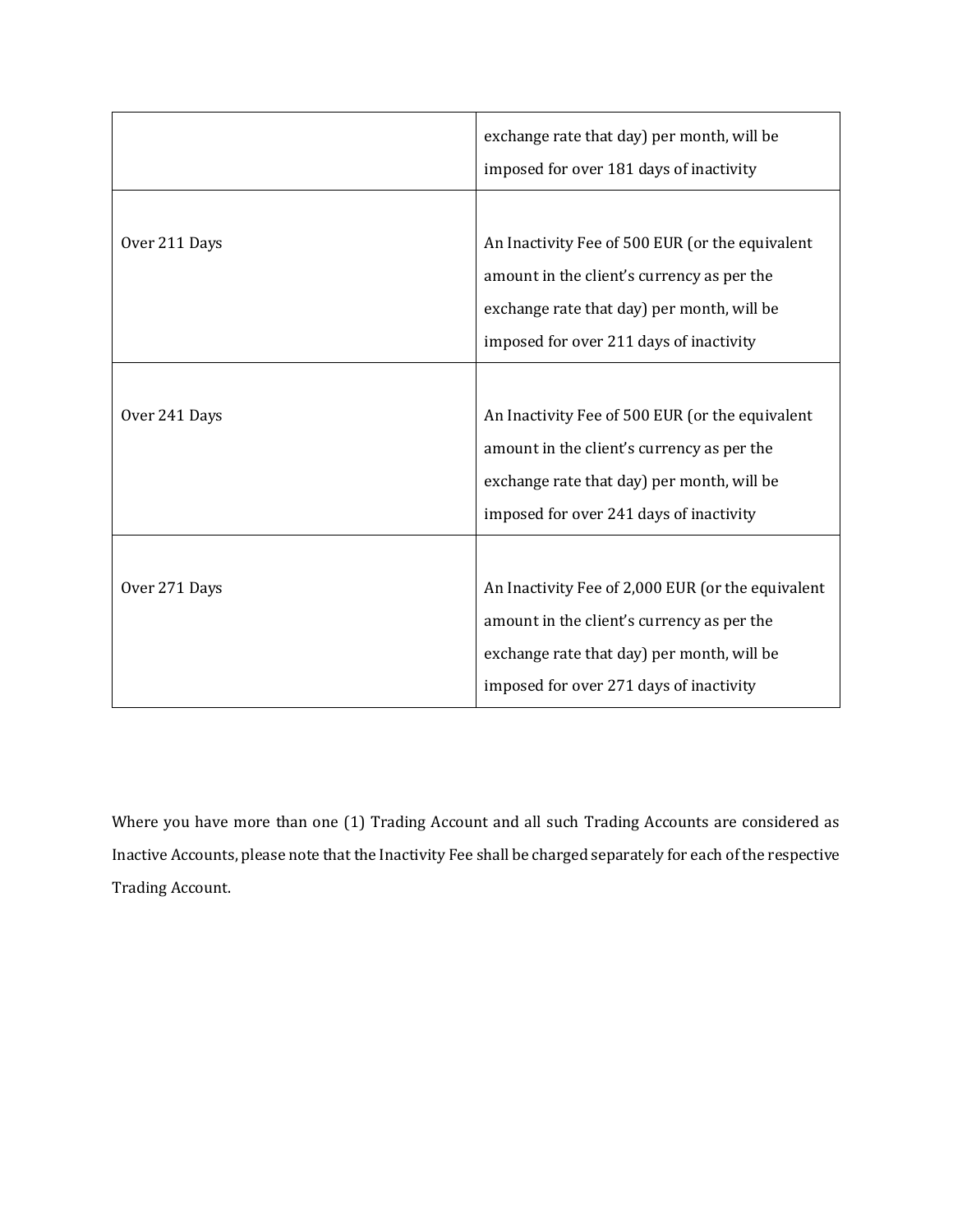#### **Welcome Bonus and Trading Award Policy**

The Company may offer a number of attractive rewards to its new and existing Customers. Bonuses and/or financial awards or promotions ("Awards") rewarded to Customers are part of the Company's promotions program. These Awards have limited time offers. Prior to accepting any Award offer, Customers will be given the opportunity to consider the terms and conditions associated with the Award and these are subject to change.

## **8.ELECTRONIC TRADING TERMS**

### **Scope**

These clauses apply to your use of any Electronic Services.

## **Access and Trading Hours**

Once you have gone through the security procedures associated with an Electronic Service provided by us, you will get access to such service, unless agreed otherwise or stated on our website. All references to The Company's hours of trading are in Greenwich Mean Time ("UTC") using 24-hour format. Our Electronic Services will normally be available continuously from 21:00 UTC Sunday until 21:00 UTC Friday (winter time), every week, excluding public holidays where the Foreign exchange markets do not operate and cases where the markets are closed due to illiquidity in the financial instruments. Please consult our website for more details on operating times for each financial instrument. We reserve the right to suspend or modify the operating hours on our own discretion and on such event our website will be updated without delay in order to inform you accordingly. In this respect the operating hours, as indicated on the websites operated by our company and to which you have trading rights are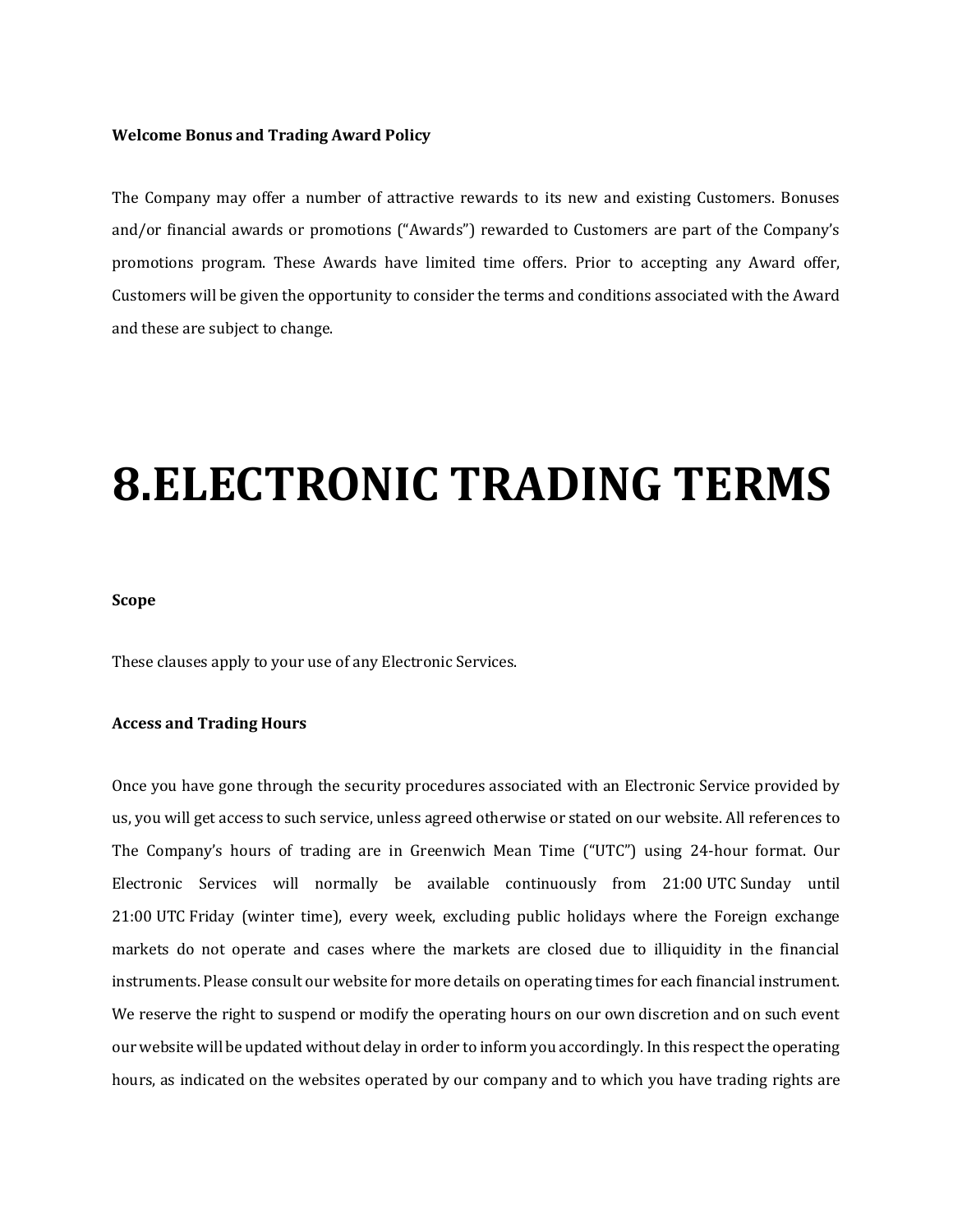the applicable. We may change our security procedures at any time and we will inform you of any new procedures that apply to you as soon as possible.

#### **Electronic Order entry for Market Orders equals Order execution**

To enter an online order when trading Foreign Exchange Instruments, you must access the Markets window, then click on "BUY/SELL" for the relevant market. A new window will appear in which you enter the price and lot size. The order is filled shortly after you hit the OK button provided you have sufficient funds in your Account. Orders may fail for several reasons including changing dealer prices, insufficient margin, unspecified lot size or unanticipated technical difficulties.

## **One-Click Trading**

To use one-click trading, you must go to the "Settings" menu and choose "View and Edit". You should check the "One-Click Trading" box. To enter an online order with one-click trading, you must access the Markets window and enter the price and lot size. The order is filled shortly after you click the BUY/SELL button provided you have sufficient funds in your Account. Orders may fail for several reasons including changing dealer prices, insufficient margin, unspecified lot size or unanticipated technical difficulties. One-Click Trading can also be used when closing positions.

#### **Restrictions on services provided**

There may be restrictions on the number of Transactions that you can enter into on any one day and also in terms of the total value of those Transactions when using an Electronic Service. Please refer to our website for details of the limits imposed upon Transactions carried out through our Electronic Services.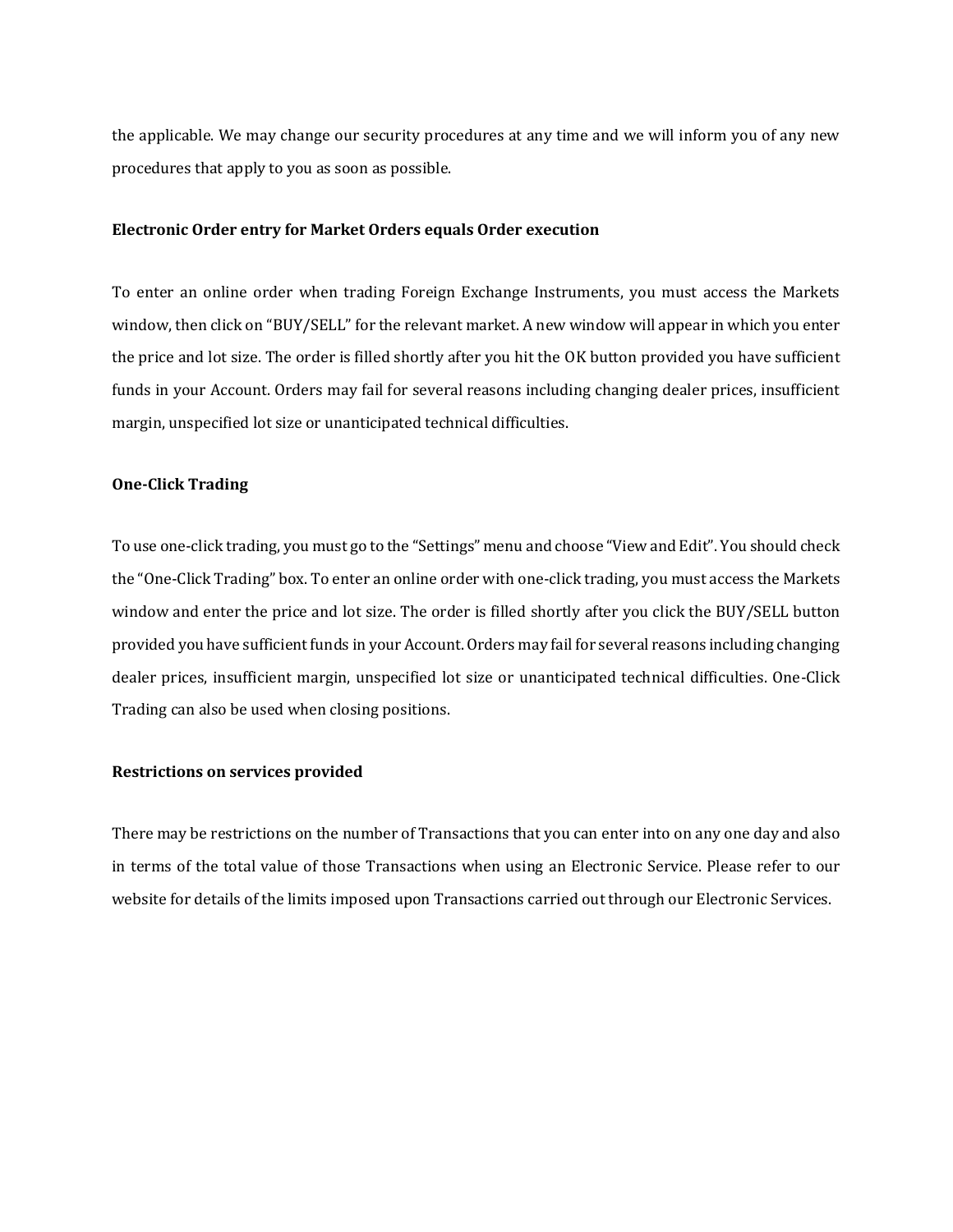## **Access requirements**

You will be responsible for providing the System (hardware equipment) to enable you to use an Electronic Service (trading platform).

## **Virus detection**

You will be responsible for the installation and proper use of any virus detection/scanning program we require from time to time.

## **Use of information, data and software**

In the event that you receive any data, information or software via an Electronic Service other than that which you are entitled to receive pursuant to this Agreement, you will immediately notify us and will not use, in any way whatsoever, such data, information or software.

## **Maintaining standards**

When using an Electronic Service, you must:

- 1. ensure that the System is maintained in good order and is suitable for use with such Electronic Service;
- 2. run such tests and provide such information to us as we shall reasonably consider necessary to establish that the System satisfies the requirements notified by us to you from time to time;
- 3. carry out virus checks on a regular basis;
- 4. inform us immediately of any unauthorized access to an Electronic Service or any unauthorized Transaction or instruction which you know of or suspect and, if within your control, cause such unauthorized use to cease; and
- 5. not at any time leave the terminal from which you have accessed such Electronic Service or let anyone else use the terminal until you have logged off such Electronic Service.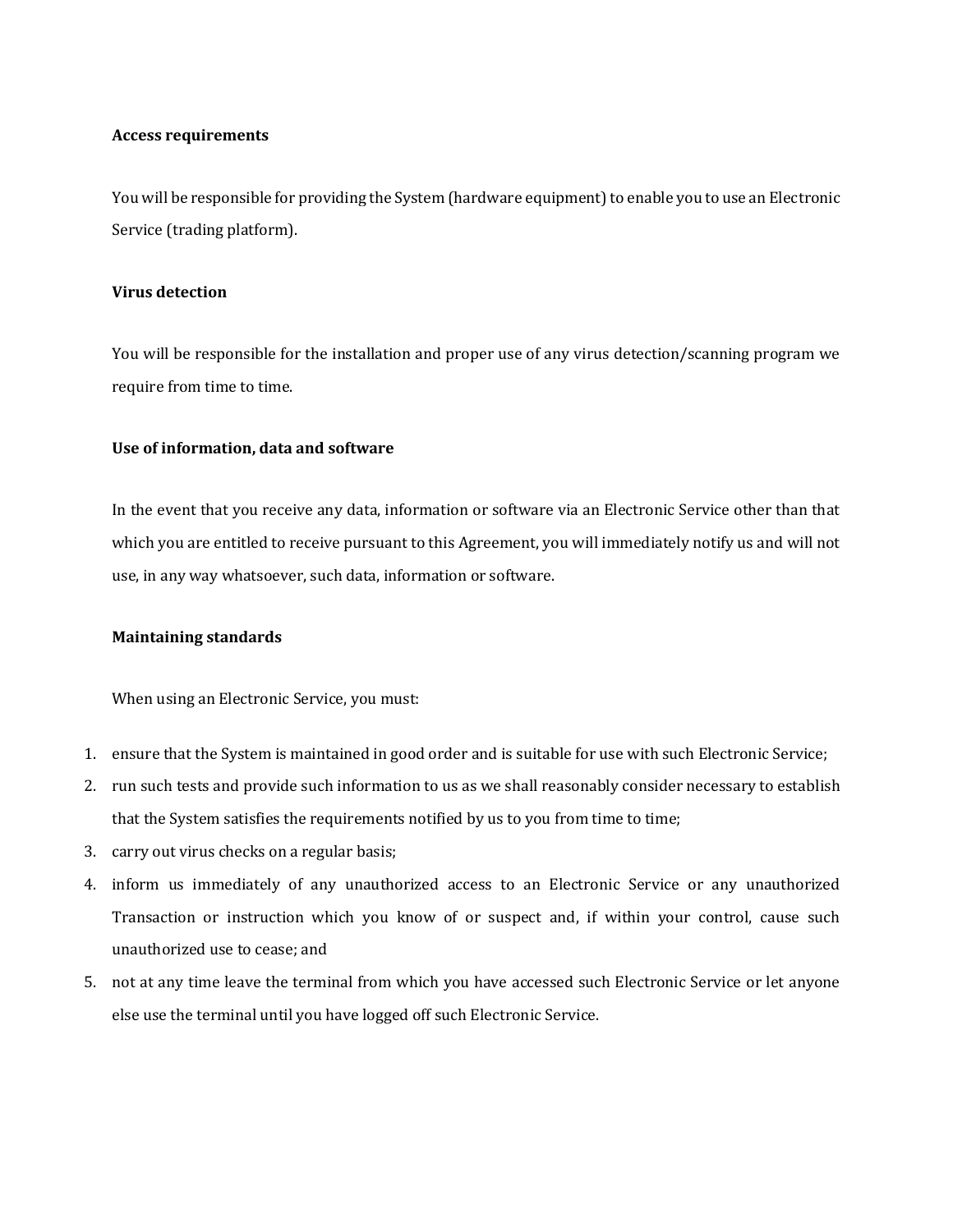#### **System defects**

In the event you become aware of a material defect, malfunction or virus in the System or in an Electronic Service, you will immediately notify us of such defect, malfunction or virus and cease all use of such Electronic Service until you have received permission from us to resume use.

#### **Intellectual Property**

All rights in patents, copyrights, design rights, trade marks and any other intellectual property rights (whether registered or unregistered) relating to the Electronic Services remain vested in us or our licensors. You will not copy, interfere with, tamper with, alter, amend or modify the Electronic Services or any part or parts thereof unless expressly permitted by us in writing, reverse compile or disassemble the Electronic Services, nor purport to do any of the same or permit any of the same to be done, except in so far as such acts are expressly permitted by law. Any copies of the Electronic Services made in accordance with law are subject to the terms and conditions of this Agreement. You shall ensure that all the licensors trademarks and copyright and restricted rights notices are reproduced on these copies. You shall maintain an up-to-date written record of the number of copies of the Electronic Services made by you. If we so request, you shall as soon as reasonably practical, provide to us a statement of the number and whereabouts of copies of the Electronic Services.

#### **Liability and Indemnity**

Without prejudice to any other terms of this Agreement, relating to the limitation of liability and provision of indemnities, the following clauses shall apply to our Electronic Services.

## 1. **System errors**

We shall have no liability to you for damage which you may suffer as a result of transmission errors, technical faults, malfunctions, illegal intervention in network equipment, network overloads, malicious blocking of access by third parties, internet malfunctions, interruptions or other deficiencies on the part of internet service providers. You acknowledge that access to Electronic Services may be limited or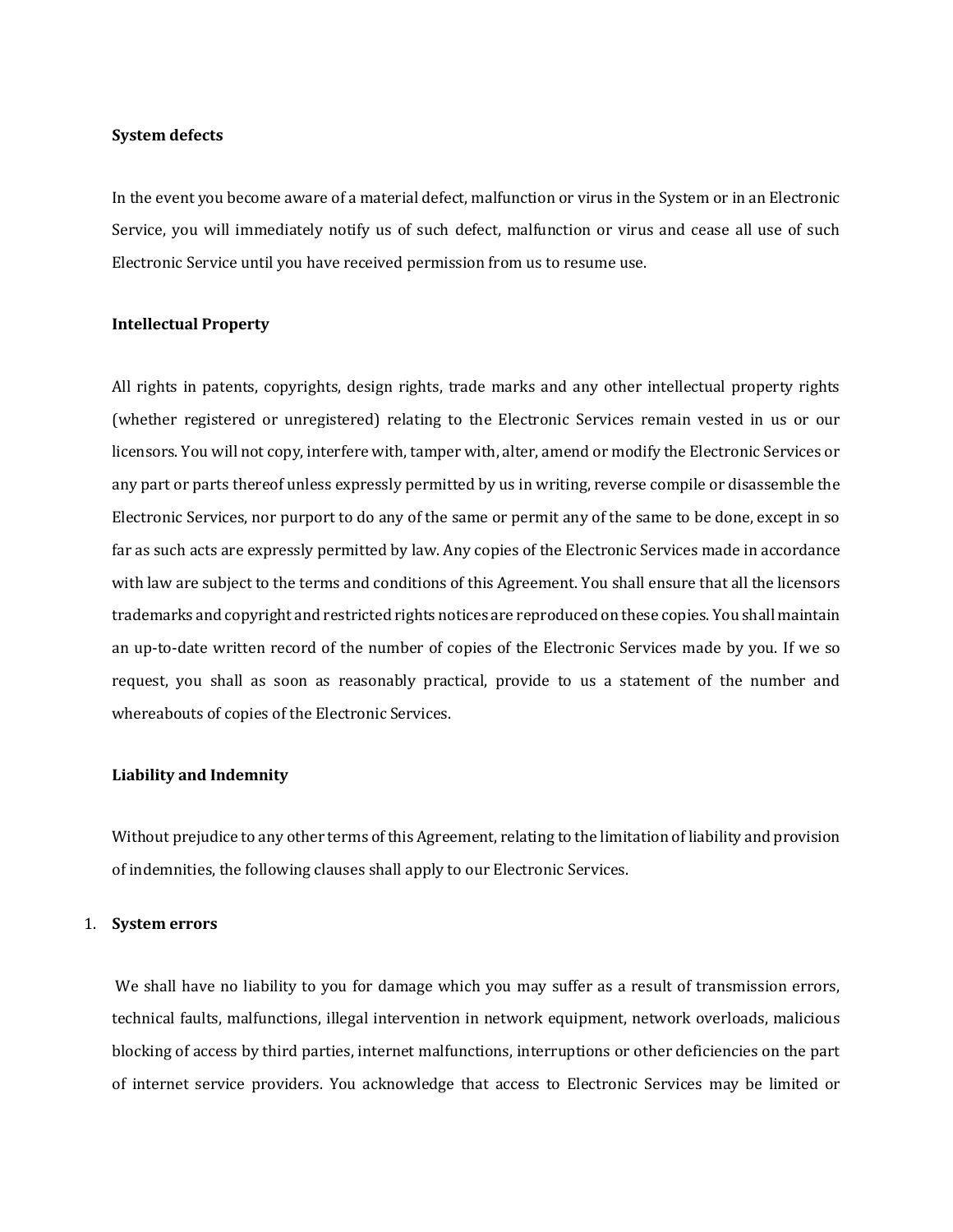unavailable due to such system errors, and that we reserve the right upon notice to suspend access to Electronic Services for this reason.

#### 1. **Delays**

Neither we nor any third-party software provider accepts any liability in respect of any delays, inaccuracies, errors or omissions in any data provided to you in connection with an Electronic Service.

We do not accept any liability in respect of any delays, inaccuracies or errors in prices quoted to you if these delays, inaccuracies or errors are caused by third party service providers with which we may collaborate.

We shall not be obliged to execute any instruction which has been identified that is based on errors caused by delays of the system to update prices provided by the system price feeder or the third-party service providers. We do not accept any liability towards executed trades that have been based and have been the result of delays as described above.

## 1. **Viruses from an Electronic Service**

We shall have no liability to you (whether in contract or in tort, including negligence) in the event that any viruses, worms, software bombs or similar items are introduced into the System via an Electronic Service or any software provided by us to you in order to enable you to use the Electronic Service, provided that we have taken reasonable steps to prevent any such introduction.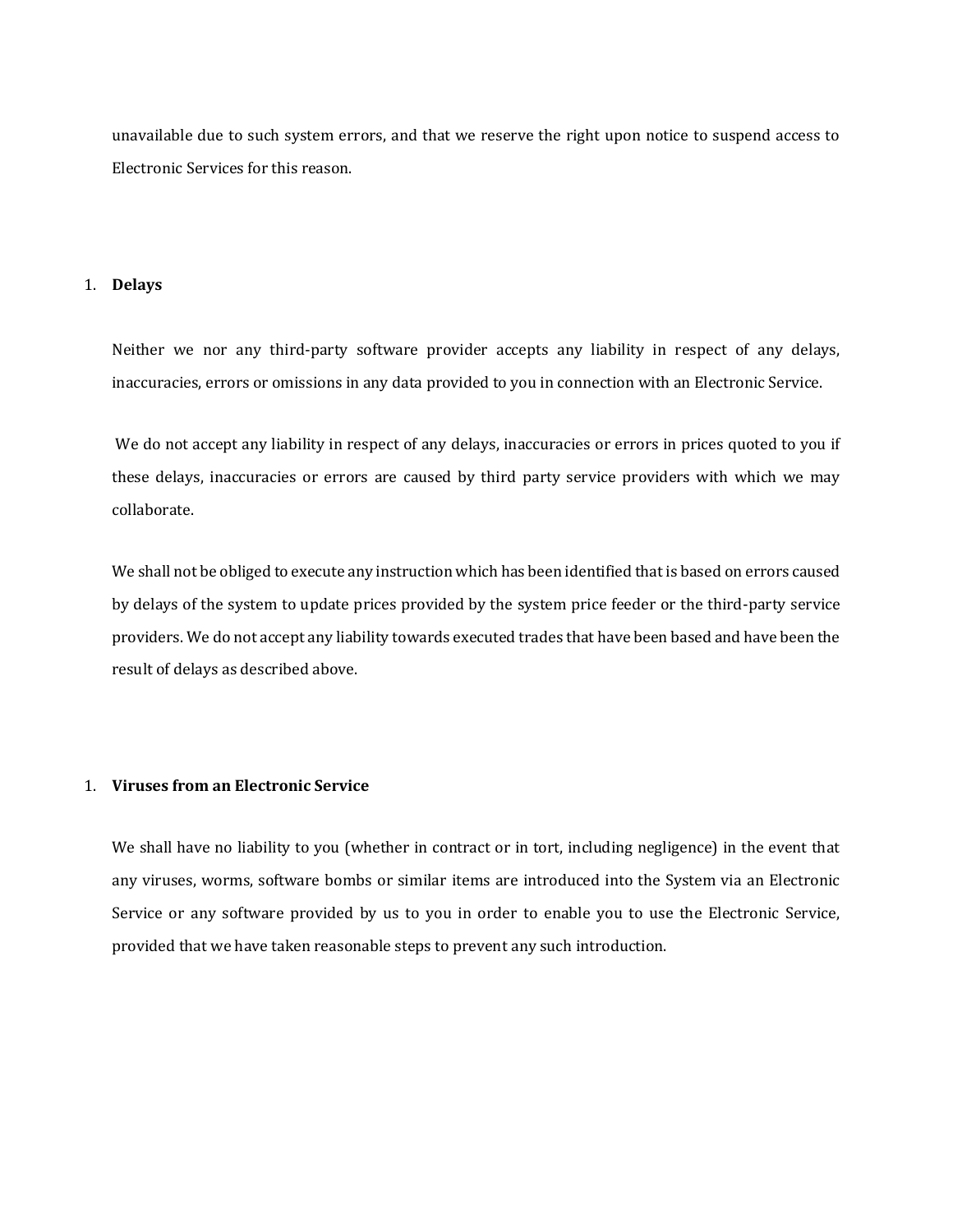### 1. **Viruses from your System**

You will ensure that no computer viruses, worms, software bombs or similar items are introduced into our computer system or network and will indemnify us on demand for any loss that we suffer arising as a result of any such introduction.

## 1. **Unauthorized use**

We shall not be liable for any loss, liability or cost whatsoever arising from any unauthorized use of the Electronic Service. You shall on demand indemnify, protect and hold us harmless from and against all losses, liabilities, judgements, suits, actions, proceedings, claims, damages and costs resulting from or arising out of any act or omission by any person using an Electronic Service by using your designated passwords, whether or not you authorised such use.

## 1. **Markets**

We shall not be liable for any act taken by or on the instruction of an exchange, clearing house or regulatory body.

## 1. **Suspension or permanent withdrawal with notice**

We may suspend or permanently withdraw an Electronic Service, by giving you 24 hours written notice.

#### 1. **Immediate suspension or permanent withdrawal**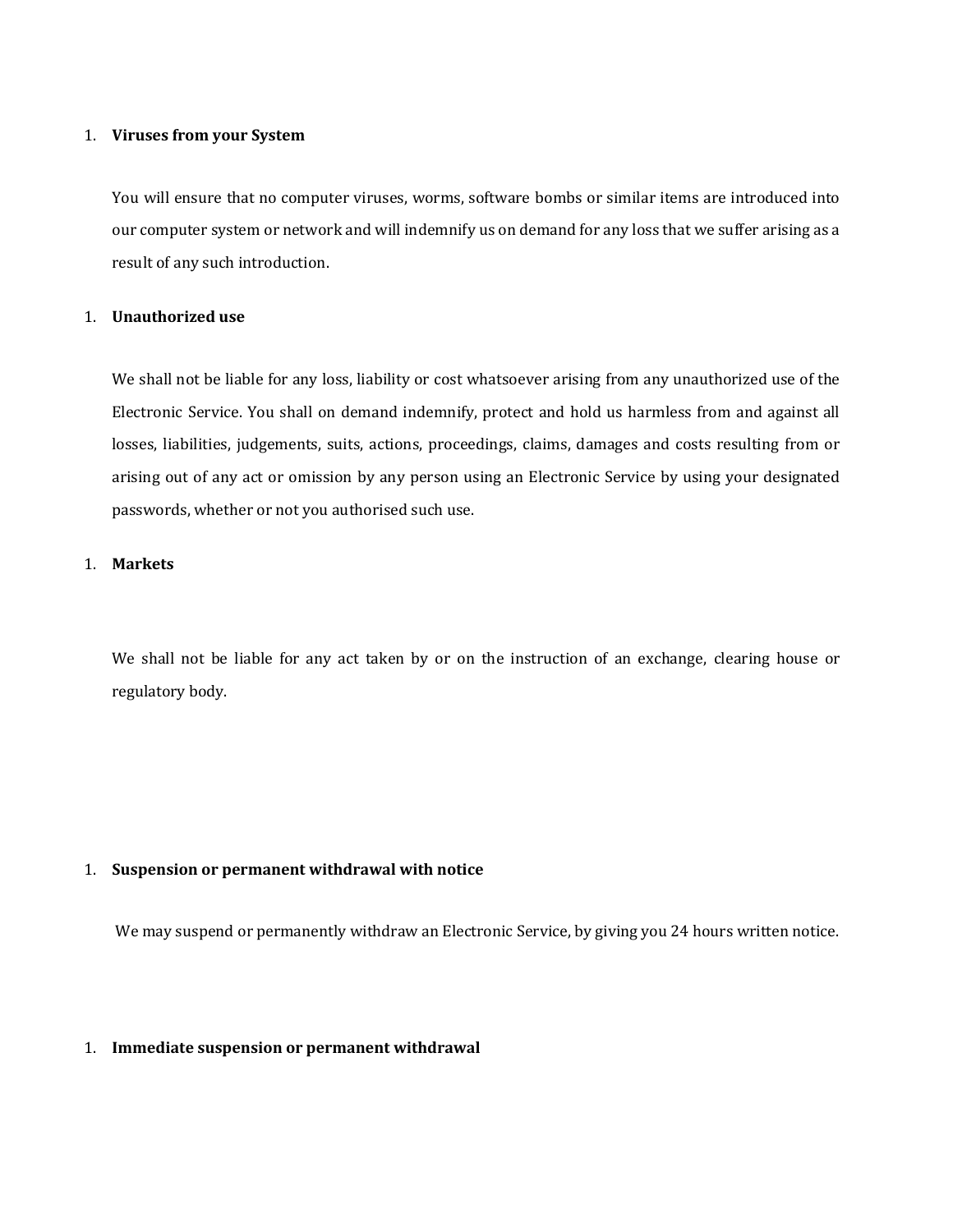We have the right, unilaterally and with immediate effect, to suspend or withdraw permanently your ability to use any Electronic Service, or any part thereof, without notice, where we consider it necessary or advisable to do so, for example due to your non-compliance with the Applicable Regulations, breach of any provisions of this Agreement, on the occurrence of an Event of Default, network problems, failure of power supply, for maintenance, or to protect you when there has been a breach of security. In addition, the use of an Electronic Service may be terminated automatically, upon the termination (for whatever reason) of: any license granted to us which relates to the Electronic Service; or this Agreement.

## 1. **Effects of termination**

In the event of a termination of the use of an Electronic Service for any reason, upon request by us, you shall, at our option, return to us or destroy all hardware, software and documentation we have provided you in connection with such Electronic Service and any copies thereof.

## **9.CLIENT MONEY**

#### **Client Money**

We treat money received from you or held by us on your behalf in accordance with the requirements of the Guidelines on Money Broking Business in Labuan IBFC.

## **Interest**

You, the client, acknowledge and confirm that no interest will be received on the balance of your account.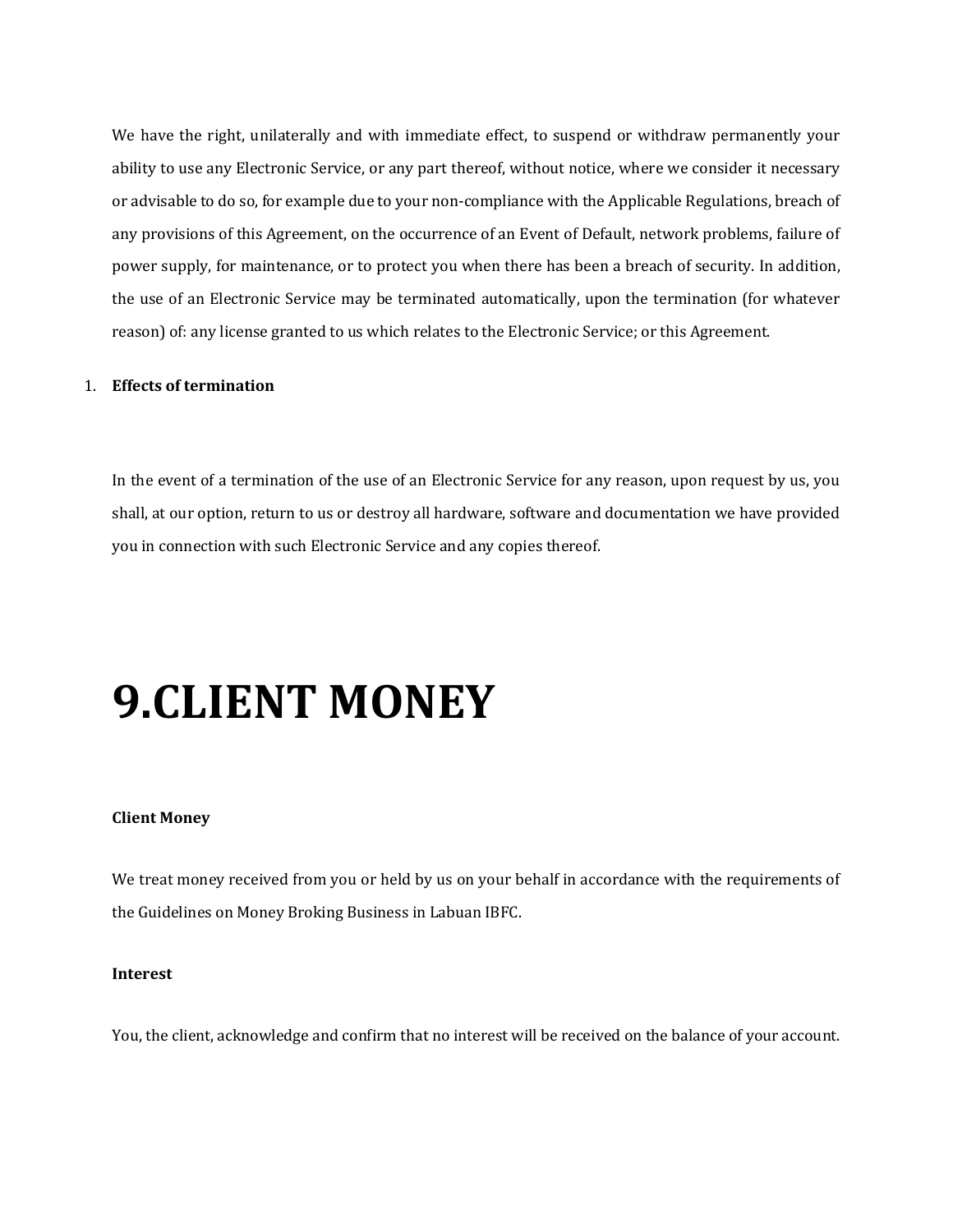#### **Overseas banks, intermediate broker, settlement agent or OTC counterparty**

We will endeavor to hold client money on your behalf within Labuan, Malaysia however we may also hold your money outside Labuan, Malaysia. The legal and regulatory regime applying to any such bank or person will be different from the legal and regulatory regime in Labuan, Malaysia and in the event of the insolvency or any other analogous proceedings in relation to that bank or person, your money may be treated differently from the treatment which would apply if the money was held with a bank in an account in Labuan, Malaysia. We will not be liable for the insolvency, acts or omissions of any third party referred to in this clause.

### **Unclaimed client money**

You agree that we may cease to treat your money as client money if there has been no movement on your balance for six years. We shall write to you at your last known address informing you of our intention of no longer treating your balance as client money and giving you 28 days to make a claim.

## **Liability and Indemnity**

You agree that we shall not be liable for any default of any counterparty, bank, custodian or other entity which holds money on your behalf or with or through whom transactions are conducted.

The Company will not be liable for loss suffered by you in connection to your funds held by us, unless such loss directly arises from our gross negligence, willful default or fraud.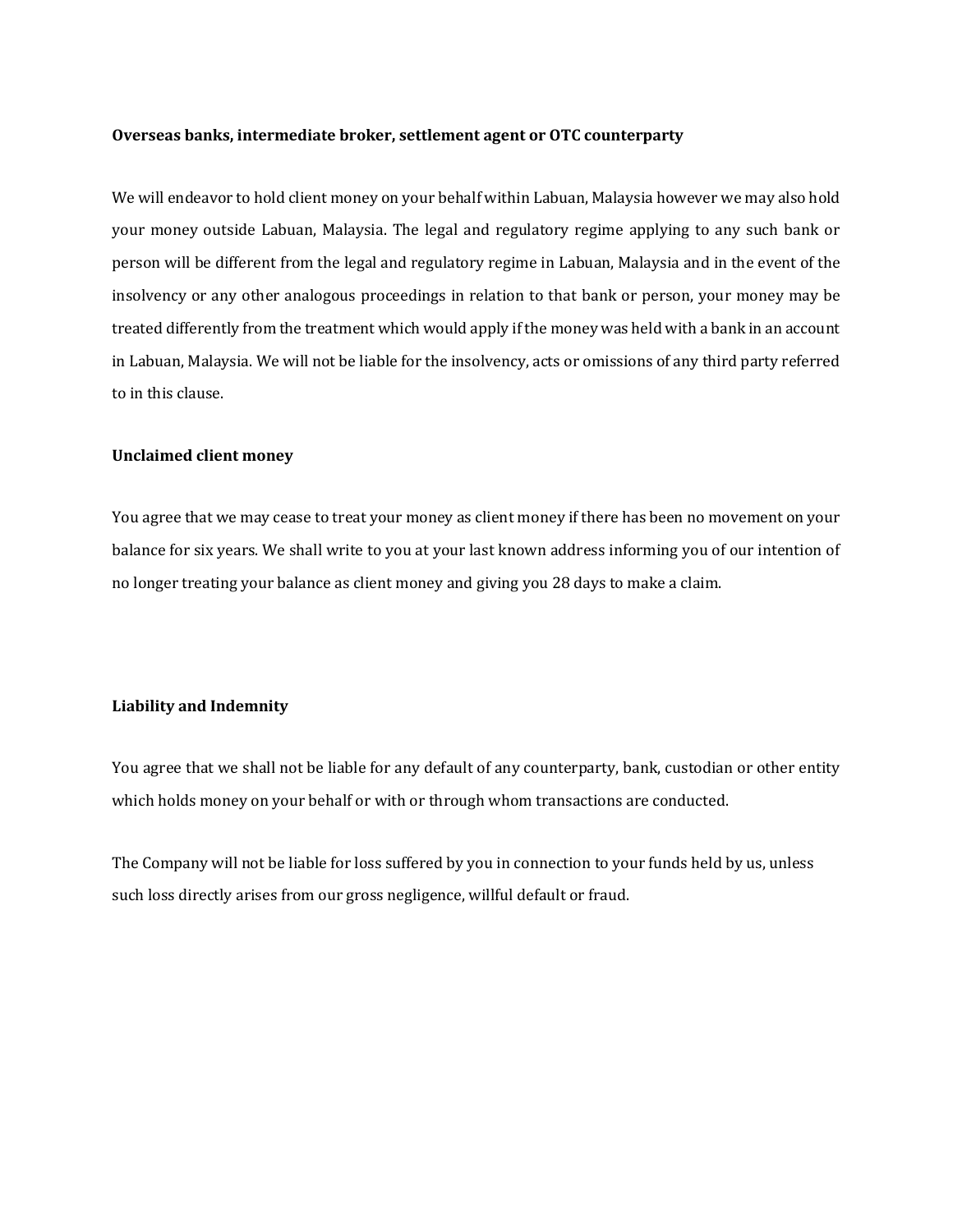# **10.MARGINING ARRANGEMENTS**

## **Contingent liability**

Where we effect or arrange a Transaction, you should note that, depending upon the nature of the Transaction, you may be liable to make further payments when the Transaction fails to be completed or upon the earlier settlement or closing out of your position. You may be required to make further variable payments by way of margin against the purchase price of the investment, instead of paying (or receiving) the whole purchase (or sale) price immediately. The movement in the market price of your investment will affect the amount of margin payment you will be required to make. You need to monitor your margin levels on a daily basis.

## **Margin call**

You agree to pay us on demand such sums by way of margin as are required from time to time as we may in our discretion reasonably require for the purpose of protecting ourselves against loss or risk of loss on present, future or contemplated Transactions under this Agreement.

## **Failure to meet margin call**

Please note that in the event that you fail to meet a margin call, we may immediately close out the position.

## **Form of margin**

Margin must be paid in cash in currency acceptable by us, as requested from time to time by the Company. Cash Margin paid to us is held as client money in accordance with the requirements of the Client Money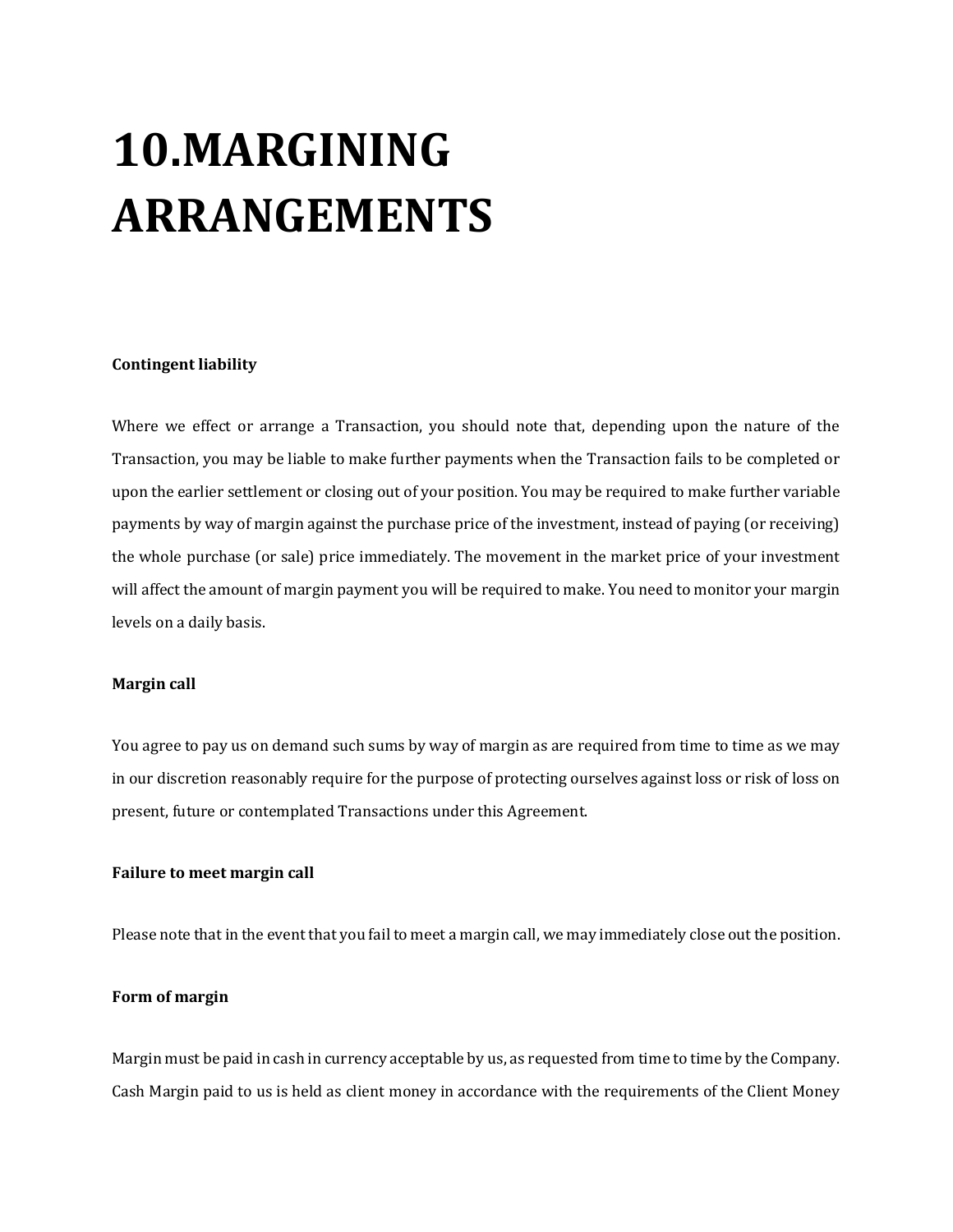Rules. Margin deposits shall be made by wire transfer, credit card, e-wallet or by such other means as The Company may direct.

## **Set-off on default**

If there is an Event of Default or this Agreement terminates, we shall set-off the balance of cash margin owed by us to you against your obligations (as reasonably valued by us). The net amount, if any, payable between us following such set-off, shall take into account the Liquidation Amount payable under Clause 15 (Netting).

## **Further assurance**

You agree to execute such further documents and to take such further steps as we may reasonably require perfecting our security interest over and obtain legal title to the Secured Obligations.

## **Negative pledge**

You undertake neither to create nor to have outstanding any security interest whatsoever over, nor to agree to assign or transfer, any of the cash margin transferred to us, except a lien routinely imposed on all securities in a clearing system in which such securities may be held.

## **General lien**

In addition, and without prejudice to any rights to which we may be entitled under this Agreement or any Applicable Regulations, we shall have a general lien on all cash held by us or our Associates or our nominees on your behalf until the satisfaction of the Secured Obligations.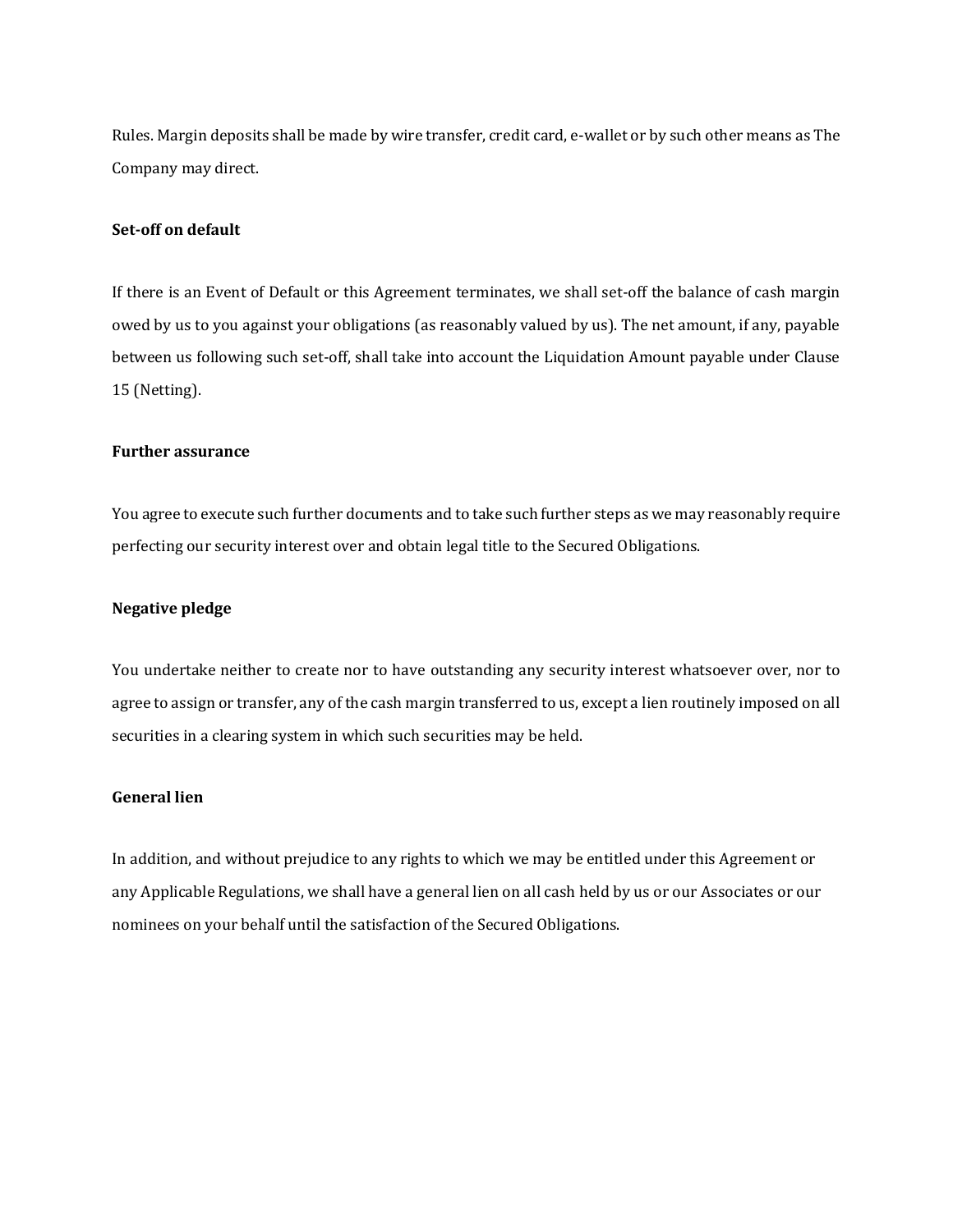# **11.REPRESENTATIONS, WARRANTIES AND COVENANTS**

You represent and warrant to us on the date this Agreement comes into effect and as of the date of each Transaction that:

- 1. if you are a natural person, you are of legal age and you have full legal capacity to enter into this Agreement;
- 2. if you are not a natural person:
- 1. you are duly organized, constituted and validly existing under the applicable laws of the jurisdiction in which you are constituted;
- 2. execution and delivery of this Agreement, all Transactions and the performance of all obligations contemplated under this Agreement have been duly authorized by you; and
- 3. each natural person executing and delivering this Agreement on your behalf, entering Transactions and the performance of all obligations contemplated under this Agreement have been duly authorized by you and have been disclosed to us providing all the necessary information and/or documentation.
- 1. you have all necessary authority, powers, consents, licenses and authorisations and have taken all necessary action to enable you lawfully to enter into and perform this Agreement and such Transaction and to grant the security interests and powers referred to in this Agreement;
- 2. the persons entering into this Agreement and each Transaction on your behalf have been duly authorised to do so and are disclosed to us giving details of the relationship with you by providing all necessary information and/or documentation;
- 3. this Agreement, each Transaction and the obligations created under them both are binding upon you and enforceable against you in accordance with their terms (subject to applicable principles of equity) and do not and will not violate the terms of any regulation, order, charge or agreement by which you are bound;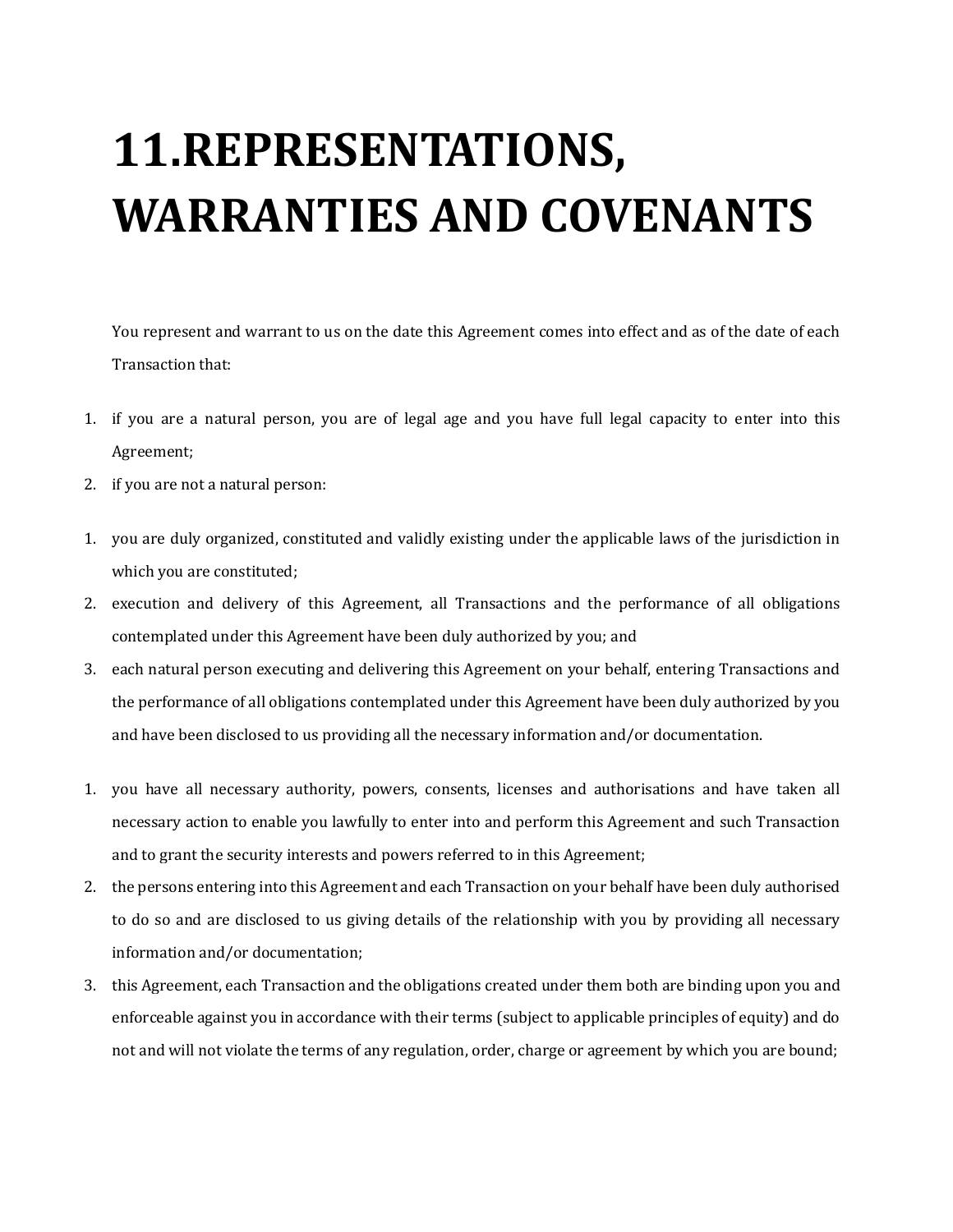- 4. no Event of Default or any event which may become (with the passage of time, the giving of notice, the making of any determination or any combination of the above) an Event of Default (a "Potential Event of Default") has occurred and is continuing with respect to you or any Credit Support Provider;
- 5. you act as principal and sole beneficial owner (but not as trustee) in entering into this Agreement and each Transaction and in case you wish to open, either in the present time or in the future, more than one accounts with The Company either as individual client (natural person) or as the beneficial owner of a corporate client (legal person) it is required to immediately disclose to us that you are the beneficial owner of the account(s) during the account opening procedure and to provide us with the necessary information and/or documentation regarding the relationship between the natural and/or legal person(s);
- 6. any information which you provide or have provided to us in respect of your financial position, domicile or other matters is accurate and not misleading in any material respect;
- 7. you are willing and financially able to sustain a total loss of funds resulting from Transactions and trading in such Transactions is a suitable investment for you; and
- 8. except as otherwise agreed by us, you are the sole beneficial owner of all margin you transfer under this Agreement, free and clear of any security interest whatsoever other than a lien routinely imposed on all securities in a clearing system in which such securities may be held.

## **Covenants:**

You covenant to us:

- 1. you will at all times obtain and comply, and do all that is necessary to maintain in full force and effect, all authority, powers, consents, licenses and authorisations referred to in this clause;
- 2. you will promptly notify us of the occurrence of any Event of Default or Potential Event of Default with respect to yourself or any Credit Support Provider;
- 3. you will use all reasonable steps to comply with all Applicable Regulations in relation to this Agreement and any Transaction, so far as they are applicable to you or us;
- 4. you will not send orders or otherwise take any action that could create a false impression of the demand or value for a financial instrument. Nor will you send orders which we have reason to believe are in breach of Applicable Regulations or by taking advantage of the account(s) you may maintain with The Company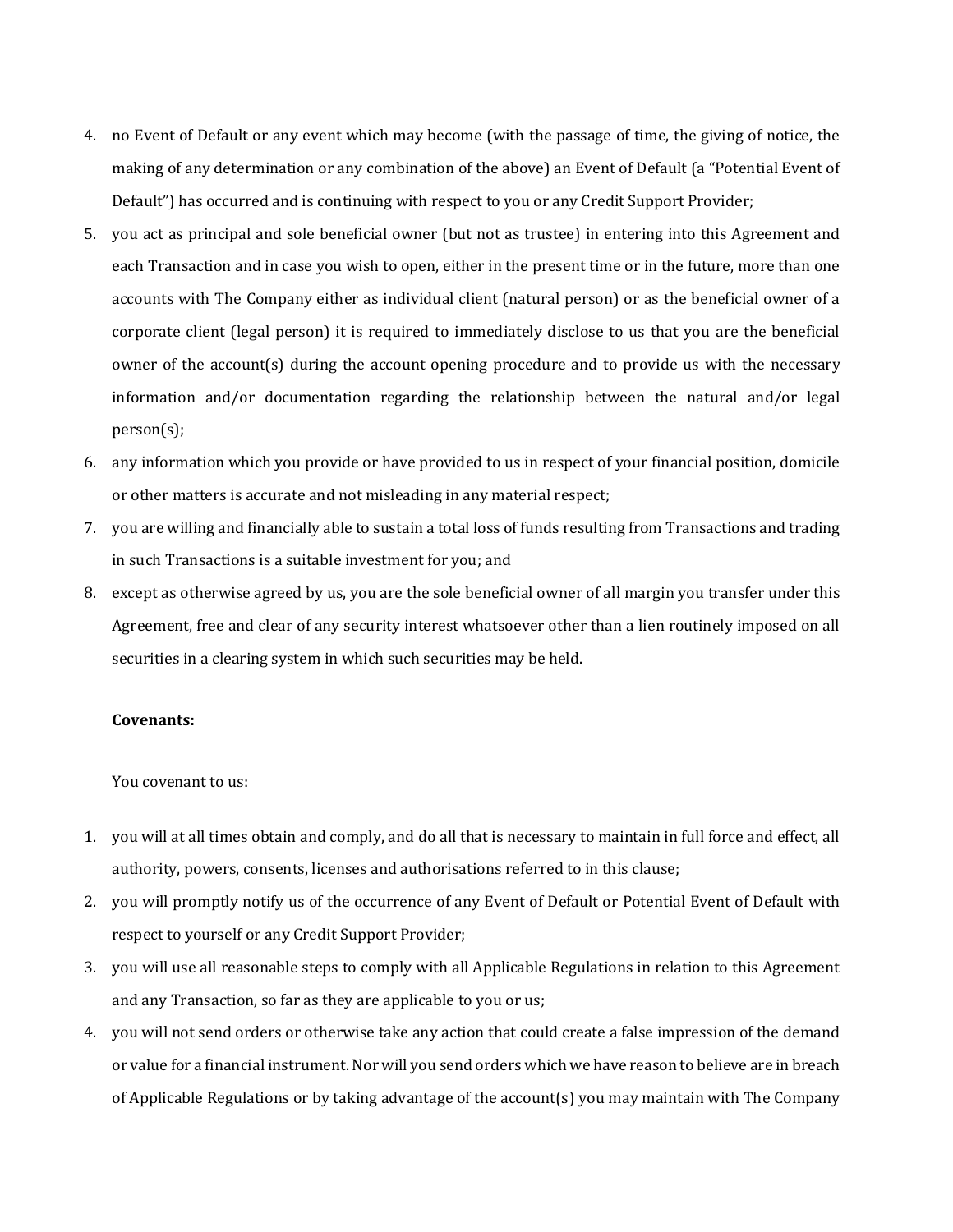could be considered as system abusive orders, including but not limited to one's intention to benefit from delays in the prices, to trade at off-market prices and/or outside trading hours and to abuse the system for trading at manipulated prices; and

5. upon demand, you will provide us with such information as we may reasonably require evidencing the matters referred to in this clause or to comply with any Applicable Regulations.

## **12.EVENTS OF DEFAULT**

The following shall constitute Events of Default:

- 1. you fail to make any payment when due under this Agreement or to observe or perform any other provision of this Agreement and such failure continues for one Business Day after notice of nonperformance has been given by us to you;
- 2. you commence a voluntary case or other procedure seeking or proposing liquidation, reorganisation, an arrangement or composition, a freeze or moratorium, or other similar relief with respect to you or your debts under any bankruptcy, insolvency, regulatory, supervisory or similar law (including any corporate or other law with potential application to you, if insolvent), or seeking the appointment of a trustee, receiver, liquidator, conservator, administrator, custodian or other similar official (each a " **Custodian**") of you or any substantial part of your assets, or if you take any corporate action to authorise any of the foregoing, and in the case of a reorganisation, arrangement or composition, we do not consent to the proposals;
- an involuntary case or other procedure is commenced against you seeking or proposing liquidation, reorganisation, an arrangement or composition, a freeze or moratorium, or other similar relief with respect to you or your debts under any bankruptcy, insolvency, regulatory, supervisory or similar law (including any corporate or other law with potential application to you, if insolvent) or seeking the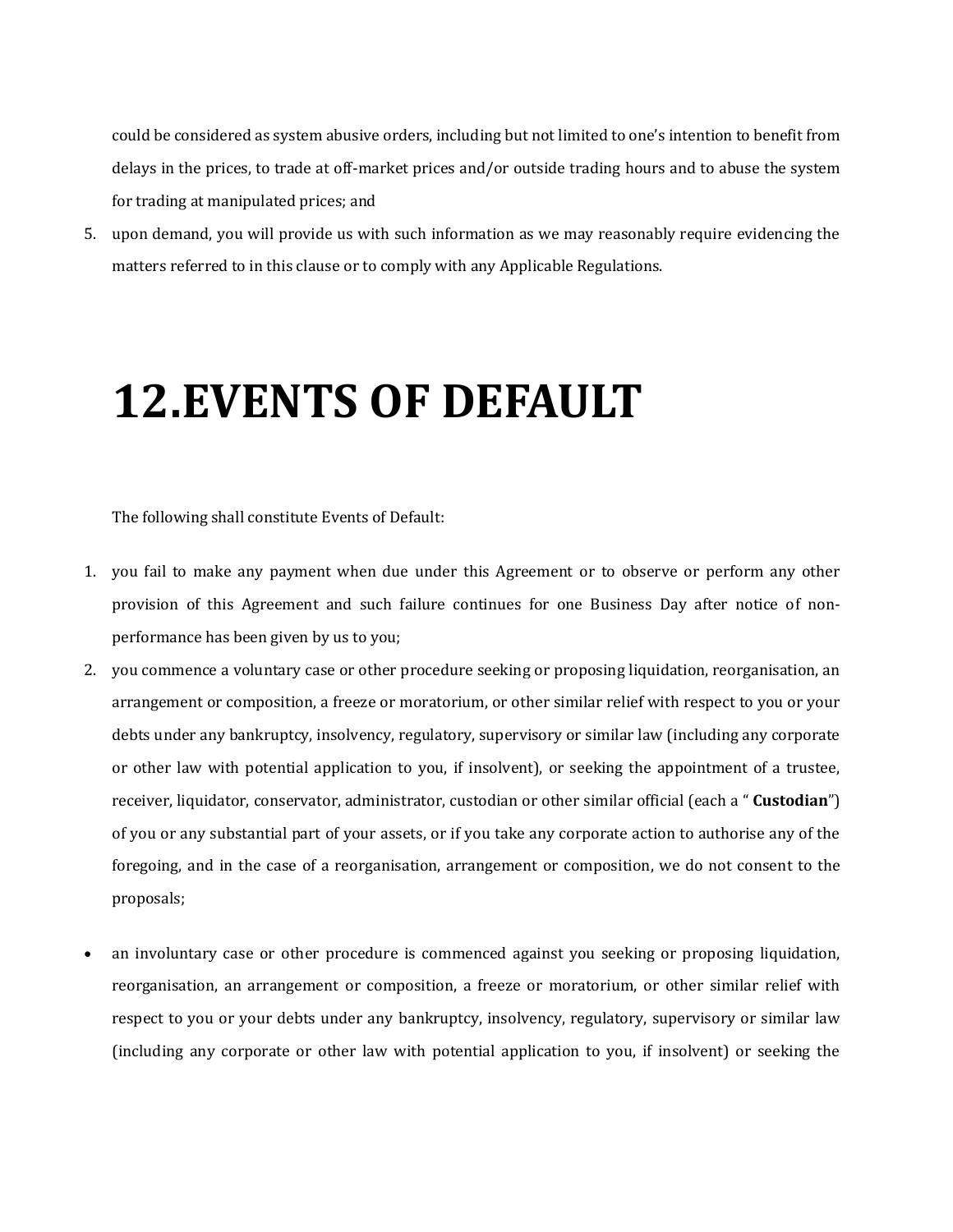appointment of a Custodian of you or any substantial part of your assets and such involuntary case or other procedure either:

- 1. has not been dismissed within five days of its institution or presentation; or
- 2. has been dismissed within such period but solely on the grounds of an insufficiency of assets to cover the costs of such case or other procedure;
- 3. you die, become of unsound mind, are unable to pay your debts as they fall due or are bankrupt or insolvent, as defined under any bankruptcy or insolvency law applicable to you: or any indebtedness of yours is not paid on the due date therefore, or becomes capable at any time of being declared, due and payable under agreements or instruments evidencing such indebtedness before it would otherwise have been due and payable, or any suit, action or other proceedings relating to this Agreement are commenced for any execution, any attachment or garnishment, or distress against, or an encumbrancer takes possession of, the whole or any part of your property, undertaking or assets (tangible and intangible);
- 4. you or any Credit Support Provider (or any Custodian acting on behalf of either of you or a Credit Support Provider) disaffirms, disclaims or repudiates any obligation under this Agreement or any guarantee, hypothecation agreement, margin or security agreement or document, or any other document containing an obligation of a third party ("Credit Support Provider"), or of you, in favour of us supporting any of your obligations under this Agreement (each a " Credit Support Document");
- 5. any representation or warranty made or given or deemed made or given by you under this Agreement or any Credit Support Document proves to have been false or misleading in any material respect as at the time it was made or given or deemed made or given;
- any Credit Support Provider fails, or you yourself fail to comply with or perform any agreement or obligation to be complied with or performed by you or it in accordance with the applicable Credit Support Document;
- any Credit Support Document expires or ceases to be in full force and effect prior to the satisfaction of all your obligations under this Agreement, unless we have agreed in writing that this shall not be an Event of Default;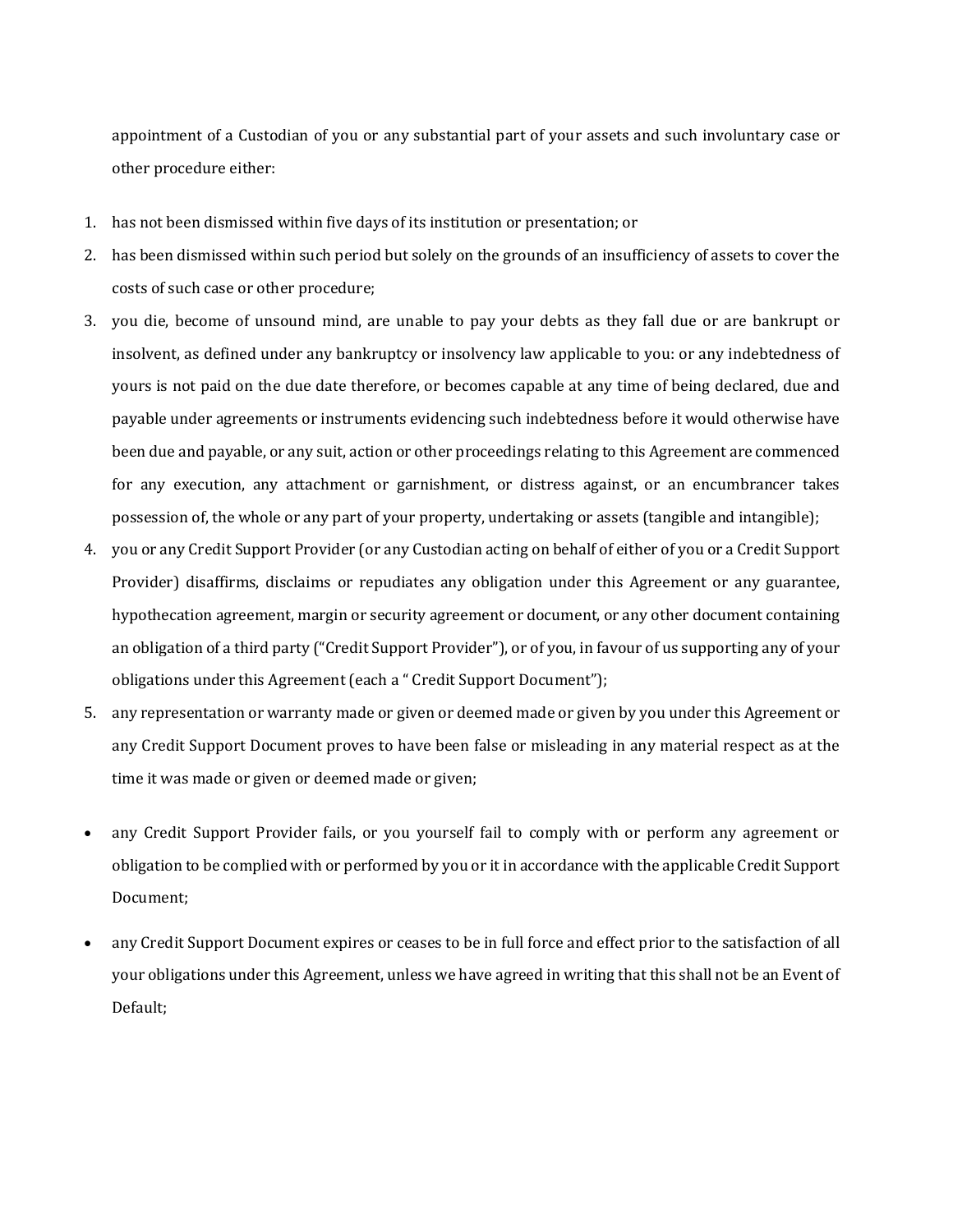- 1. any representation or warranty made or given or deemed made or given by any Credit Support Provider pursuant to any Credit Support Document proves to have been false or misleading in any material respect as at the time it was made or given or deemed made or given;
- 2. any event referred to in Clauses 14.2 to Clause 14.4 of this Clause 14 (Events of Default) occurs in respect of any Credit Support Provider;
- 3. we consider it necessary or desirable for our own protection, or any action is taken, or event occurs which we consider might have a material adverse effect upon, your ability to perform any of your obligations under this Agreement;
- you fail or omit to disclose to us your capacity as the beneficial owner of more than one accounts you may maintain with us and/or your capacity to act as a money manager on behalf of any other client of us;
- you take advantage of delays occurred in the prices and you place orders at outdated prices, you trade at off-market prices and/or outside trading hours, you manipulate the system to trade at prices not quoted to you by us and you perform any other action that constitutes improper trading; and/or
- any event of default (however described) occurs in relation to you under any other agreement between us.

## **13.NETTING**

## **Rights on Default**

On the occurrence of an Event of Default, we may exercise our rights under this clause, except that in the case of the occurrence of any Event of Default specified in Clause 14.2 or Clause 14.3 of the definition of Events of Default (each a "**Bankruptcy Default**"), the automatic termination provision of this clause shall apply.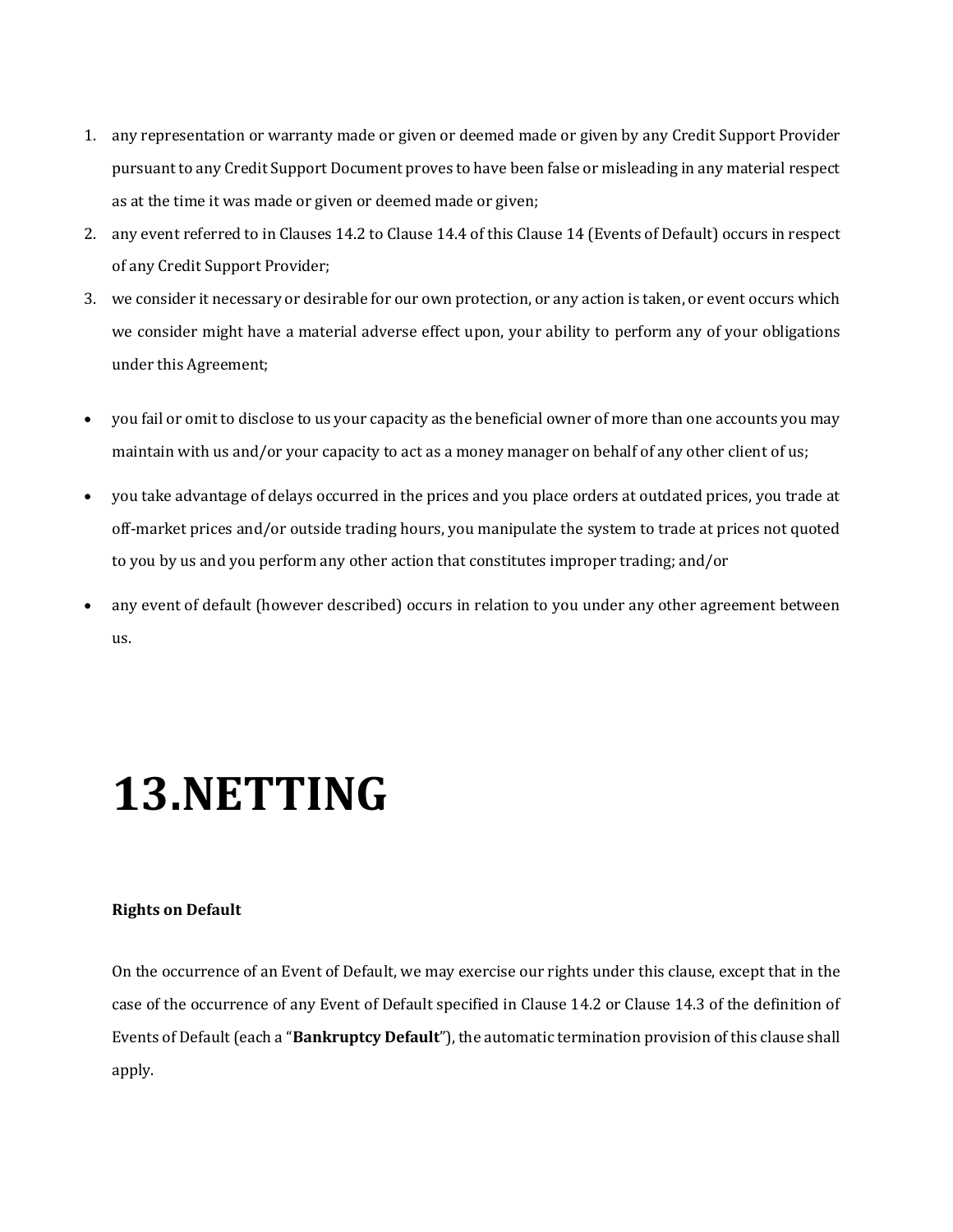## **Liquidation Date**

Subject to the following sub-clause, at any time following the occurrence of an Event of Default, we may, by notice to you, specify a date (the "**Liquidation Date**") for the termination and liquidation of Transactions in accordance with this clause.

## **Automatic termination**

The date of the occurrence of any Bankruptcy Default shall automatically constitute a Liquidation Date, without the need for any notice by us and the provisions of the following sub-clause shall then apply.

## **Calculation of Liquidation Amount**

Upon the occurrence of a Liquidation Date:

- 1. neither of us shall be obliged to make any further payments or deliveries under any Transactions which would, but for this clause, have fallen due for performance on or after the Liquidation Date and such obligations shall be satisfied by settlement (whether by payment, set-off or otherwise) of the Liquidation Amount (as defined below);
- 2. we shall (on, or as soon as reasonably practicable after, the Liquidation Date) determine (discounting if appropriate), in respect of each Transaction the total cost, loss or, as the case may be, gain, in each case expressed in the Base Currency specified by us in writing or, failing any such specification, the lawful currency of the United States (and, if appropriate, including any loss of bargain, cost of funding or, without duplication, cost, loss or, as the case may be, gain as a result of the termination, liquidation, obtaining, performing or re-establishing of any hedge or related trading position) as a result of the termination, pursuant to this Agreement, of each payment or delivery which would otherwise have been required to be made under such Transaction (assuming satisfaction of each applicable condition precedent and having due regard, if appropriate, to such market quotations published on, or official settlement prices set by the relevant exchange as may be available on, or immediately preceding, the date of calculation); and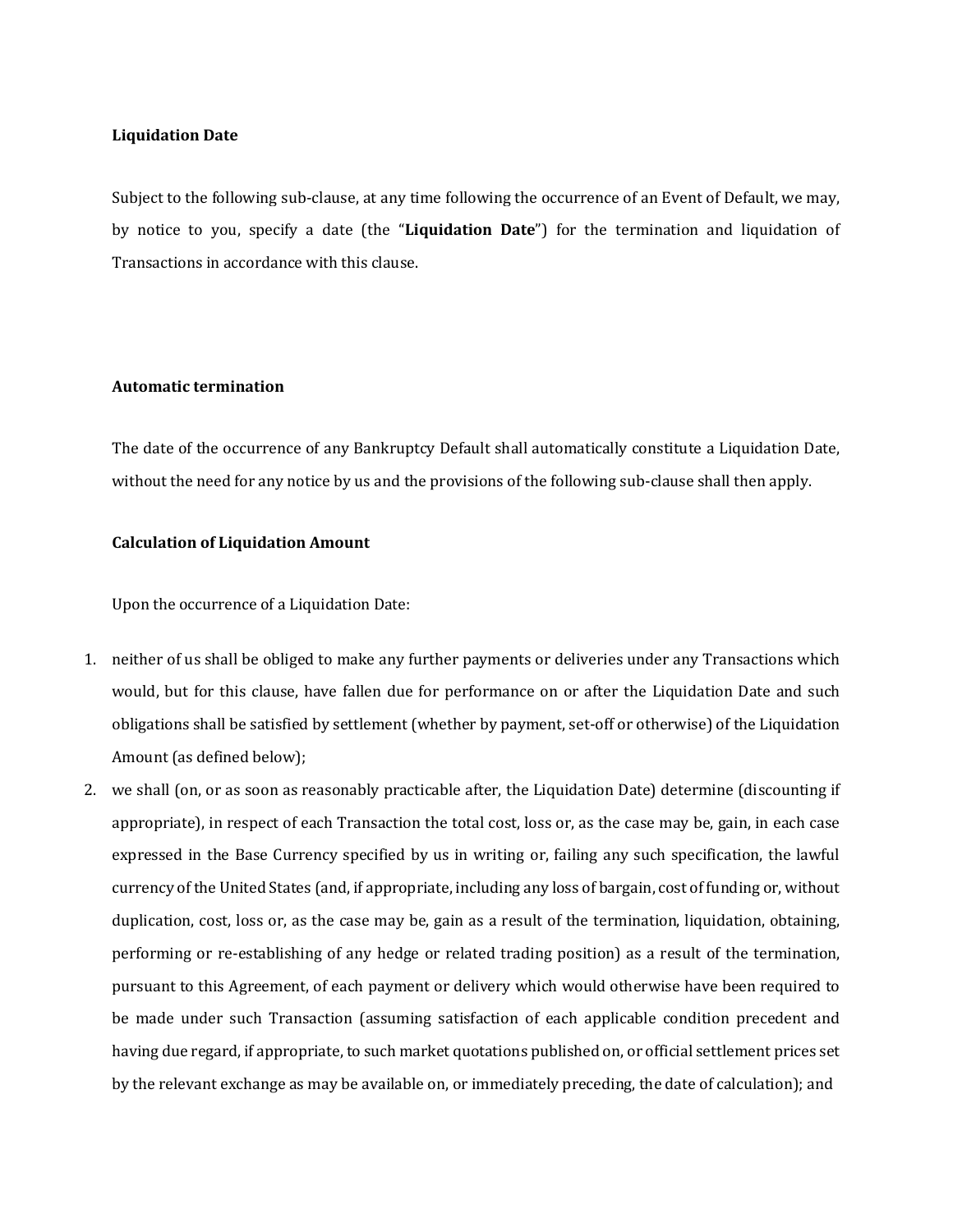• we shall treat each cost or loss to us, determined as above, as a positive amount and each gain by us, so determined, as a negative amount and aggregate all of such amounts to produce a single, net positive or negative amount, denominated in the Base Currency (the "**Liquidation Amount**").

## **Payer**

If the Liquidation Amount determined pursuant to this clause is a positive amount, you shall pay it to us and if it is a negative amount, we shall pay it to you. We shall notify you of the Liquidation Amount, and by whom it is payable, immediately after the calculation of such amount.

#### **Other transactions**

Where termination and liquidation occur in accordance with this clause, we shall also be entitled, at our discretion, to terminate and liquidate, in accordance with the provisions of this clause, any other transactions entered into between us which are then outstanding.

## **Payment**

The Liquidation Amount shall be paid in the Base Currency by the close of business on the Business Day following the completion of the termination and liquidation under this clause (converted as required by applicable law into any other currency, any costs of such conversion to be borne by you, and (if applicable) deducted from any payment to you). Any Liquidation Amount not paid on the due date shall be treated as an unpaid such amount and bear interest, at the average rate at which overnight deposits in the currency of such payment are offered by major banks in the London interbank market as of 11.00 am (London time) (or, if no such rate is available, at such reasonable rate as we may select) plus one (1%) per annum for each day for which such amount remains unpaid.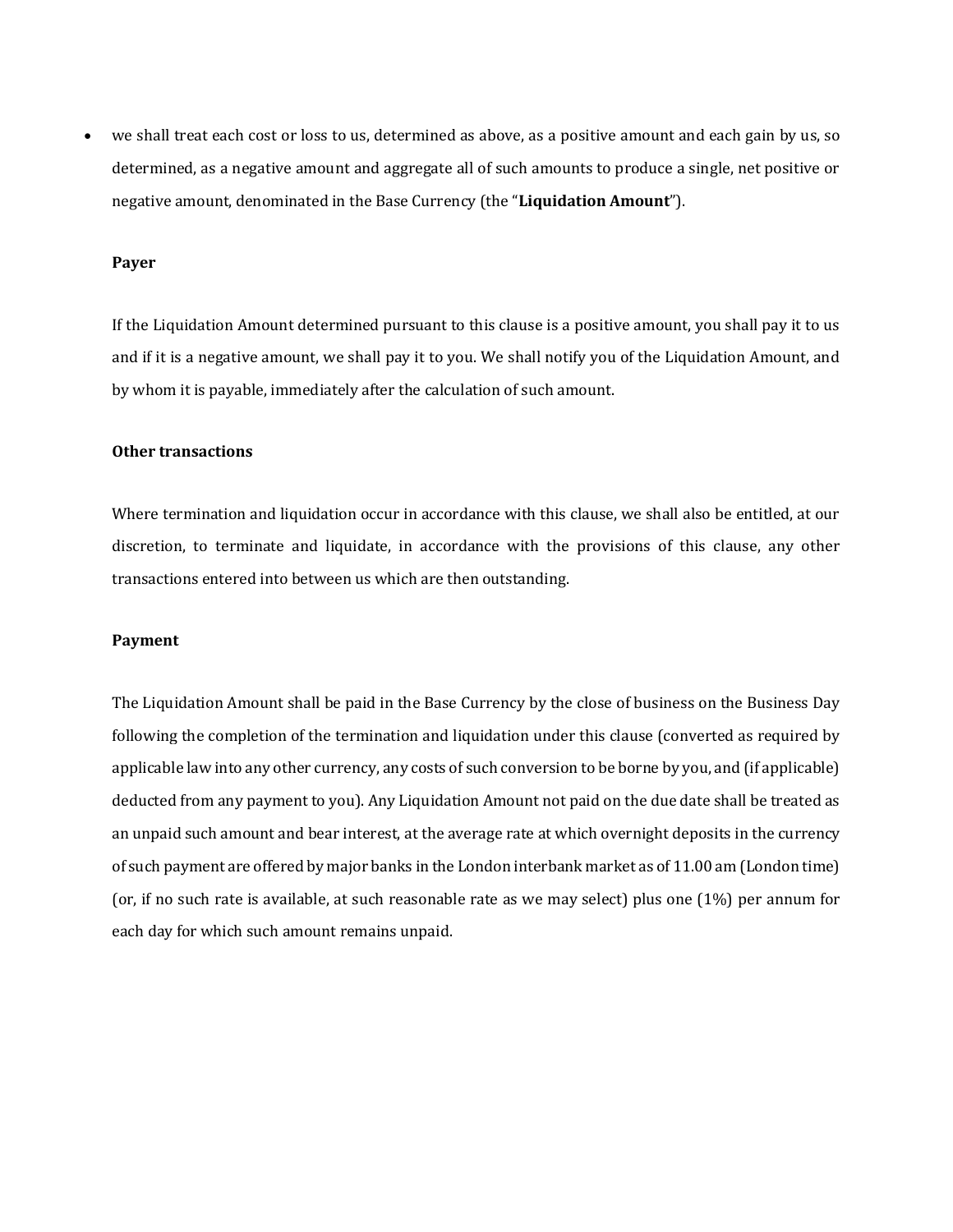## **Base Currency**

For the purposes of any calculation hereunder, we may convert amounts denominated in any other currency into the Base Currency at such rate prevailing at the time of the calculation as we shall reasonably select.

## **Payments**

Unless a Liquidation Date has occurred or has been effectively set, we shall not be obliged to make any payment or delivery scheduled to be made by us under a Transaction for as long as an Event of Default or any event which may become (with the passage of time, the giving of notice, the making of any determination hereunder, or any combination thereof) an Event of Default with respect to you has occurred and is continuing.

## **Additional rights**

Our rights under this clause shall be in addition to, and not in limitation or exclusion of, any other rights which we may have (whether by agreement, operation of law or otherwise).

#### **Application of netting to Transactions**

This clause applies to each Transaction entered into or outstanding between us on or after the date this Agreement takes effect.

## **Single agreement**

This Agreement, the particular terms applicable to each Transaction entered into under this Agreement, and all amendments to any of them shall together constitute a single agreement between us. We both acknowledge that all Transactions entered into on or after the date this Agreement takes effect are entered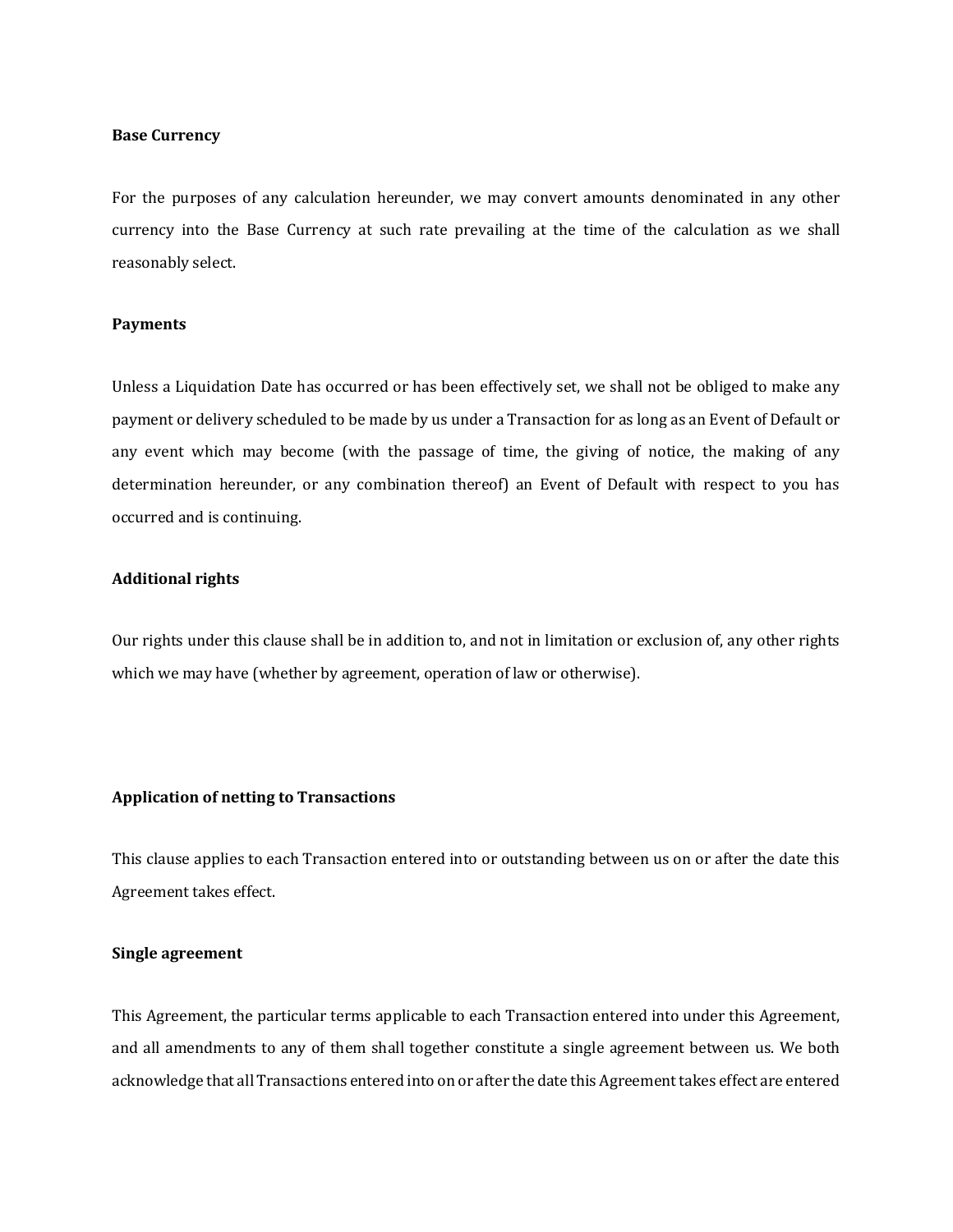into in reliance upon the fact that the Agreement and all such terms constitute a single agreement between us.

# **14.RIGHTS ON DEFAULT**

#### **Default**

On an Event of Default or at any time after we have determined, in our absolute discretion, that you have not performed (or we reasonably believe that you will not be able or willing in the future to perform) any of your obligations to us, in addition to any rights under the Clause 15 (Netting) we shall be entitled, without prior notice to you:

- 1. instead of returning to your investments equivalent to those credited to your account, to pay to you the fair market value of such investments at the time we exercise such right;
- 2. to sell such of your investments as are in our possession or in the possession of any nominee or third party appointed under or pursuant to this Agreement, in each case as we may in our absolute discretion select or and upon such terms as we may in our absolute discretion think fit (without being responsible for any loss or diminution in price) in order to realise funds sufficient to cover any amount due by you hereunder;
- to close out, replace or reverse any Transaction, buy, sell, borrow or lend or enter into any other Transaction or take, or refrain from taking, such other action at such time or times and in such manner as, at our sole discretion, we consider necessary or appropriate to cover, reduce or eliminate our loss or liability under or in respect of any of your contracts, positions or commitments; and/or
- 1. to cancel and/or consider void any Transactions and profits or losses either realised or unrealised and/or to close out the account(s) you maintain with us pursuant to this Agreement, immediately and without prior notice.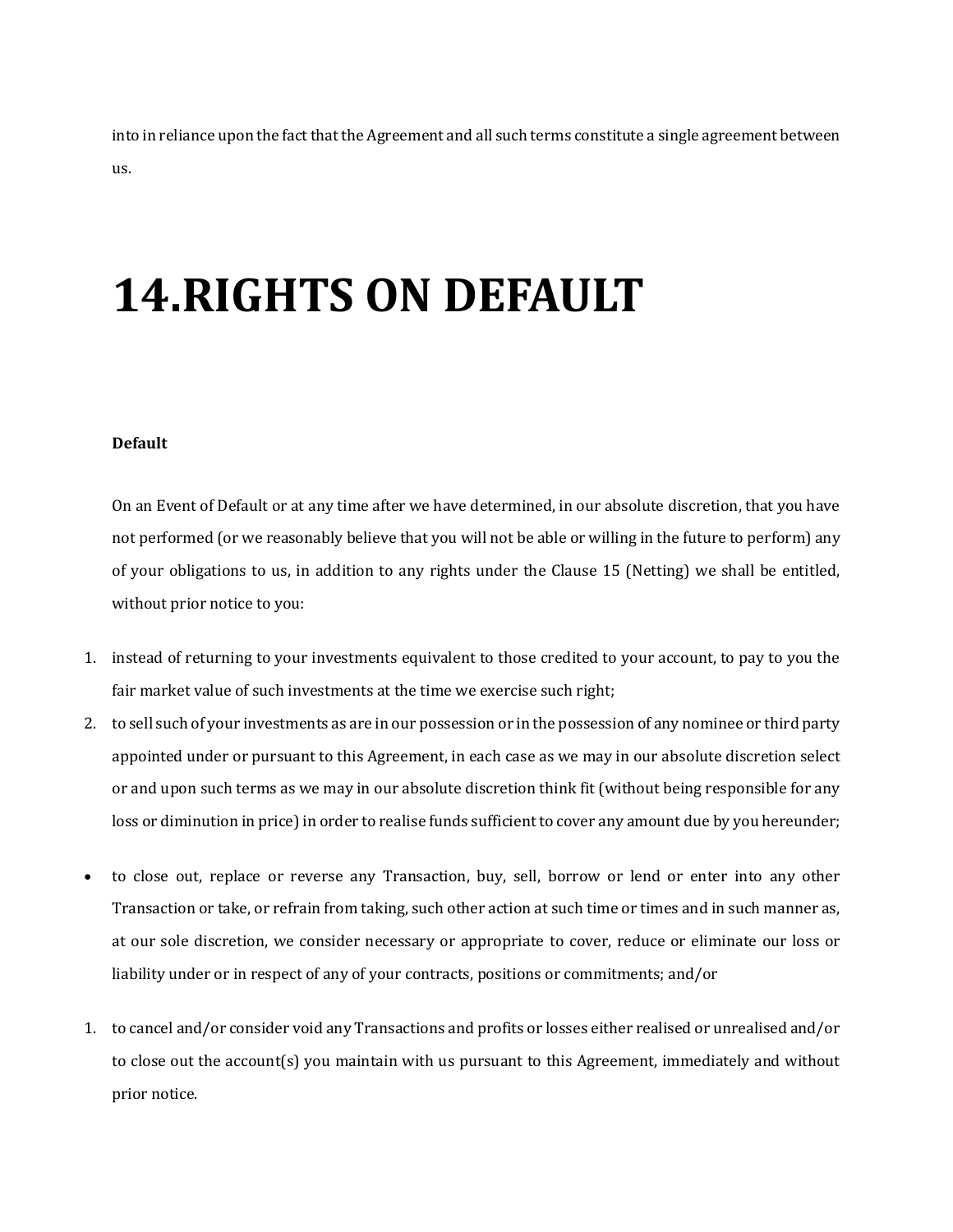# **15.TERMINATION WITHOUT DEFAULT**

## **Termination**

Unless required by Applicable Regulations, either party may terminate this Agreement (and the relationship between us) by giving 5 (5) days written notice of termination to the other. We may terminate this Agreement immediately if you fail to observe or perform any provision of this Agreement or in the event of your insolvency.

Upon terminating this Agreement:

- 1. all amounts payable by you to us will become immediately due and payable including (but without limitation):
- 1. all outstanding fees, charges and commissions;
- 2. any dealing expenses incurred by terminating this Agreement; and
- 3. any losses and expenses realised in closing out any Transactions or settling or concluding outstanding obligations incurred by us on your behalf.
- 2. The Company shall apply best execution rules in cases where you have not provided The Company with specific instructions regarding the closing of your positions.

The Company shall return any funds remaining in your trading account to your bank account, specifically the account from which the funds were debited. Your funds may be returned to another bank account to which you are the beneficiary as long as you provide us with the required documents to verify that the account belongs to you.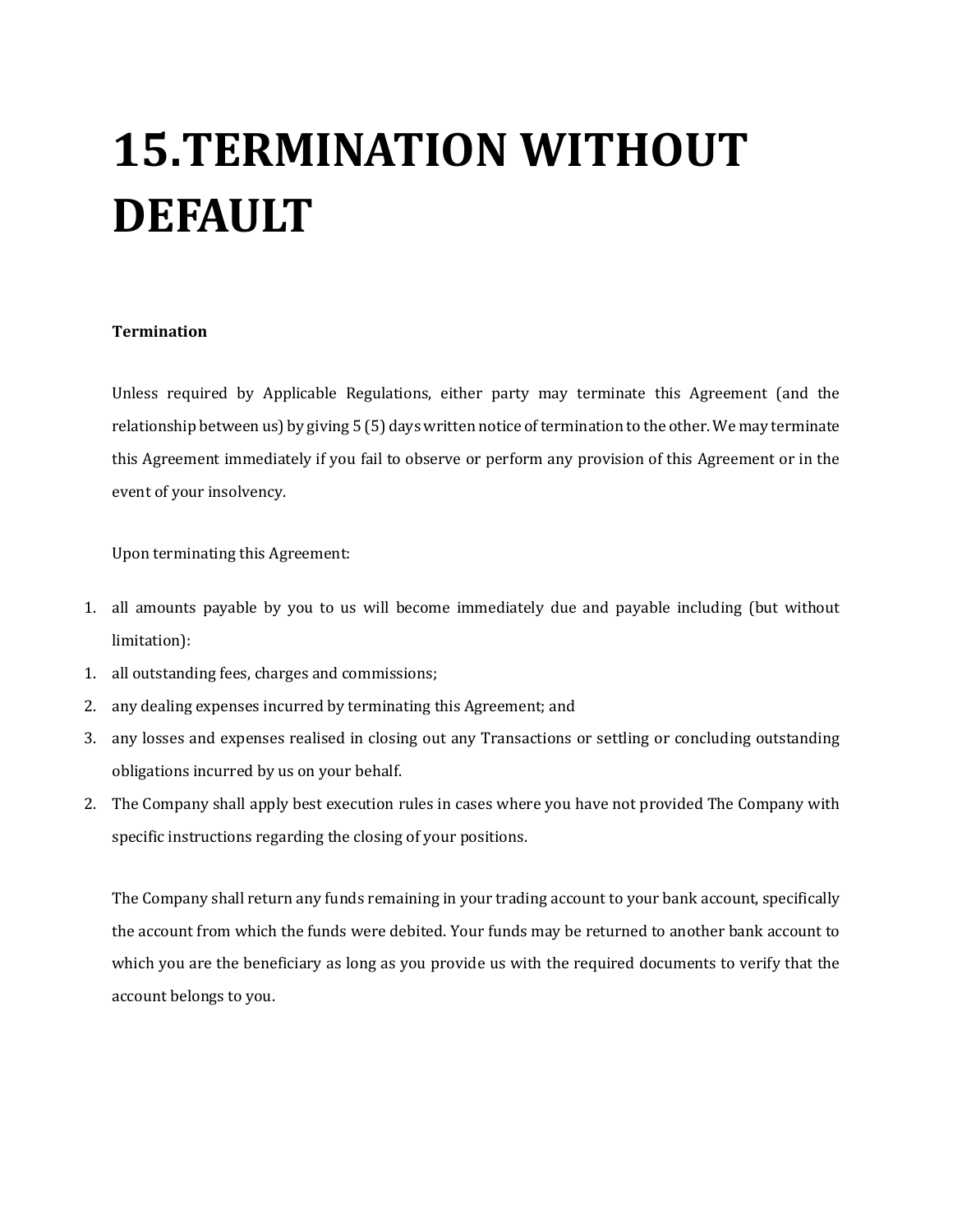## **Existing rights**

Termination shall not affect then outstanding rights and obligations and Transactions which shall continue to be governed by this Agreement and the particular clauses agreed between us in relation to such Transactions until all obligations have been fully performed.

# **16.EXCLUSIONS, LIMITATIONS AND INDEMNITY**

## **General Exclusion**

Neither we nor our directors, officers, employees, or agents shall be liable for any losses, damages, costs or expenses, whether arising out of negligence, breach of contract, misrepresentation or otherwise, incurred or suffered by you under this Agreement (including any Transaction or where we have declined to enter into a proposed Transaction) unless such loss is a reasonably foreseeable consequence or arises directly from our or their respective gross negligence, willful default or fraud. In no circumstance, shall we have liability for losses suffered by you or any third party for any special or consequential damage, loss of profits, loss of goodwill or loss of business opportunity arising under or in connection with this Agreement, whether arising out of negligence, breach of contract, misrepresentation or otherwise. Nothing in this Agreement will limit our liability for death or personal injury resulting from our negligence.

## **Tax implications**

Without limitation, we do not accept liability for any adverse tax implications of any Transaction whatsoever.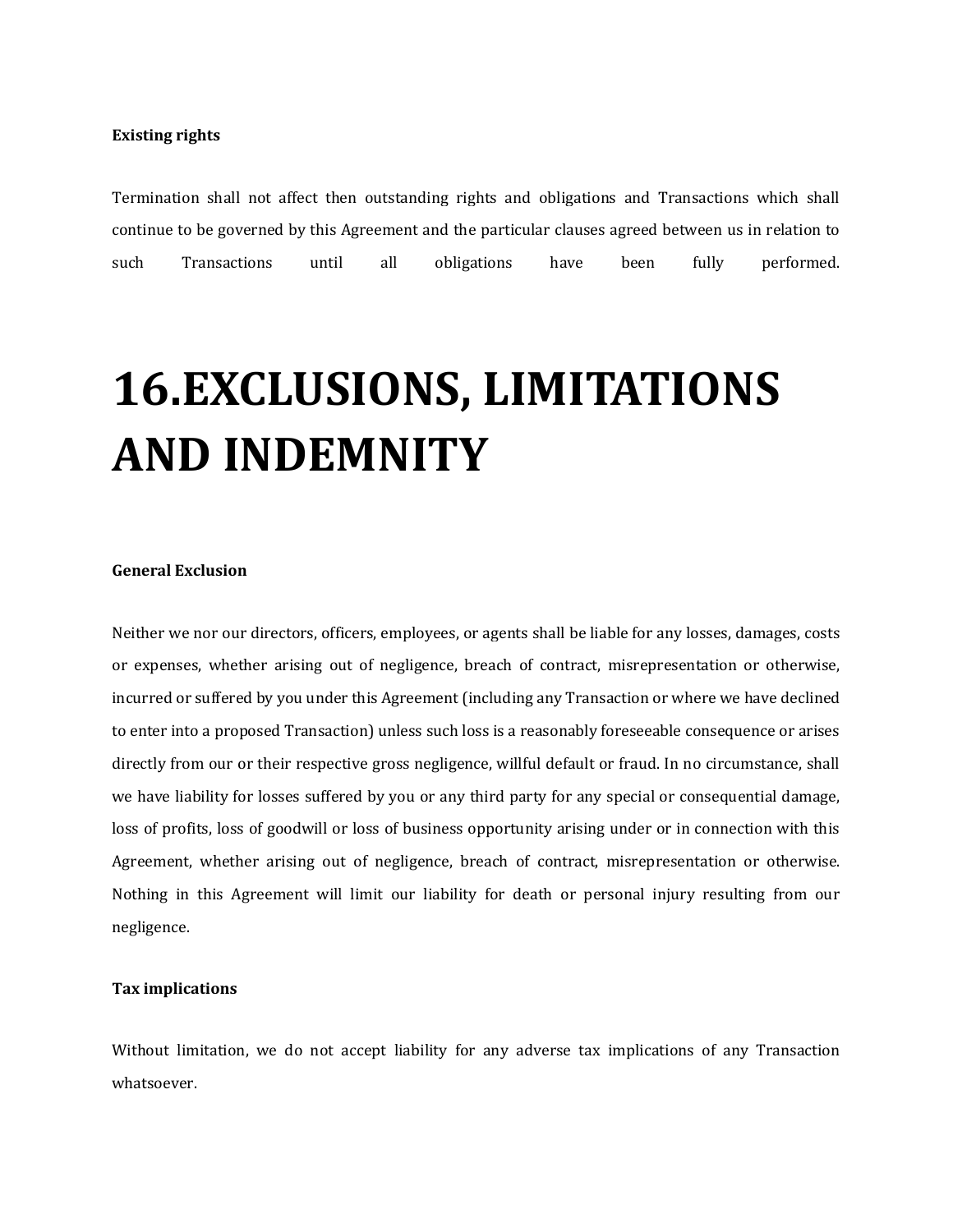## **Changes in the market**

In regard to trading in Foreign Exchange Derivative contacts, market orders are executed at the bid/ask prices offered through us. Pending orders (stop loss, limit (take profit), entry limit (to buy or to sell), entry stop (to buy or to sell) are executed at the then market price requested by you and offered through us.

We reserve the right, at our full discretion, not to execute the order, or to change the quoted price of the Transaction, or to offer you a new quote, in case of technical failure of the trading platform or in case of extraordinary or abnormal fluctuations of the price of the financial instrument as offered in the market. In the event we offer you a new quote you have the right to either accept it or refuse it and thus cancel the execution of the Transaction.

Without limitation, we do not accept any liability by reason of any delay or change in market conditions before any particular Transaction is affected.

#### **Limitation of Liability**

We shall not be liable to you for any partial or non-performance of our obligations hereunder by reason of any cause beyond our reasonable control, including without limitation any breakdown, delay, malfunction or failure of transmission, communication or computer facilities, industrial action, act of terrorism, act of God, acts and regulations of any governmental or supra national bodies or authorities or the failure by the relevant intermediate broker or agent, agent or principal of our custodian, subcustodian, dealer, exchange, clearing house or regulatory or self-regulatory organisation, for any reason, to perform its obligations. Nothing in this Agreement will exclude or restrict any duty or liability we may have to you under Applicable Regulations, which may not be excluded or restricted thereunder.

#### **Responsibility for orders**

You will be responsible for all orders entered on your behalf via an Electronic Service and you will be fully liable to us for the settlement of any Transaction arising from it.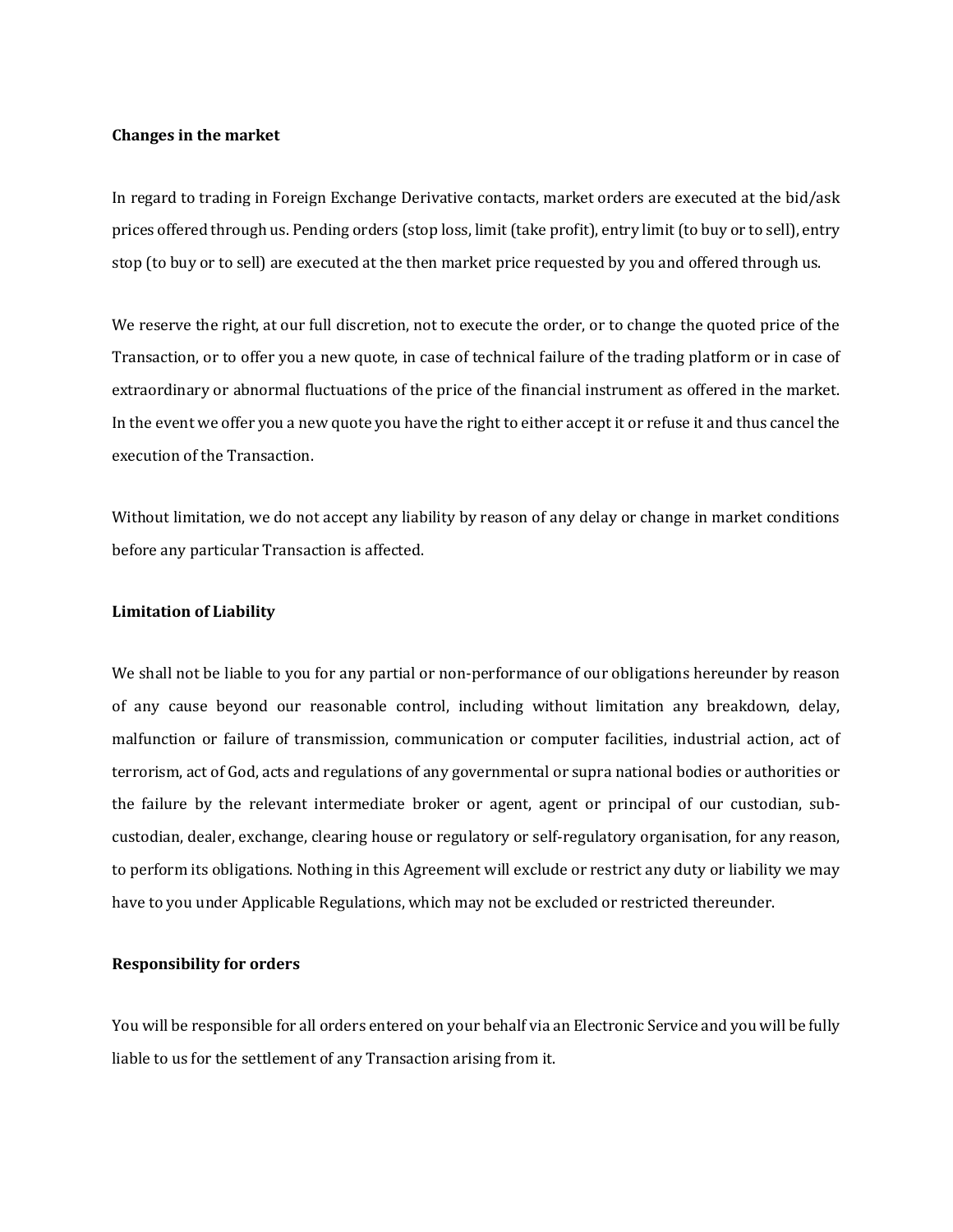#### **Entire Agreement**

You acknowledge that you have not relied on or been induced to enter into this Agreement by a representation other than those expressly set out in this Agreement. We will not be liable to you (in equity, contract or tort) for a representation that is not set out in this Agreement and that is not fraudulent.

## **Indemnity**

You shall pay to us such sums as we may from time to time require in or towards satisfaction of any debit balance on any of your accounts with us and, on a full indemnity basis, any losses, liabilities, costs or expenses (including legal fees), taxes, imposts and levies which we may incur or be subjected to with respect to any of your accounts or any Transaction or as a result of any misrepresentation by you or any violation by you of your obligations under this Agreement (including any Transaction) or by the enforcement of of our our rights.

## **17.MISCELLANEOUS**

## **Amendments**

We have the right to amend the terms of this Agreement. If we make any material change to this Agreement, we will notify you within 5 (five) days. Such amendment will become effective on the date specified in the notice. Unless otherwise agreed, an amendment will not affect any outstanding order or Transaction or any legal rights or obligations which may already have arisen.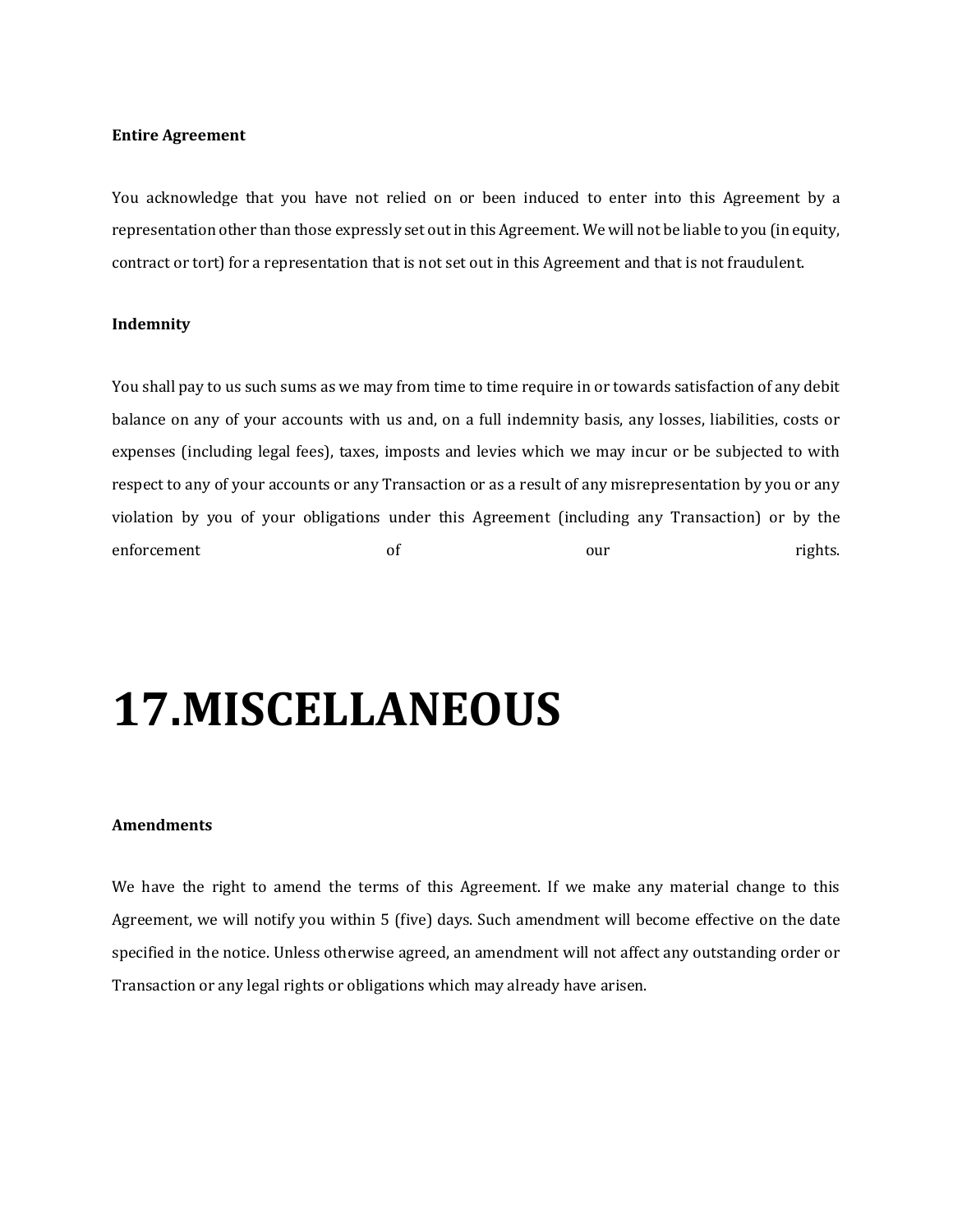#### **Notices**

Unless otherwise agreed, all notices, instructions and other communications to be given by us under this Agreement shall be given to the email address provided by you to us. Likewise, all notices, instructions and other communications to be given by you under this Agreement shall be given to us in writing through the email address: [support@primefin.com](mailto:support@primefin.com)

#### **Electronic Communications**

Subject to Applicable Regulations, any communication between us using electronic signatures and any communications via our website and/or Electronic Services shall be binding as if they were in writing. Orders or instructions given to you via e-mail or other electronic means will constitute evidence of the orders or instructions given.

#### **Our records**

Our records, unless shown to be wrong, will be evidence of your dealings with us in connection with our services. You will not object to the admission of our records as evidence in any legal proceedings because such records are not originals, are not in writing nor are they documents produced by a computer. You will not rely on us to comply with your record keeping obligations, although records may be made available to you on request at our absolute discretion.

#### **Your records**

You agree to keep adequate records in accordance with Applicable Regulations to demonstrate the nature of orders submitted and the time at which such orders are submitted. You can access your statements online at any time via our trading platform.

#### **Complaints procedure**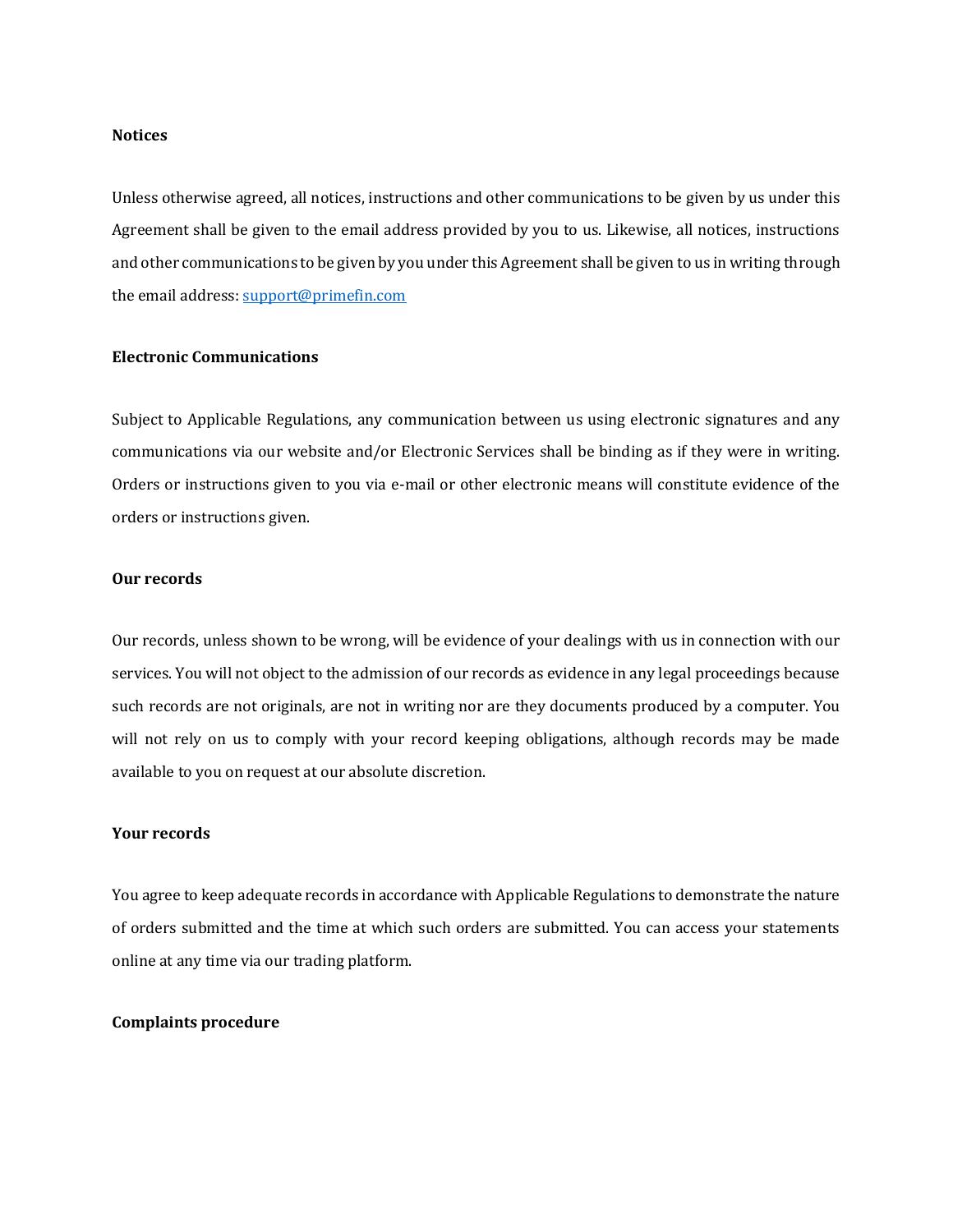You may submit Caps Solutions Ltd, by completing and signing the online form and send it to complaints@primefin.com. We will send you a written acknowledgement of your complaint promptly following receipt, enclosing details of our complaints procedures. For more details please refer to Complaints Handling Procedure available on our website.

## **Third Party Rights**

This Agreement shall be for the benefit of and binding upon us both and our respective successors and assigns. You shall not assign, charge or otherwise transfer or purport to assign, charge or otherwise transfer your rights or obligations under this Agreement or any interest in this Agreement, without our prior written consent, and any purported assignment, charge or transfer in violation of this clause shall be void. You agree that we may without further notice to you and subject to Applicable Regulations, transfer by whatever means we consider appropriate all or any of our rights, benefits, obligations, risks and/or interests under this Agreement to any person who may enter into a contract with us in connection with such transfer and you agree that we may transfer to such person all information which we hold about you.

#### **Time of essence**

Time shall be of the essence in respect of all obligations of yours under this Agreement (including any Transaction).

#### **Rights and remedies**

The rights and remedies provided under this Agreement are cumulative and not exclusive of those provided by law. We shall be under no obligation to exercise any right or remedy either at all or in a manner or at a time beneficial to you. No failure by us to exercise or delay by us in exercising any of our rights under this Agreement (including any Transaction) or otherwise shall operate as a waiver of those or any other rights or remedies. No single or partial exercise of a right or remedy shall prevent further exercise of that right or remedy or the exercise of another right or remedy.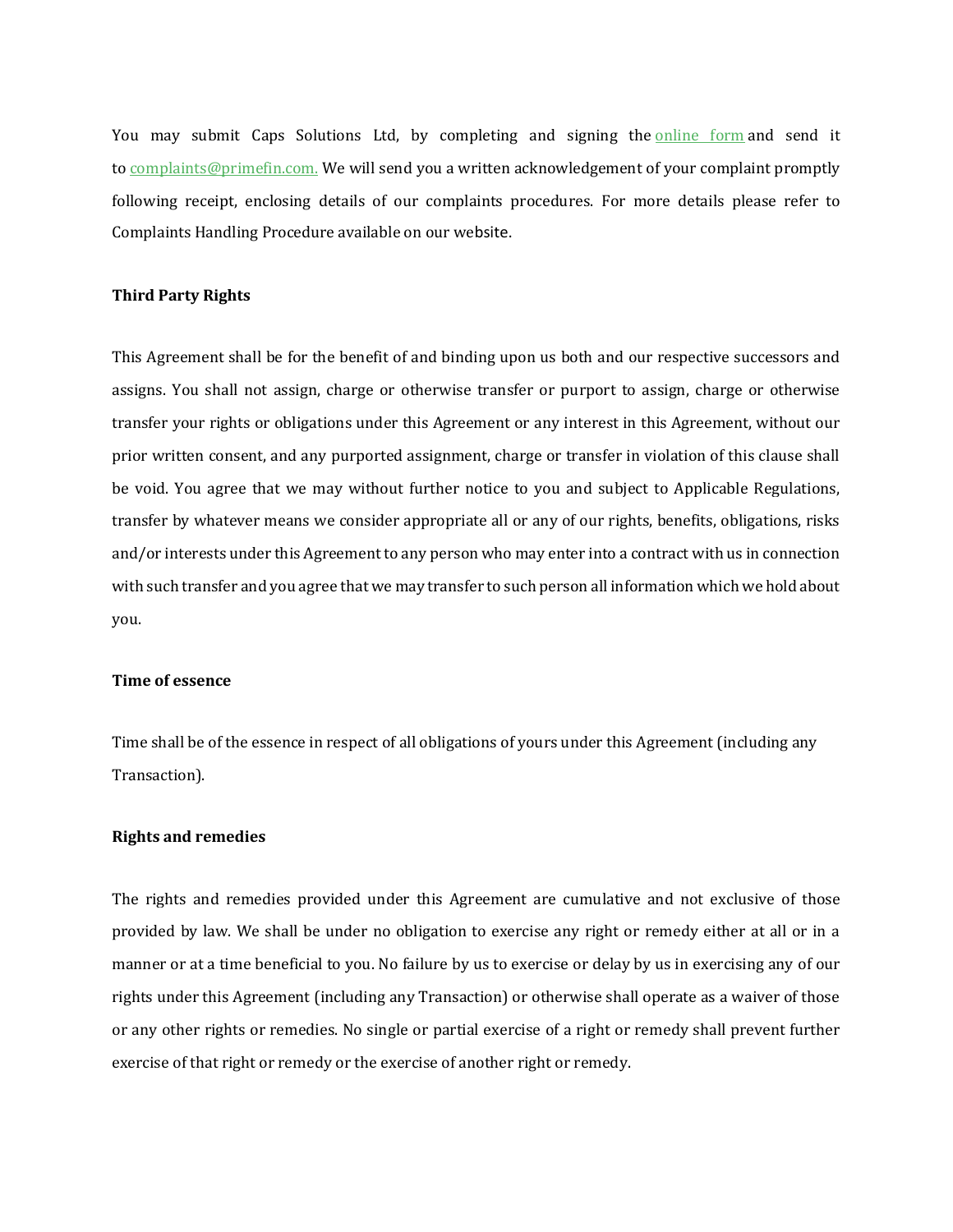#### **Set-off**

Without prejudice to any other rights to which we may be entitled, we may at any time and without notice to you set off any amount (whether actual or contingent, present or future) owed by you to us against any amount (whether actual or contingent, present or future) owed by us to you. For these purposes, we may ascribe a commercially reasonable value to any amount which is contingent or which for any other reason is unascertained.

## **Partial invalidity**

If, at any time, any provision of this Agreement is or becomes illegal, invalid or unenforceable in any respect under the law of any jurisdiction, neither the legality, validity or enforceability of the remaining provisions of this Agreement nor the legality, validity or enforceability of such provision under the law of any other jurisdiction shall in any way be affected or impaired.

# **18.GOVERNING LAW AND JURISDICTION**

#### **Governing law**

This Agreement shall be governed by and construed in accordance with Malaysian law.

## **Jurisdiction**

Each of the parties irrevocably: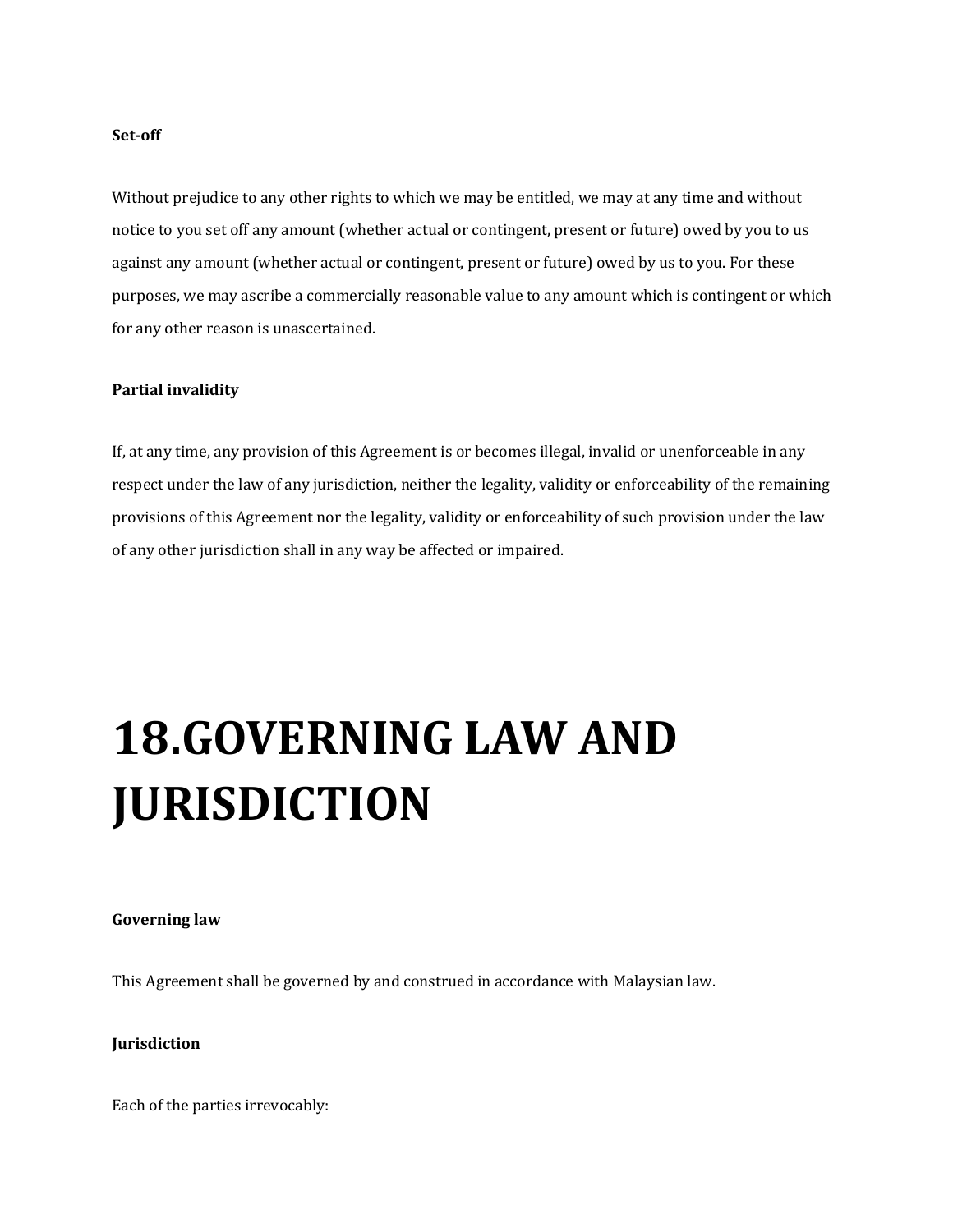- agrees for our benefit that the courts of Malaysian shall have jurisdiction to settle any suit, action or other proceedings relating to this Agreement ("**Proceedings**") and irrevocably submits to the jurisdiction of such courts (provided that this shall not prevent us from bringing an action in the courts of any other jurisdiction); and
- 1. waives any objection which it may have at any time to the laying of venue of any Proceedings brought in any such court and agrees not to claim that such Proceedings have been brought in an inconvenient forum or that such court does not have jurisdiction over it.

#### **Service of process**

If you are situated outside Malaysia, process by which any Proceedings in Malaysia are begun may be served on you by being delivered to the address in Malaysia nominated by you for this purpose. This does not affect our right to serve process in another manner permitted by law.

## **Schedule 1**

## **Confirmation regarding interest policy**

## **Interest Policy**

I acknowledge and confirm that no interest will be received on the balance of my account.

## **The Company**

- 1. The Company is a market maker for Contracts for Differences, FX Contracts. The Company owns and operates websites, trading platforms and brand names as indicated in its website. The Company operates through www.capssolution.com website which allows online trading.
- 2. The Company is authorized and regulated by the Labuan Financial Services Authority (LFSA) under license number MB/20/0052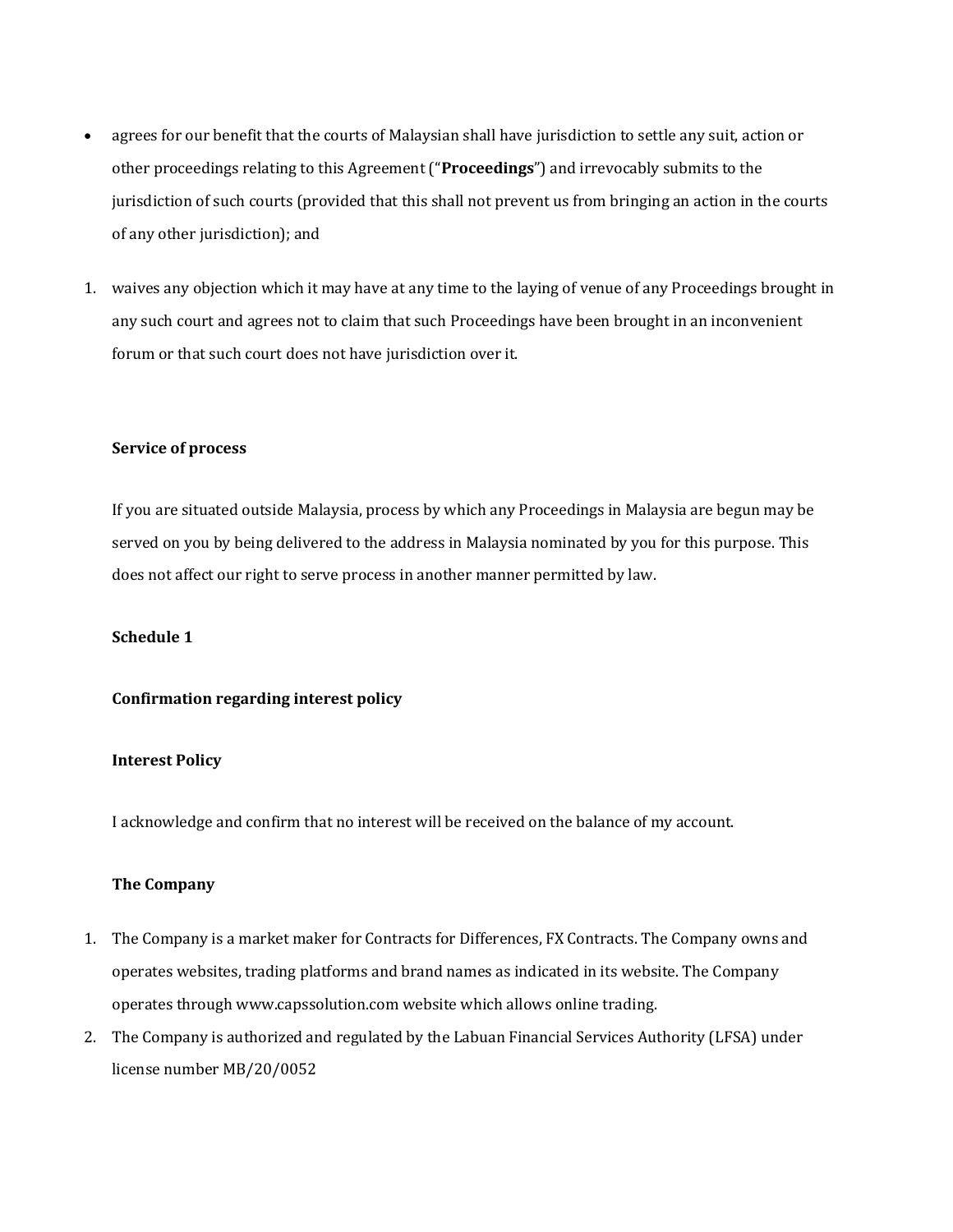- 3. The Company deals on an execution only basis and does not advise on the merits of particular Transactions, or their taxation consequences. We give you no warranty as to the suitability of the products traded under this Agreement and assume no fiduciary duty in our relations with you.
- 4. The Company may obtain and subsequently transmit to you any relevant information it receives from a clearing firm that it deems appropriate.
- 5. We act as an agent on your behalf, when executing orders and you enter this **Responsibility for orders**
- 6. You, the client, will be responsible for all orders entered on your behalf via an Electronic Service and you will be fully liable to us for the settlement of any Transaction arising from it.
- 7. All the Foreign exchange or other investments that you may make via The Company will be registered under your name.
- 1.

At the end of each trading day, client reports confirming all Transactions that we have executed on your behalf on that trading day will be available via your online Account on our website,

## **Charges & Costs**

Please familiarize yourself with all charges applicable to your trading account before entering into any transaction. All charges and fees can be found both on our website and trading platform.

You should be aware of the possibility that other taxes or costs may exist that are not paid through or imposed by us.

## **Termination**

4. Either party may terminate this Agreement (and the relationship between us) by giving five (5) calendar days written notice of termination to the other. We may terminate this Agreement immediately if you fail to observe or perform any provision of this Agreement or in the event of your insolvency.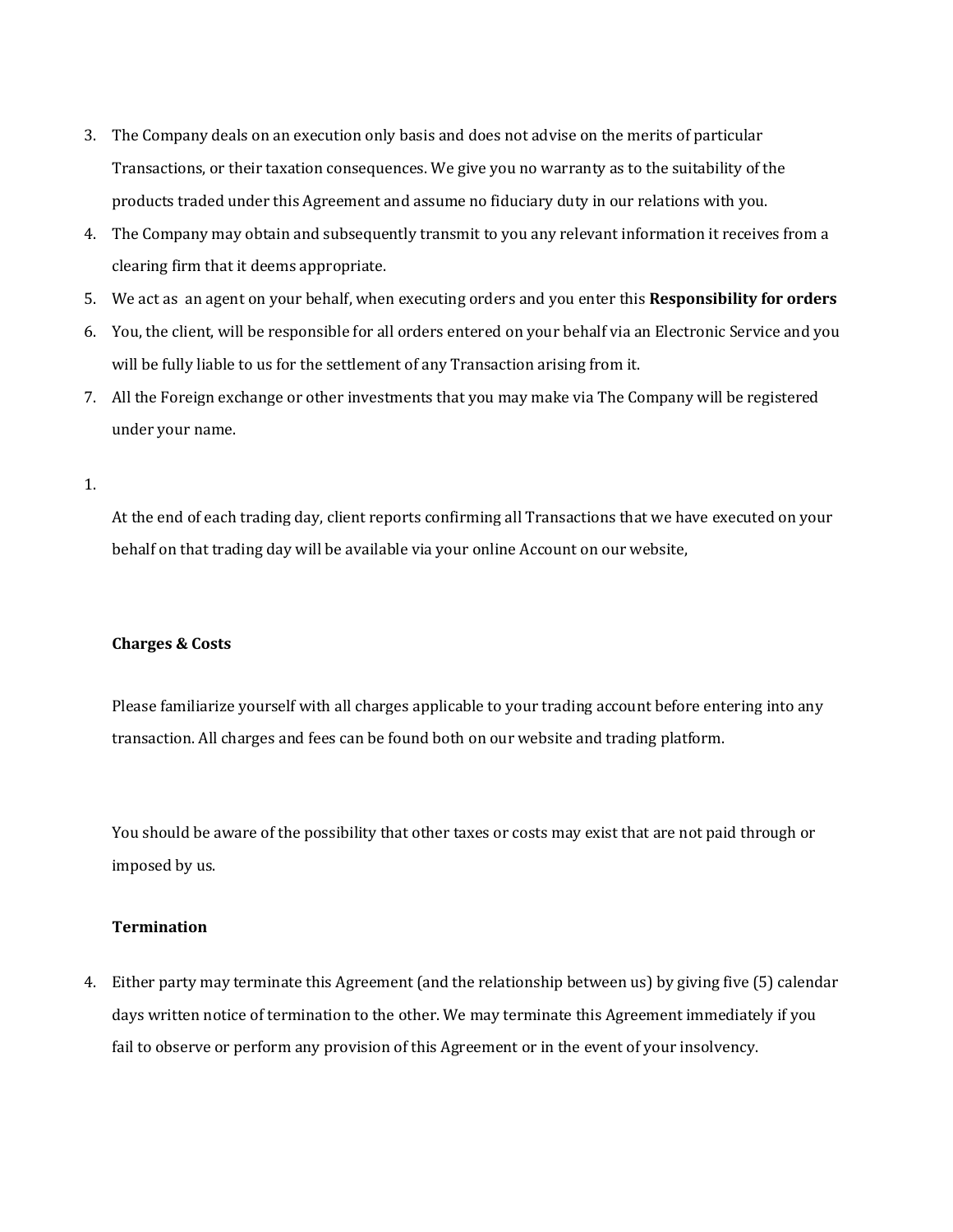Upon terminating this Agreement:

1. all amounts payable by you to us will become immediately due and payable including (but without limitation):

- 2. all outstanding fees, charges and commissions;
- 3. .any dealing expenses incurred by terminating this Agreement; and
- 4. any losses and expenses realized in closing out any Transactions or settling or concluding outstanding obligations incurred by us on your behalf.
- 5. The Company shall apply best execution rules in cases where you have not provided The Company with specific instructions regarding the closing of your positions.
- 6. The Company shall return any funds remaining in your trading account to your bank account, specifically the account from which the funds were debited. Your funds may be returned to another bank account to which you are the beneficiary as long as you provide us with the required documents to verify that the account belongs to you.

## **Risk Disclosure**

- 1. The risk of loss arising from Foreign Exchange Contracts and over-the-counter Contracts For Differences can be substantial. You should carefully consider whether such investments are suitable for you in the light of your circumstances and financial resources.
- 2. If the market moves against your position, you may, in a relatively short time, sustain a total loss of the funds placed by way of margin or deposit. You may be required to deposit a substantial additional sum, at short notice, to maintain your margin balances. If you do not maintain your margin balances your position may be closed out at a loss and you will be liable for any resulting deficit.
- 3. Under certain market conditions it may be difficult or impossible to close out a position. This may occur, for example, where trading is suspended or restricted at times of rapid price movement.
- 4. Where permitted, placing a stop-loss order will not necessarily limit your losses to the intended amounts, for market conditions may make it impossible to execute such orders at the stipulated price.